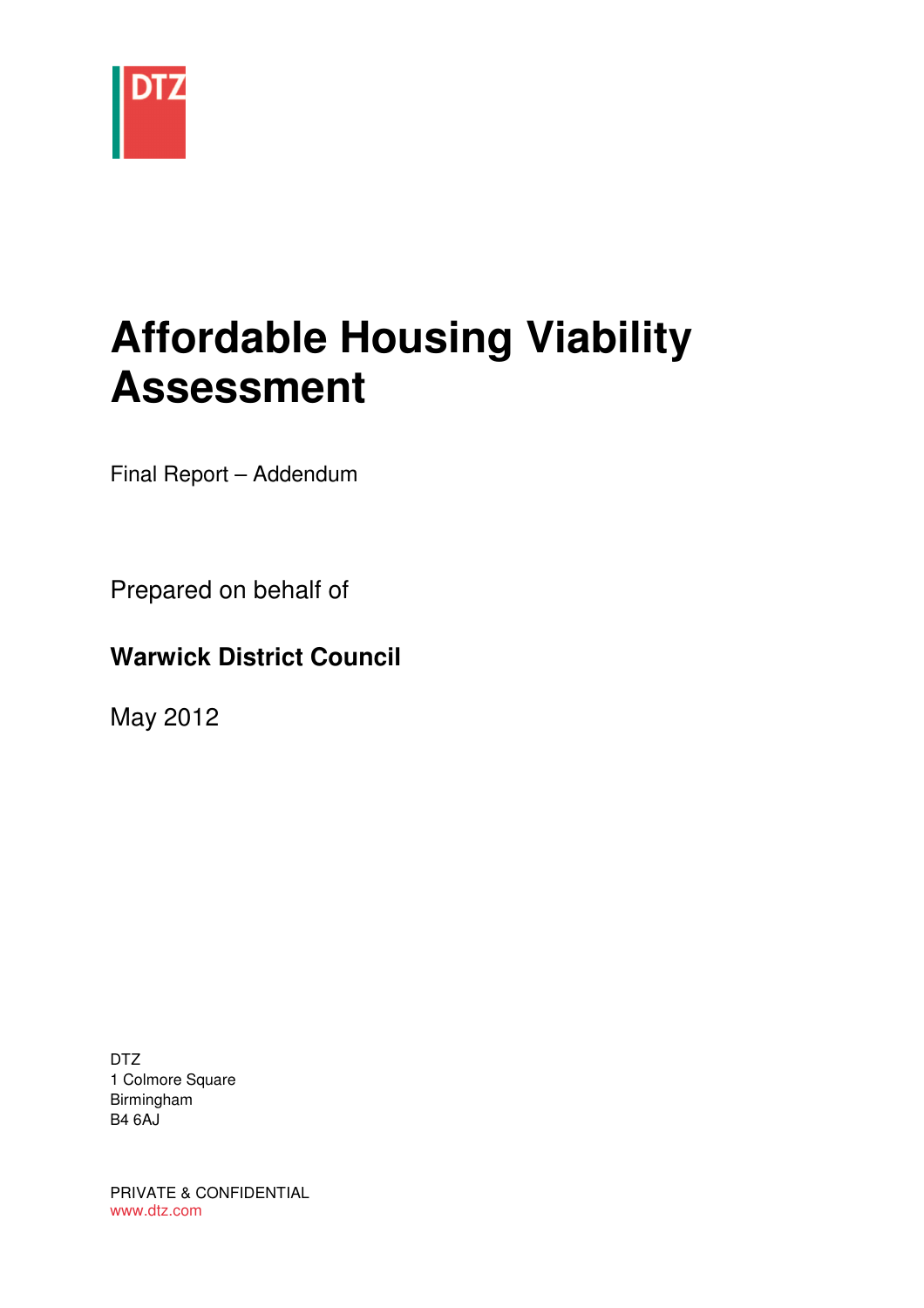# **Contents**

| 1              | <b>Introduction</b>                      | 3  |
|----------------|------------------------------------------|----|
| $\mathbf{2}$   | <b>Affordable Rent Policy Background</b> | 4  |
| 3              | <b>Modelling Assumptions</b>             | 6  |
| 4              | <b>Town Centre Results.</b>              | 9  |
| 5              | Suburban Area Results.                   | 14 |
| 6              | <b>Deprived Areas Results</b>            | 18 |
| $\overline{7}$ | <b>Rural Area Results</b>                | 21 |
| 8              | <b>Urban Extension Results</b>           | 25 |
| 9              | <b>Conclusions and Recommendations</b>   | 31 |
|                |                                          |    |

Appendix A: Detailed Modelling Results.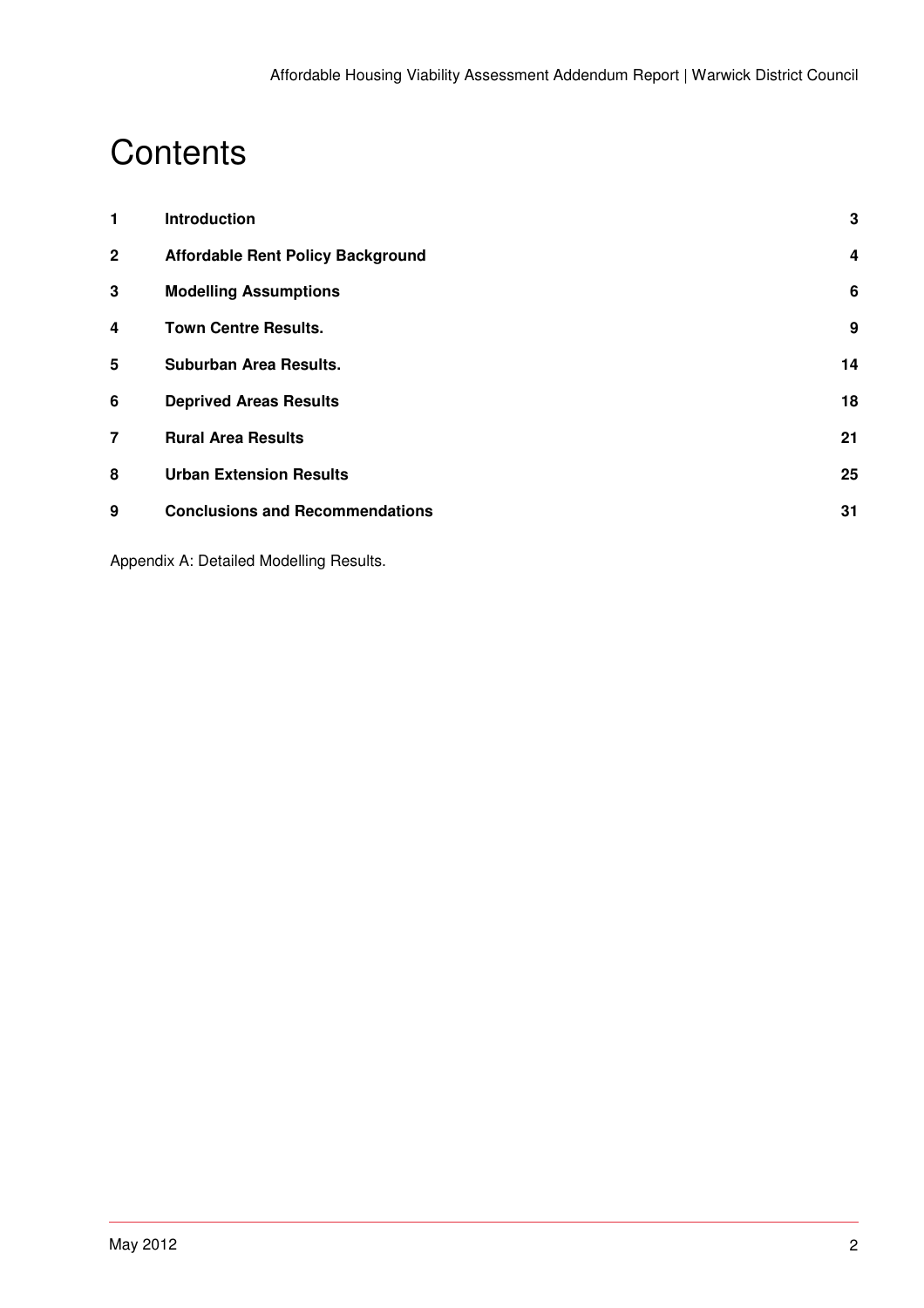# **1 Introduction**

- 1.1 DTZ was commissioned by Warwick District Council (WDC) in the Summer of 2010 to carry out an Affordable Housing Viability Assessment (AHVA) across the District. The work was undertaken to inform the development of an affordable housing policy to be contained in the Council's new Local Plan and to satisfy the requirement set out in PPS3: Housing, that affordable housing targets and thresholds should take into account the impact that these may have on the economic viability of development schemes.
- 1.2 During the autumn of 2010, the Government launched Affordable Rent as a new tenure available to Registered Providers. At the time the initial study was being completed, the uncertainty around the delivery of this tenure type meant that it could not be included in the original assessment. However, now that there is more certainty in respect of this tenure type and emerging thoughts from WDC and its partner Registered Providers (RP's) have lead to some initial analysis being possible. WDC have commissioned DTZ to undertake some further modelling work to consider the impact that Affordable Rent may have on development viability across Warwick District.
- 1.3 The results of this study should be considered alongside the results of the main Affordable Housing Viability Assessment and the two should not be read in isolation. Throughout this report we will refer back to the original study in terms of modelling assumptions and scenarios.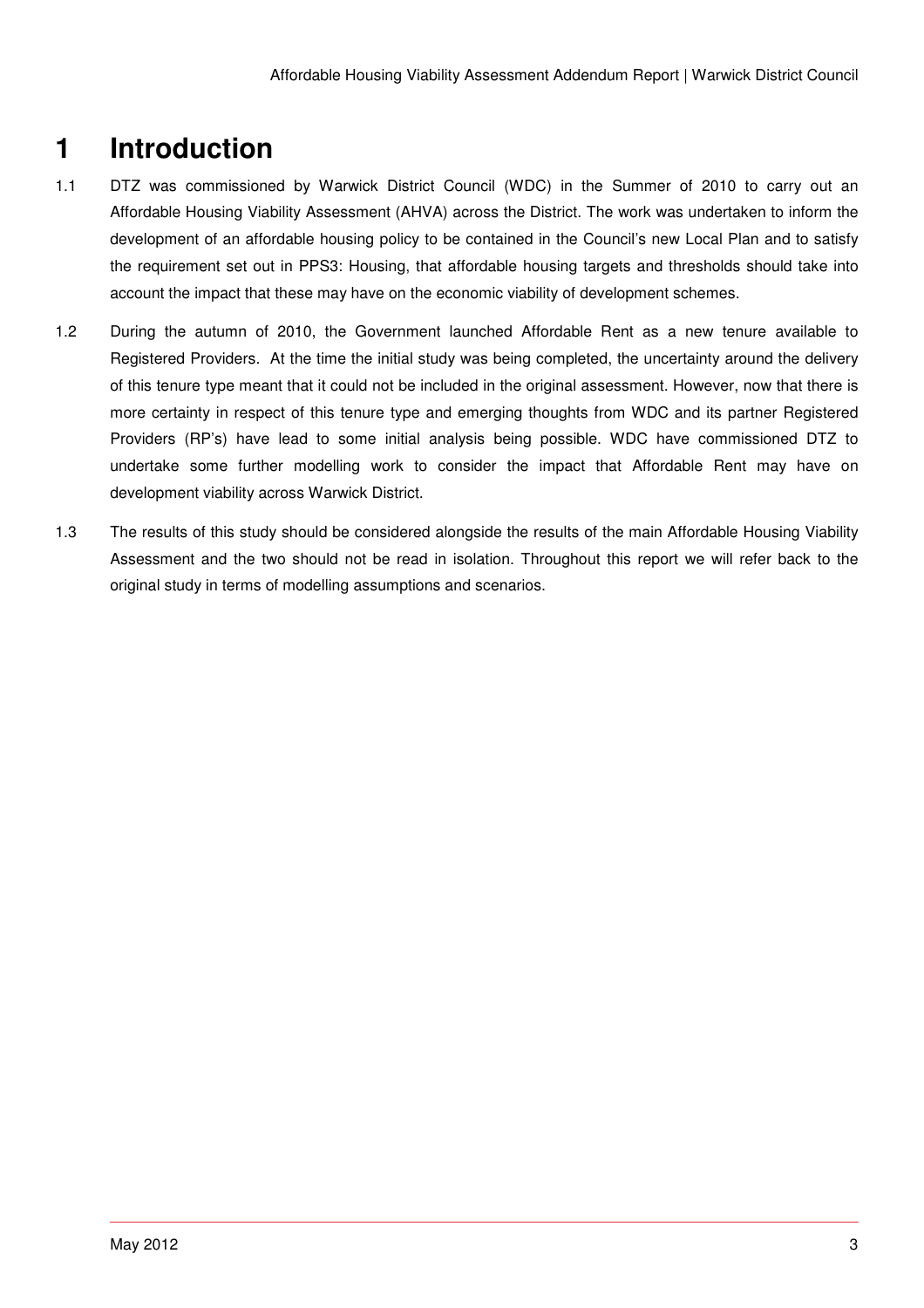# **2 Affordable Rent Policy Background Background**

- 2.1 Nationally, the supply of housing has not kept up with demand and there is a requirement for additional affordable homes. There are an estimated 4.5 million people on waiting lists across the UK, many of whom have no realistic chance of being allocated a home and are locked out of the housing market due to unobtainable mortgages and unaffordable prices. The problem is further exacerbated as the system for providing new affordable homes is under strain whereby grant levels have been unsustainable in the current economic climate.
- 2.2 In autumn 2010, the Government announced a new social housing tenure called Affordable Rent. Affordable Rent is to be made available for the 2011 – 2015 Affordable Homes Programme with a view to allow Registered Providers (those providers of social housing regulated by the Tenant Services Authority) greater flexibility in the rents and tenancy terms that they could offer in order to help deliver up to 150,000 new affordable homes.
- 2.3 On the 9th December 2010, following the Spending Review, the Minister for Housing and Local Government, The Rt Hon Grant Shapps announced further details of the new Affordable Rent model to be offered by Registered Providers.
- 2.4 The new Affordable Rent tenure has been designed to increase the delivery of new affordable homes by making the best possible use of existing housing stock and constrained public subsidy, and to provide a diverse offer for the range of people who need to access affordable housing, providing alternatives to traditional social rent.
- 2.5 Affordable Rent will offer Registered Providers the flexibility to convert vacant social rented or new build properties to Affordable Rented properties (at a rental level of up to 80% of market rent) in certain circumstances. Registered Providers will be able to convert empty properties to the new Affordable Rent tenure when they have reached an agreement with the Homes and Communities Agency about how the additional income will be reinvested to deliver new affordable housing. It is envisaged that Affordable Rent properties will be allocated in the same way as social rent properties and the choice-based lettings allocation system will apply.
- 2.6 The new Affordable Rent tenure falls within the definition of affordable housing following an amendment to PPS3:Housing and therefore Section 68 of the Housing and Regeneration Act 2008 applies.

## **Rent Setting**

2.7 There is a degree of flexibility in the utilisation of Affordable Rents and Registered Providers may wish to exercise discretion in order to meet local needs and priorities in the most effective way possible. A property is considered to be Affordable Rent when it is linked to an agreement with the Homes and Communities Agency on investment of the income to deliver additional affordable housing in an area. Properties allocated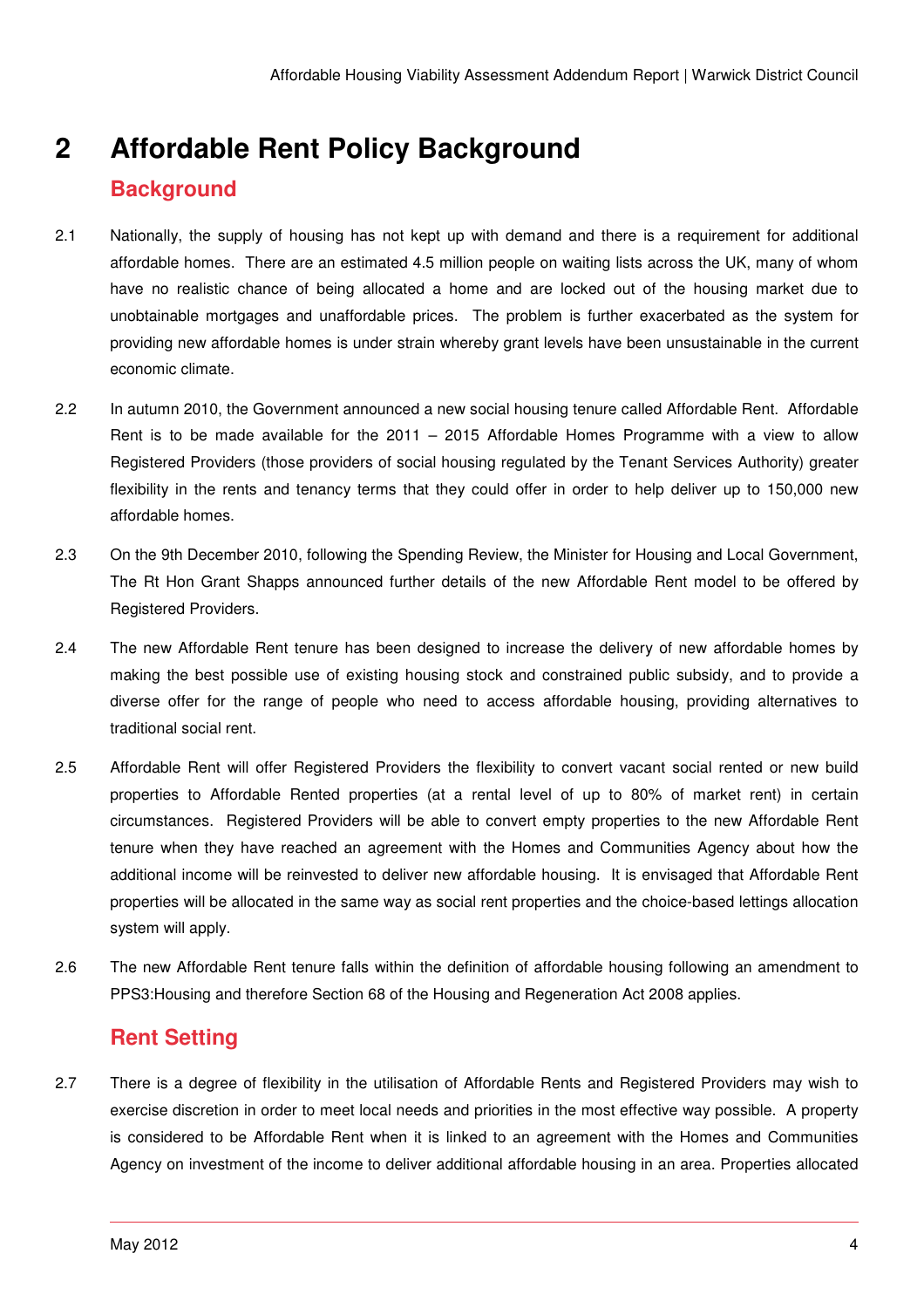for the new Affordable Rent tenure will not be subject to the rent restructuring policy that currently applies to social rented properties (implemented in the Guide to Social Rent Reforms, March 2001).

- 2.8 The maximum level set for Affordable Rents should be no more than 80% of the gross market rent (inclusive of service charges) and the individual characteristics of the property such as location and size should be taken into account when assessing whether the rent is no more than 80%.
- 2.9 Registered Providers will be expected to charge rents at or as close to 80% of market rents in order to maximise their financial capacity and to increase the supply of new affordable homes. The maximum annual rental increase will be RPI (taken as at September of the previous year) + 0.5% in order to provide protection and certainty for providers, funders and tenants.
- 2.10 There may however be specific circumstances where Registered Providers can demonstrate the need to set rents at less than 80% of market rents whilst meeting local need and delivering best value. Examples of this could be where the local rental market is considered to be weak/fragile, or where a rent at 80% of market rent would exceed the relevant Local Housing Allowance cap or place the rent close to the cap.
- 2.11 Each time a new Affordable Rent tenancy is issued or renewed, the Registered Provider will be required to recalculate the rental level. The Registered Provider must ensure that the rent remains at no more than 80% of gross market rent as of the date the property is re-let, even if this means the new rent is lower than the Affordable Rent previously charged.

## **Emerging Approach to Delivering Affordable Rent in Warwick**

- 2.12 Through consultation with WDC Partner Registered Providers it is clear that the delivery of Affordable Rent across Warwick District is still uncertain and subject to change and evolvement. To date, discussion with the Homes and Communities Agency has established that 3 Registered Providers have applied to the Homes and Communities Agency to deliver Affordable Rented products in Warwick District. However, at this stage it is unclear what level of delivery this will result in.
- 2.13 To date, Warwick District Council has only dealt with one planning application to deliver Affordable Rent on a Section 106 scheme in Leamington Spa. There are a range of property types to be delivered on this scheme but it is anticipated that the Affordable Rent units will be sold at 60% of their market value to a Registered Provider. This is an increase in value from when the scheme was previously required to deliver Social Rented Units.
- 2.14 Anecdotal evidence suggests that rents in the region of 60 to 70% of market rent will be affordable for those in housing need across Warwick District. The strength of the District's housing market is such that market rents are high and therefore were Registered Providers seeking to charge 80% of market rent for affordable rent products these properties are likely to be out of reach for those in housing need.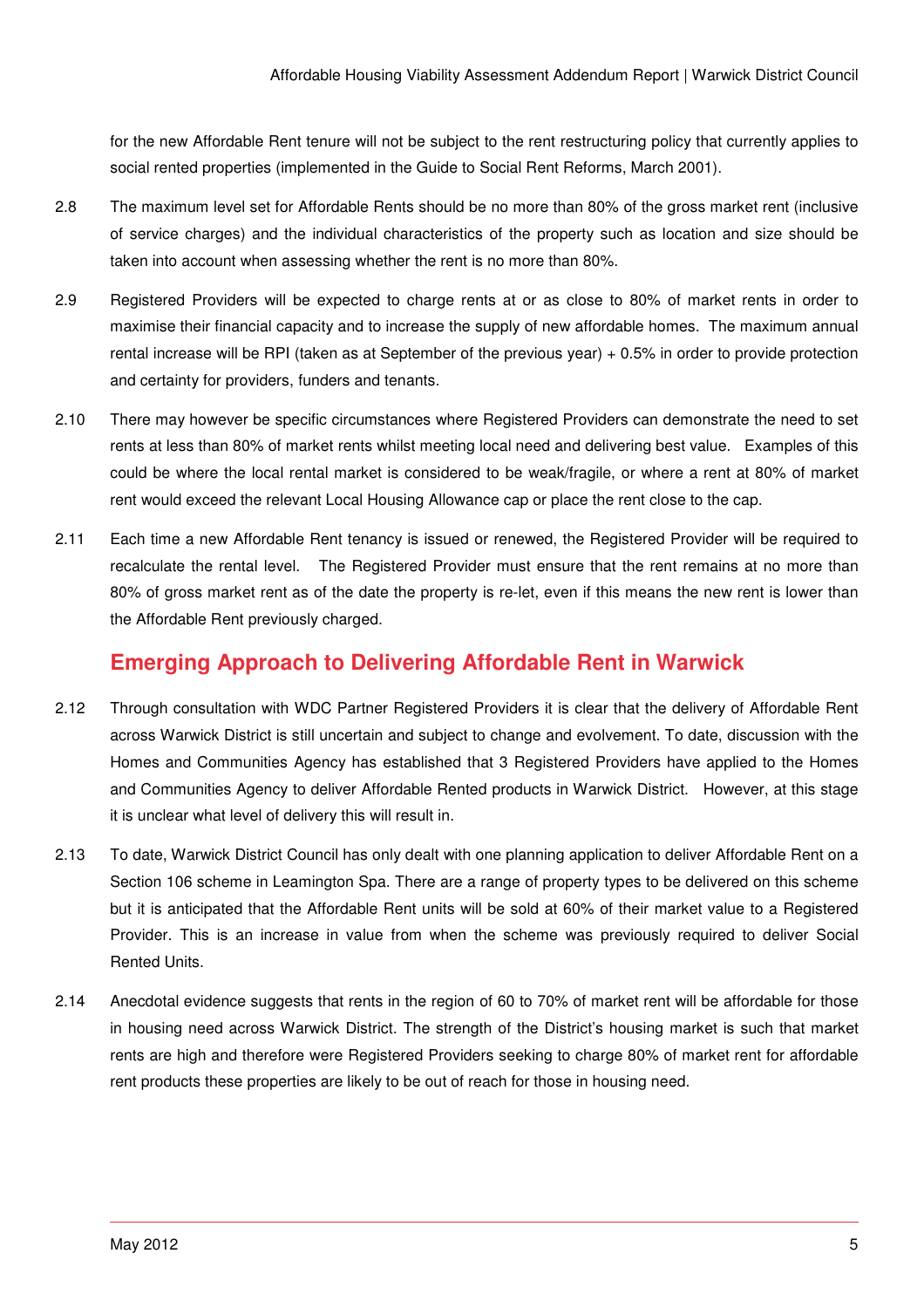# **3 Modelling Assumptions**

- 3.1 In order to update the modelling undertaken as part of the original Affordable Housing Viability Assessment the same modelling assumptions and scenario as outlined in the main report have been used with the only variance being the tenure split for the affordable housing.
- 3.2 The market areas of Town Centres, Suburban Areas, Rural Areas and Deprived Wards have been tested at the Baseline, Mid Market and Improved Market Scenarios. Each of the market areas have been tested based on high, medium, and low value assumptions and at a range of densities. For full details please see Section 3 of the main Affordable Housing Viability Assessment report. In the Town Centres the key town centres of Leamington Spa, Warwick and Kenilworth have been tested independently, rather than high, medium, and low value as in the other market areas.
- 3.3 In the main Affordable Housing Viability Assessment report Intermediate housing was calculated at 60% of market value and Social Rented at 35% of market value and these assumptions have been used in the modelling for this addendum report. However, the addition of Affordable Rent in this study has lead to a range of further analysis being undertaken in order to establish the market rent of each property type. This is explained in more detail below.
- 3.4 Affordable housing percentages of 0% to 50% have been modelled as follows:
	- 0% 30%
	- 10% 35%
	- 20% 40%
	- 25% 50%
- 3.5 In this addendum report, the following tenure splits have been analysed:
	- 60% Affordable Rented 40% Social Rented
	- 40% Affordable Rented 60% Social Rented
	- 60% Social Rented 25% Affordable Rented 15% Intermediate

## **Market Rents in Warwick**

- 3.6 In order to establish market rents in Warwick District, detailed analysis has been undertaken of the rental market in each of the areas tested and for each of the property types incorporated in the modelling work. This is undertaken by using a combination of primary market research, consultation with local agents and comparable evidence from DTZ's internal databases and data sources. A detailed methodology statement is included in Appendix A.
- 3.7 This has resulted in the following market rents being established for each property type: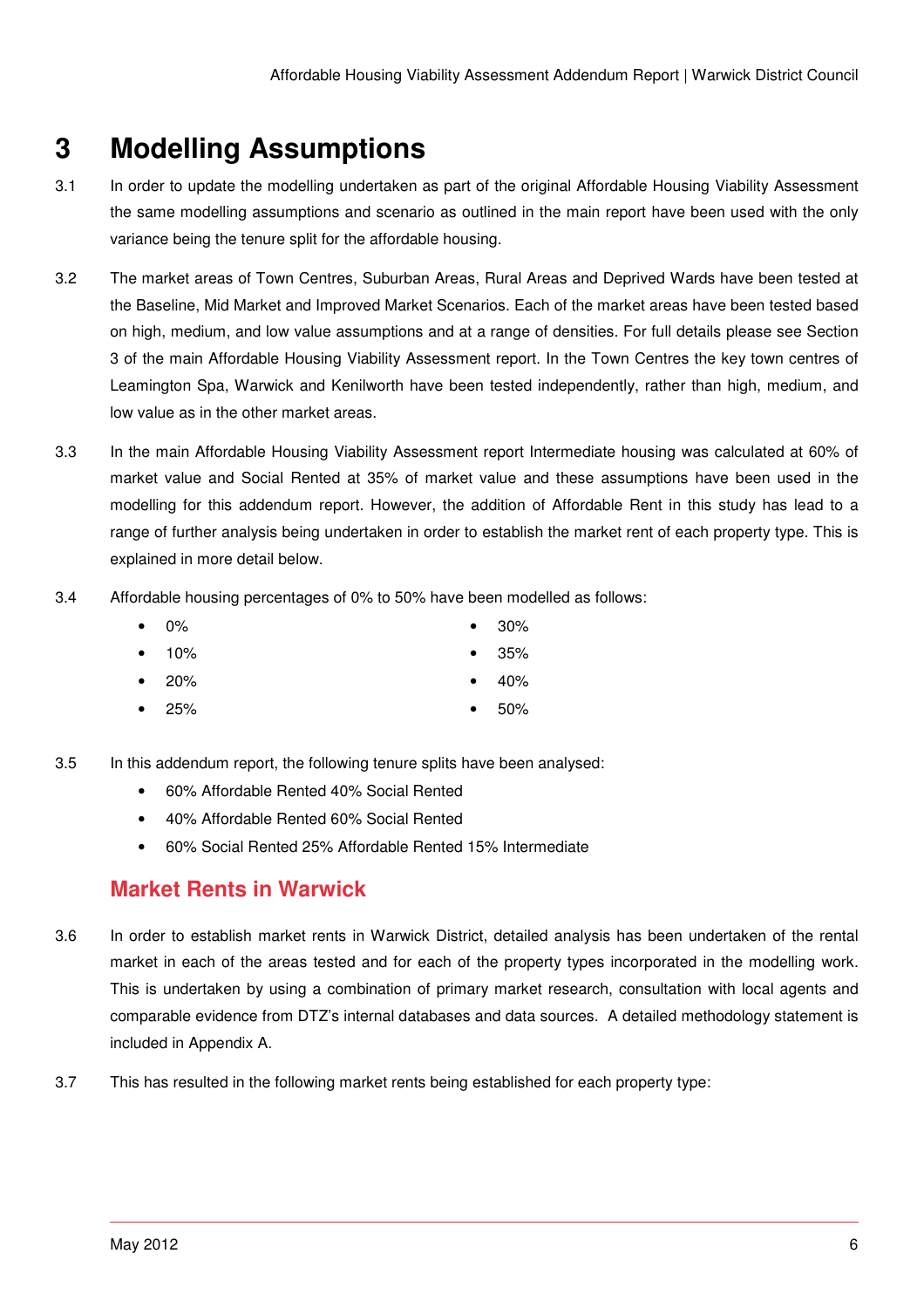|                  |      |                |            |        | <b>Town Centre</b> |                                               |                  |                              |            |      | <b>Deprived Wards</b> |                              |
|------------------|------|----------------|------------|--------|--------------------|-----------------------------------------------|------------------|------------------------------|------------|------|-----------------------|------------------------------|
| <b>Unit Type</b> |      | Value          | Area sq ft |        |                    | Monthly Rent   Annual Rent   Annual Rent Epsf | <b>Unit Type</b> | Value                        | Area sq ft | Rent |                       | Annual Rent Annual Rent Epsf |
|                  | High | Leamington Spa |            | £625   | £7,500             | £15.00                                        |                  | High 13D Whitnash            |            | £500 | £6,000                | £12.00                       |
| 1 Bed Flat       | Med  | Warwick        | 500        | £525   | £6,300             | £12.60                                        | 1 Bed Flat       | Med (13A- south of L.Spa TC) | 500        | £475 | £5,700                | £11.40                       |
|                  | Low  | Kenilworth     |            | £550   | £6,600             | £13.20                                        |                  | Low $(6A - NELearn)$         |            | £450 | £5,400                | £10.80                       |
|                  | High | Leamington Spa |            | £700   | £8,400             | £12.92                                        |                  | High 13D Whitnash            |            | £600 | £7,200                | £11.08                       |
| 2 Bed Flat       | Med  | Warwick        | 650        | £600   | £7,200             | £11.08                                        | 2 Bed Flat       | Med (13A- south of L.Spa TC) | 650        | £575 | £6,900                | £10.62                       |
|                  | Low  | Kenilworth     |            | £625   | £7,500             | £11.54                                        |                  | Low ( $6A - NE$ Leam)        |            | £500 | £6,000                | £9.23                        |
|                  | High | Leamington Spa |            | £700   | £8,400             | £12.00                                        |                  | High 13D Whitnash            |            | £625 | £7,500                | £10.71                       |
| 2 Bed House      | Med  | Warwick        | 700        | £650   | £7,800             | £11.14                                        | 2 Bed House      | Med (13A- south of L.Spa TC) | 700        | £600 | £7,200                | £10.29                       |
|                  | Low  | Kenilworth     |            | £675   | £8,100             | £11.57                                        |                  | Low $(6A - NELearn)$         |            | £600 | £7,200                | £10.29                       |
|                  | High | Leamington Spa |            | £1,000 | £12,000            | £12.63                                        |                  | High 13D Whitnash            |            | £675 | £8,100                | £8.53                        |
| 3 Bed House      | Med  | Warwick        | 950        | £875   | £10,500            | £11.05                                        | 3 Bed House      | Med (13A- south of L.Spa TC) | 950        | £650 | £7,800                | £8.21                        |
|                  | Low  | Kenilworth     |            | £900   | £10,800            | £11.37                                        |                  | Low $(6A - NELearn)$         |            | £625 | £7,500                | £7.89                        |
|                  | High | Leamington Spa |            | £1,200 | £14,400            | £13.09                                        |                  | High 13D Whitnash            |            | £750 | £9,000                | £8.18                        |
| 4 Bed House      | Med  | Warwick        | 1100       | £1,100 | £13,200            | £12.00                                        | 4 Bed House      | Med (13A-south of L.Spa TC)  | 1100       | £725 | £8,700                | £7.91                        |
|                  | Low  | Kenilworth     |            | £1,000 | £12,000            | £10.91                                        |                  | Low (6A - NE Leam)           |            | £725 | £8,700                | £7.91                        |
|                  | High | Leamington Spa |            | £1,600 | £19,200            | £12.80                                        |                  | High 13D Whitnash            |            | £825 | £9,900                | £6.60                        |
| 5 Bed House      | Med  | Warwick        | 1500       | £1,450 | £17,400            | £11.60                                        | 5 Bed House      | Med (13A- south of L.Spa TC) | 1500       | £825 | £9,900                | £6.60                        |
|                  | Low  | Kenilworth     |            | £1,200 | £14,400            | £9.60                                         |                  | Low (6A - NE Leam)           |            | £800 | £9,600                | £6.40                        |

#### **Figure 3.1 Market Rental Values based on DTZ Research.**

|       |                     | <b>Town Centre</b> |                              |  |                    |                              |            |        | <b>Deprived Wards</b> |                              |
|-------|---------------------|--------------------|------------------------------|--|--------------------|------------------------------|------------|--------|-----------------------|------------------------------|
| sq ft | <b>Monthly Rent</b> |                    | Annual Rent Annual Rent Epsf |  | <b>Unit Type</b>   | Value                        | Area sq ft | Rent   |                       | Annual Rent Annual Rent Epsf |
|       | £625                | £7,500             | £15.00                       |  |                    | High 13D Whitnash            |            | £500   | £6,000                | £12.00                       |
|       | £525                | £6,300             | £12.60                       |  | 1 Bed Flat         | Med (13A-south of L.Spa TC)  | 500        | £475   | £5,700                | £11.40                       |
|       | £550                | £6,600             | £13.20                       |  |                    | Low (6A - NE Leam)           |            | £450   | £5,400                | £10.80                       |
|       | £700                | £8,400             | £12.92                       |  |                    | High 13D Whitnash            |            | £600   | £7,200                | £11.08                       |
| O     | £600                | £7,200             | £11.08                       |  | 2 Bed Flat         | Med (13A- south of L.Spa TC) | 650        | £575   | £6,900                | £10.62                       |
|       | £625                | £7,500             | £11.54                       |  |                    | Low (6A - NE Leam)           |            | £500   | £6,000                | £9.23                        |
|       | £700                | £8,400             | £12.00                       |  |                    | High 13D Whitnash            | 700        | £625   | £7,500                | £10.71                       |
| O     | £650                | £7,800             | £11.14                       |  | 2 Bed House        | Med (13A-south of L.Spa TC)  |            | £600   | £7,200                | £10.29                       |
|       | £675                | £8,100             | £11.57                       |  |                    | Low (6A - NE Leam)           |            | £600   | £7,200                | £10.29                       |
|       | £1,000              | £12,000            | £12.63                       |  |                    | High 13D Whitnash            | 950        | £675   | £8,100                | £8.53                        |
| O     | £875                | £10,500            | £11.05                       |  | 3 Bed House        | Med (13A-south of L.Spa TC)  |            | £650   | £7,800                | £8.21                        |
|       | £900                | £10,800            | £11.37                       |  |                    | Low (6A - NE Leam)           |            | £625   | £7,500                | £7.89                        |
|       | £1,200              | £14,400            | £13.09                       |  |                    | High 13D Whitnash            |            | £750   | £9,000                | £8.18                        |
| OC    | £1,100              | £13,200            | £12.00                       |  | 4 Bed House        | Med (13A-south of L.Spa TC)  | 1100       | £725   | £8,700                | £7.91                        |
|       | £1,000              | £12,000            | £10.91                       |  |                    | Low (6A - NE Leam)           |            | £725   | £8,700                | £7.91                        |
|       | £1,600              | £19,200            | £12.80                       |  |                    | High 13D Whitnash            |            | £825   | £9,900                | £6.60                        |
| CC.   | £1,450              | £17.400            | £11.60                       |  | 5 Bed House        | Med (13A- south of L.Spa TC) | 1500       | £825   | £9,900                | £6.60                        |
|       | £1,200              | £14,400            | £9.60                        |  | Low (6A - NE Leam) |                              | £800       | £9,600 | £6.40                 |                              |

|                  |                                      |            |        | Suburban |                                               |                  |                           |            |        | <b>Rural</b> |                                |
|------------------|--------------------------------------|------------|--------|----------|-----------------------------------------------|------------------|---------------------------|------------|--------|--------------|--------------------------------|
| <b>Unit Type</b> | Value                                | Area sq ft |        |          | Monthly Rent   Annual Rent   Annual Rent Epsf | <b>Unit Type</b> | Value                     | Area sq ft | Rent   |              | Annual Rent   Annual Rent £psf |
|                  | High Kenilworth (001C)               |            | £575   | £6.900   | £13.80                                        |                  | High - Lapworth           |            | £650   | £7.800       | £15.60                         |
| 1 Bed Flat       | Medium - NE Leamington (007E)        | 500        | £500   | £6,000   | £12.00                                        | 1 Bed Flat       | Mid 005E - Radford Semele | 500        | £625   | £7,500       | £15.00                         |
|                  | Low Sydeham (covering 10b, 10D, 10C) |            | £500   | £6,000   | £12.00                                        |                  | Low - Bishops Tachbrook   |            | £600   | £7,200       | £14.40                         |
|                  | High Kenilworth (001C)               |            | £625   | £7,500   | £11.54                                        |                  | High - Lapworth           |            | £700   | £8,400       | £12.92                         |
| 2 Bed Flat       | Medium - NE Leamington (007E)        | 650        | £600   | £7,200   | £11.08                                        | 2 Bed Flat       | Mid 005E - Radford Semele | 650        | £675   | £8,100       | £12.46                         |
|                  | Low Sydeham (covering 10b, 10D, 10C) |            | £575   | £6,900   | £10.62                                        |                  | Low - Bishops Tachbrook   |            | £650   | £7,800       | £12.00                         |
|                  | High Kenilworth (001C)               |            | £725   | £8,700   | £12.43                                        |                  | High - Lapworth           |            | £800   | £9,600       | £13.71                         |
| 2 Bed House      | Medium - NE Leamington (007E)        | 700        | £700   | £8.400   | £12.00                                        | 2 Bed House      | Mid 005E - Radford Semele | 700        | £725   | £8.700       | £12.43                         |
|                  | Low Sydeham (covering 10b, 10D, 10C) |            | £650   | £7,800   | £11.14                                        |                  | Low - Bishops Tachbrook   |            | £675   | £8,100       | £11.57                         |
|                  | Kenilworth                           |            | £950   | £11,400  | £12.00                                        |                  | High - Lapworth           |            | £1.100 | £13,200      | £13.89                         |
| 3 Bed House      | NE Leamington (007E)                 | 950        | £850   | £10,200  | £10.74                                        | 3 Bed House      | Mid 005E - Radford Semele | 950        | £950   | £11,400      | £12.00                         |
|                  | Low Sydeham (covering 10b, 10D, 10C) |            | £750   | £9,000   | £9.47                                         |                  | Low - Bishops Tachbrook   |            | £900   | £10,800      | £11.37                         |
|                  | High Kenilworth (001C)               |            | £1,100 | £13,200  | £12.00                                        |                  | High - Lapworth           |            | £1,300 | £15,600      | £14.18                         |
| 4 Bed House      | Medium - NE Leamington (007E)        | 1100       | £950   | £11,400  | £10.36                                        | 4 Bed House      | Mid 005E - Radford Semele | 1100       | £1,100 | £13,200      | £12.00                         |
|                  | Low Sydeham (covering 10b, 10D, 10C) |            | £775   | £9,300   | £8.45                                         |                  | Low - Bishops Tachbrook   |            | £950   | £11,400      | £10.36                         |
|                  | High Kenilworth (001C)               |            | £1,400 | £16,800  | £11.20                                        |                  | High - Lapworth           |            | £1,600 | £19,200      | £12.80                         |
| 5 Bed House      | Medium - NE Leamington (007E)        | 1500       | £1,200 | £14,400  | £9.60                                         | 5 Bed House      | Mid 005E - Radford Semele | 1500       | £1,350 | £16,200      | £10.80                         |
|                  | Low Sydeham (covering 10b, 10D, 10C) |            | £875   | £10,500  | £7.00                                         |                  | Low - Bishops Tachbrook   |            | £1,150 | £13.800      | £9.20                          |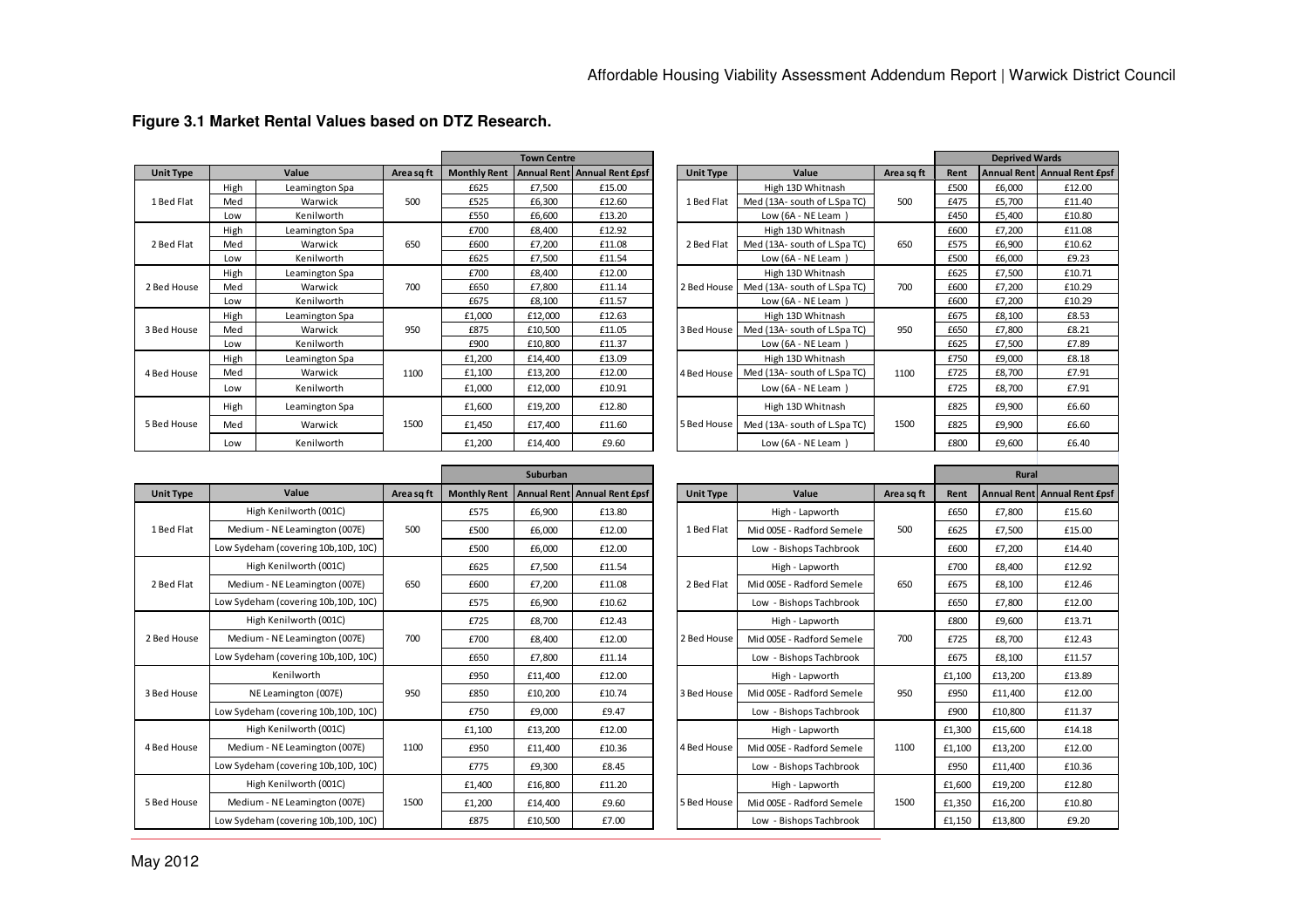## **Calculation of Affordable Rent Values**

- 3.8 In order to calculate the Affordable Rent transfer values which will be received by a developer from a Registered Provider on a Section 106 scheme the rents above have been discounted to reflect the rules of the Affordable Rent Tenure and then capitalised to produce a capital value.
- 3.9 Based on the anecdotal evidence received from WDC through their discussions with the HCA and partner Registered Providers, it has been established that Registered Providers are likely to seek in the region of 60- 70% of market rent as a value for Affordable Rent. For the purposes of this study, DTZ have used a value of 70% of market rent.
- 3.10 This value has then been capitalised at a yield of 6.5% in order to establish a capital value for the property. The selection of a yield has been extremely difficult as there is little or no comparable evidence upon which to base this assumption and also no guidance or delivery of products in the tenure type to use as a benchmark. Instead, we have listened to the anecdotal evidence provided to WDC that transfer values will be in the region of 60% of market value for affordable rented products across Warwick District and selected a yield which matched this rate. On average the assumption of capital value received for an Affordable Rented unit on each of the sites tested is in the range of 54-61% of its market value averaging at 58%.
- 3.11 All other assumptions are the same as that used in the initial Affordable Housing Viability Assessment (See Section 3 of the main report).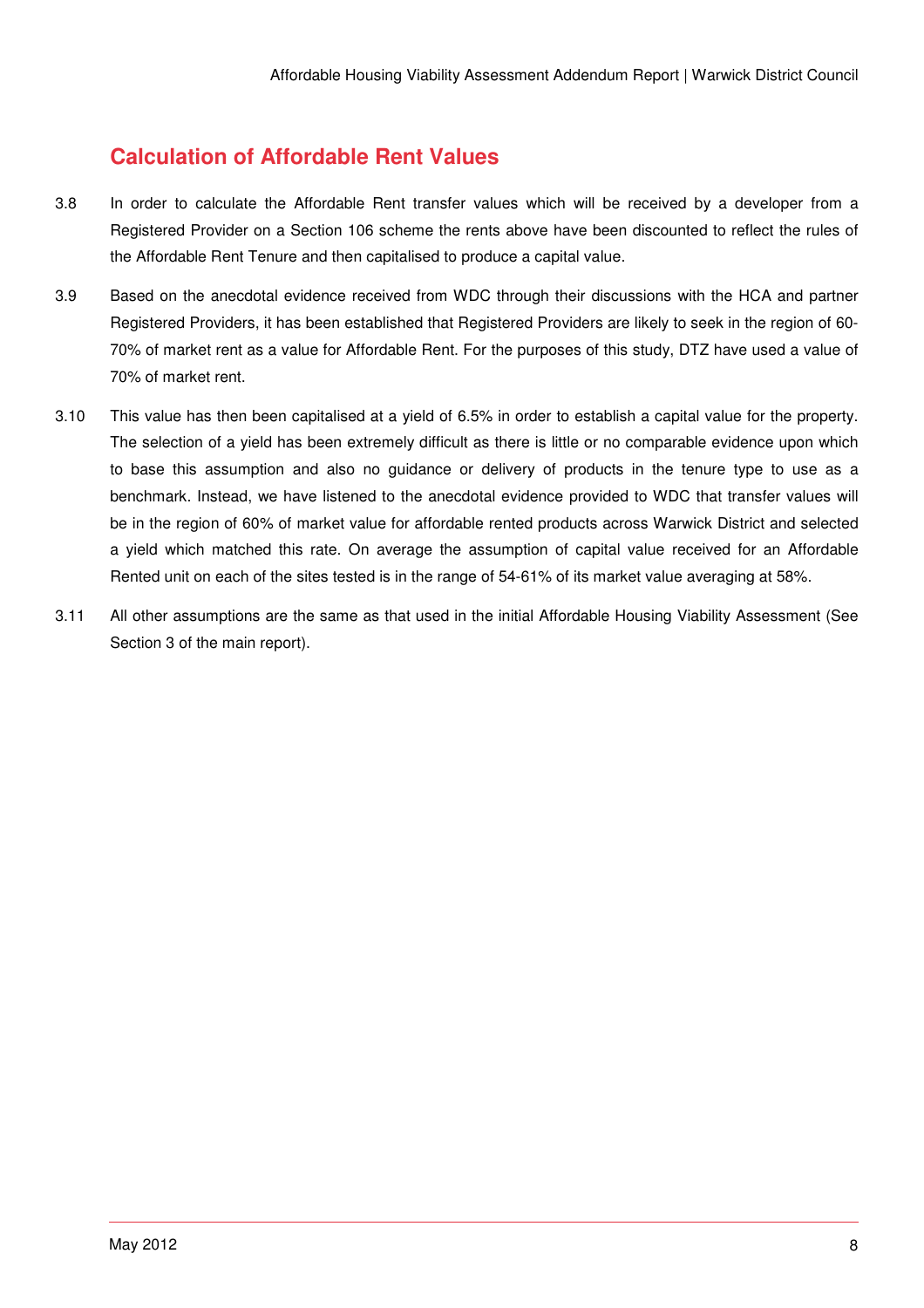# **4 Town Centre Results.**

- 4.1 The Town Centre areas of Warwick District are identified as Warwick, Leamington Spa and Kenilworth town centres. Each of these areas has been tested at the Baseline, Mid Point and Improved Market Scenario.
- 4.2 Each of these town centres has been tested to determine what level of affordable housing can be viably delivered and then a summary position for all three town centres has been considered. Three scenarios have been tested and the results of each of these scenarios are recorded below. Detailed results tables can be seen in Appendix A which provides more information than the summary provided below.
- 4.3 In total 18 sites have been tested in each scenario. Viability is measured using a traffic light indicator system. Where a site is modelled and it produces a positive return of 20% or above the site is given a green light (wholly viable). Where the assumptions outlined in section 3 above result in a return of 17-19.9% this is given an amber light (marginally viable). Where the assumptions inputted into the model yield a return of less than 17% then the site is given a red light (unviable). The results of each of the 18 sites are combined in order to determine overall viability.
- 4.4 In order to determine the overall viability green and amber lights are combined. This is due to the fact that in certain circumstances a developer may deliver a scheme for less than a 20% return and therefore by merging the wholly viable and marginally viable schemes an overall picture of viability can be understood. Two measures are provided in this study. The first is the point at which the majority of sites (50% or more) are viable. The second measure is the point at which any viability (1 or more sites) can be seen and recording will only stop when all red lights are seen.
- 4.5 There is a significant identified need for affordable housing across Warwick District and the Council has a statutory obligation to deliver housing for those most in need. Therefore consideration needs to be given to whether a target for affordable housing should be set at a percentage where less than the majority of sites are viable. Even if one site tested is viable this could be regarded as a viable position to proceed. The results below therefore indicate the level of viability in each of the scenarios tested. At the end of this chapter summary results are presented demonstrating both viability on the majority of sites tested and viability where one or more site yields a green or amber light.

## **Baseline Position**

- 4.6 The Baseline results for the Town Centres market area show that a level of 25% affordable housing is fully viable on all sites where Social Rented is not the highest tenure split (where Social Rented accounts for 60% of the affordable housing less than 50% of the sites tested are viable).
- 4.7 If we split the town centres into individual settlements the results are slightly different. Leamington Spa has the highest revenues of the three town centres tested and therefore the viability results seen here are far stronger here than in the other two centres. When testing 0-35% affordable housing percentages 100% of all sites tested were wholly viable (green light). Only at 40% affordable housing do amber lights start to appear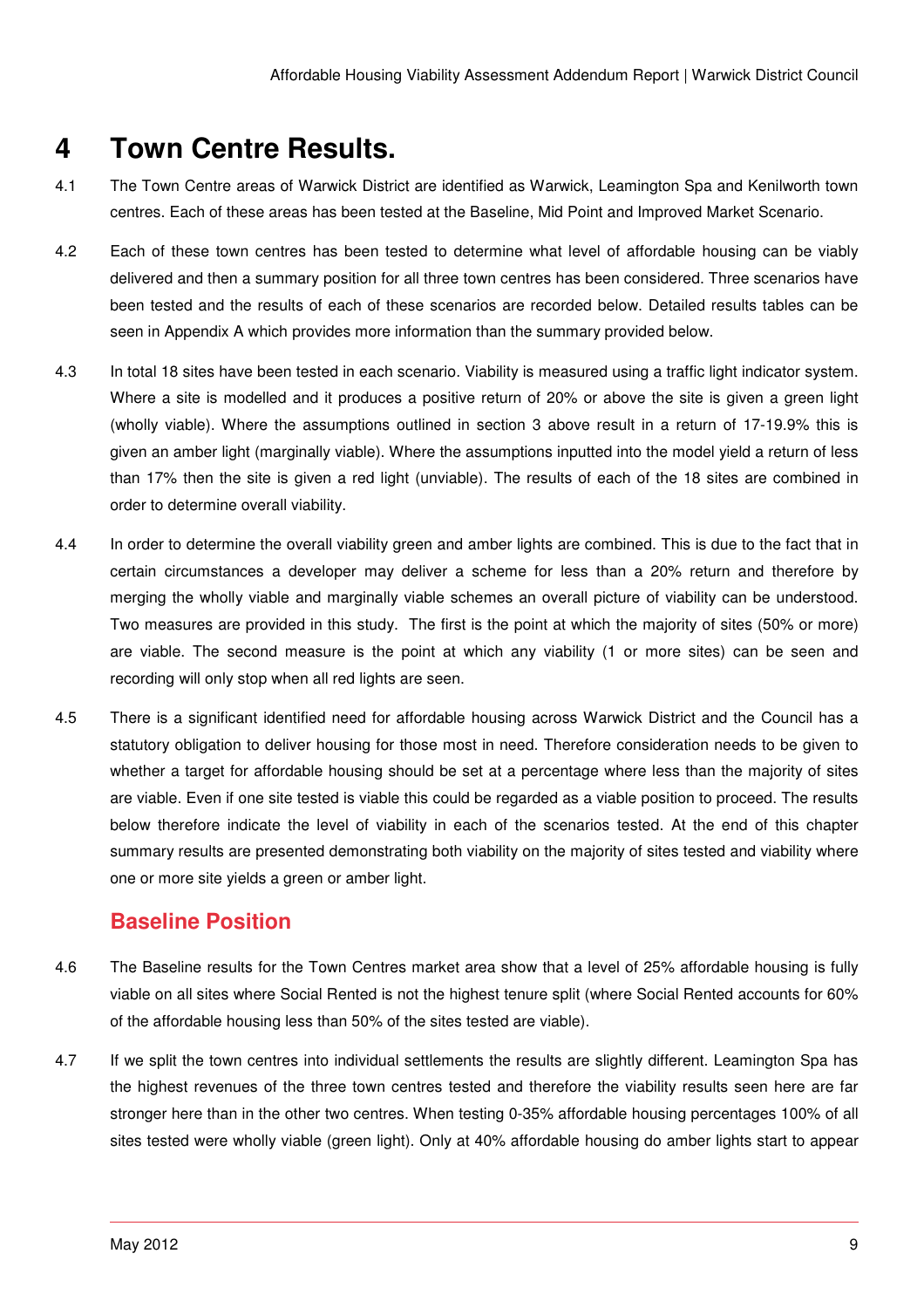but overall viability is not affected. However a proportion of 50% Affordable Housing is not viable on any of the sites tested.

- 4.8 In Warwick, viability is not as strong as Leamington Spa. 10% Affordable Housing is deliverable at the tenures splits tested. Where anything greater than 10% is incorporated in the model, viability levels fall below 50% (the majority) of the sites being able to provide that level of affordable housing. Viability has been seen on scenarios up to 25% affordable housing but often on a low percentage of the site tested.
- 4.9 In Kenilworth, a similar viability picture to that of Warwick is seen. Although levels of viability are higher here than in Warwick, Kenilworth schemes show lower proportions of viable schemes than Leamington Spa. Up to 30% affordable housing would be viable dependent upon the percentage and tenure types assumed and 25% affordable housing is viable on the majority of sites in this area at the baseline position.

## **Mid Point Market Position**

- 4.10 In the Mid Market Position revenues are increased by 10% from the Baseline Position, build periods are reduced and an adjustment for higher Code for Sustainable Homes(CSH) costs are made. Given the change in assumptions, it is clear that in the Mid Market Position schemes can more viably deliver affordable housing.
- 4.11 In Leamington Spa, as expected given the results of the Baseline Position, all scenarios tested in the Mid Market Position for Leamington Spa were viable in the majority of schemes.
- 4.12 In Warwick, viability is not as strong as Leamington Spa. 30% Affordable Housing is viable on the majority of sites at the tenures splits tested. Anything beyond this is not viable on the majority of sites but in some sites in certain circumstances there is some evidence of viability up to a level of 40% affordable housing.
- 4.13 In Kenilworth, a similar viability picture to that of Warwick is seen. Although levels of viability are higher here than in Warwick, Kenilworth schemes show lower proportions of viable schemes than Leamington Spa. Up to 40% affordable housing would be deliverable dependent upon the percentage and tenure types assumed and 35% affordable housing is deliverable on the majority of sites in this area at the Mid Point Market position.

## **Improved Market Position**

- 4.14 In this scenario revenues have been inflated by 20% from the Baseline Position and build rates have been doubled so developments now take half the time to complete when compared to the Baseline Position and adjustment as also been made for increased CSH levels. The results for the Town Centres as a whole show strong viability in this scenario. 50% affordable housing would be viable on the majority of the sites tested.
- 4.15 Leamington Spa and Kenilworth generated 100% green lights (complete viability) for each of the percentages of affordable housing and tenure splits tested. In Warwick more amber lights were seen at 40% affordable housing.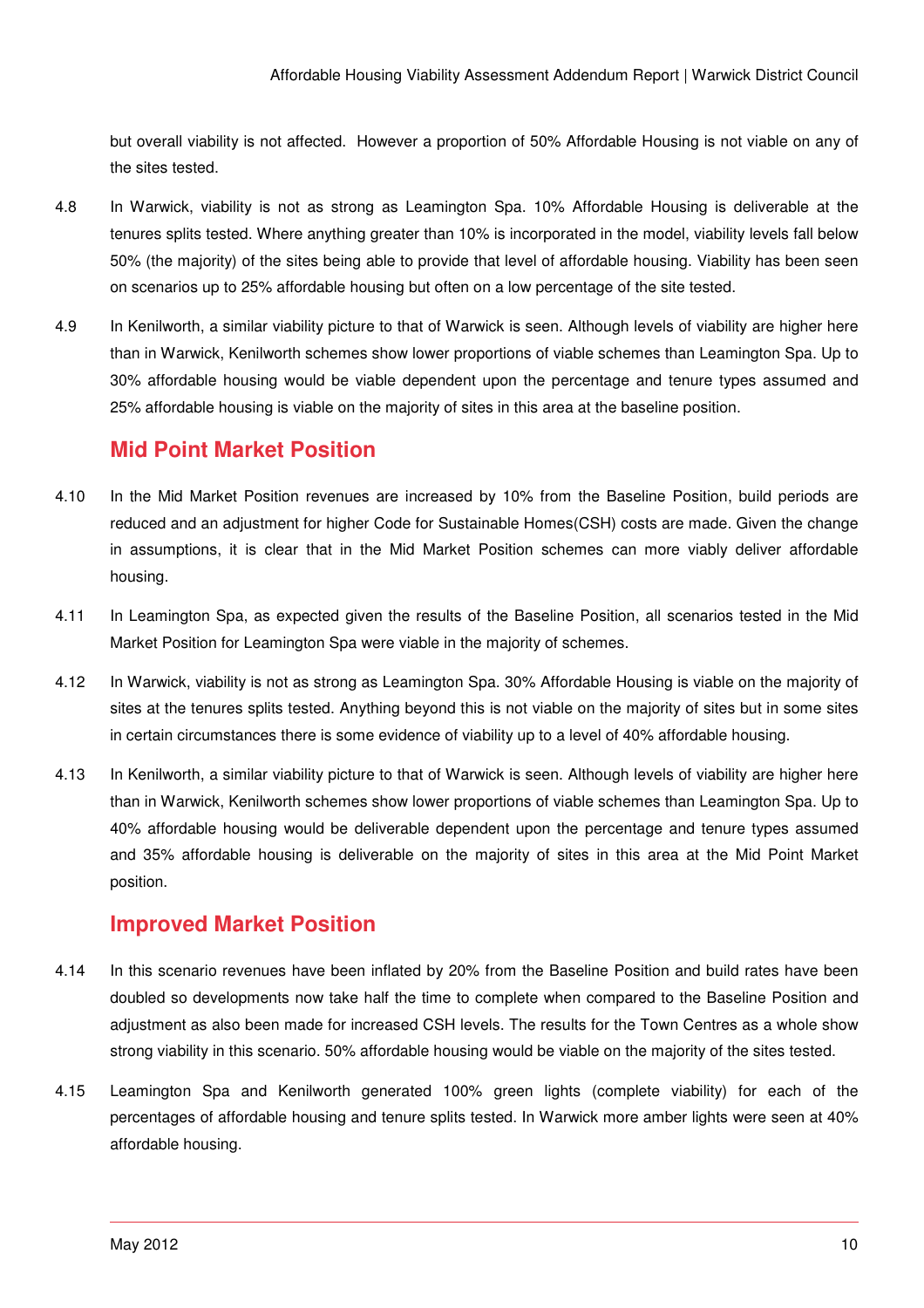## **Summary**

4.16 The following table sets out the level of affordable housing at which schemes would become viable assuming a viability cut-off-point of 50% of schemes:

| <b>Market Area</b>    | <b>Baseline Market</b>                                  | <b>Mid Point Market</b>                    | <b>Improved Market</b>                     |  |  |
|-----------------------|---------------------------------------------------------|--------------------------------------------|--------------------------------------------|--|--|
|                       | <b>Position</b>                                         | <b>Position</b>                            | <b>Position</b>                            |  |  |
| <b>Town Centre</b>    | 25% Affordable Housing<br>(60% SR/ 25% AR / 15%<br>Int) | 40% Affordable Housing<br>(60% SR/ 40% AR) | 50% Affordable Housing<br>(60% SR/ 40% AR) |  |  |
| <b>Leamington Spa</b> | 40% Affordable Housing<br>$(60\%$ SR/ 40% AR)           | 50% Affordable Housing<br>(60% SR/ 40% AR) | 50% Affordable Housing<br>(60% SR/ 40% AR) |  |  |
| Warwick               | 10% Affordable Housing<br>(60% SR/ 40% AR)              | 30% Affordable Housing<br>(60% SR/ 40% AR) | 40% Affordable Housing<br>(60% SR/ 40% AR) |  |  |
| Kenilworth            | 25% Affordable Housing<br>(60% SR/ 25% AR / 15%<br>Int) | 35% Affordable Housing<br>(60% SR/ 40% AR) | 40% Affordable Housing<br>(60% SR/ 40% AR) |  |  |

4.17 These summary results have been determined by using a cut off point (tipping point) where 50% (or above) of the sites tested must be viable in order for that percentage of affordable housing to be considered deliverable, as this is the majority of the sites. However, in areas of high housing need, consideration of a lower cut off (tipping) point is required to be analysed. If we consider the result where viability is recorded if just 1% of the sites tested show a green or amber light, this changes the results as follows:

| <b>Market Area</b>    | <b>Baseline Market</b> | <b>Mid Point Market</b> | <b>Improved Market</b> |  |  |
|-----------------------|------------------------|-------------------------|------------------------|--|--|
|                       | <b>Position</b>        | <b>Position</b>         | <b>Position</b>        |  |  |
| <b>Town Centre</b>    | 40% Affordable Housing | 50% Affordable Housing  | 50% Affordable Housing |  |  |
|                       | (60% SR/ 40% AR)       | (60% SR/ 40% AR)        | (60% SR/ 40% AR)       |  |  |
| <b>Leamington Spa</b> | 40% Affordable Housing | 50% Affordable Housing  | 50% Affordable Housing |  |  |
|                       | (60% SR/ 40% AR)       | (60% SR/ 40% AR)        | (60% SR/ 40% AR)       |  |  |
| Warwick               | 25% Affordable Housing | 40% Affordable Housing  | 50% Affordable Housing |  |  |
|                       | (40% SR/60% AR)        | (60% SR/ 40% AR)        | (60% SR/ 40% AR)       |  |  |
| Kenilworth            | 30% Affordable Housing | 40% Affordable Housing  | 50% Affordable Housing |  |  |
|                       | (40% SR/60% AR)        | (60% SR/ 40% AR)        | (60% SR/ 40% AR)       |  |  |

4.18 It should be noted at this point that this is the level of viability which is deliverable assuming no abnormal development costs or allowance for site preparation and demolition. Both of these elements have the potential to reduce the delivery of affordable housing, and on any site specific negotiations both of these factors will need to be taken into account.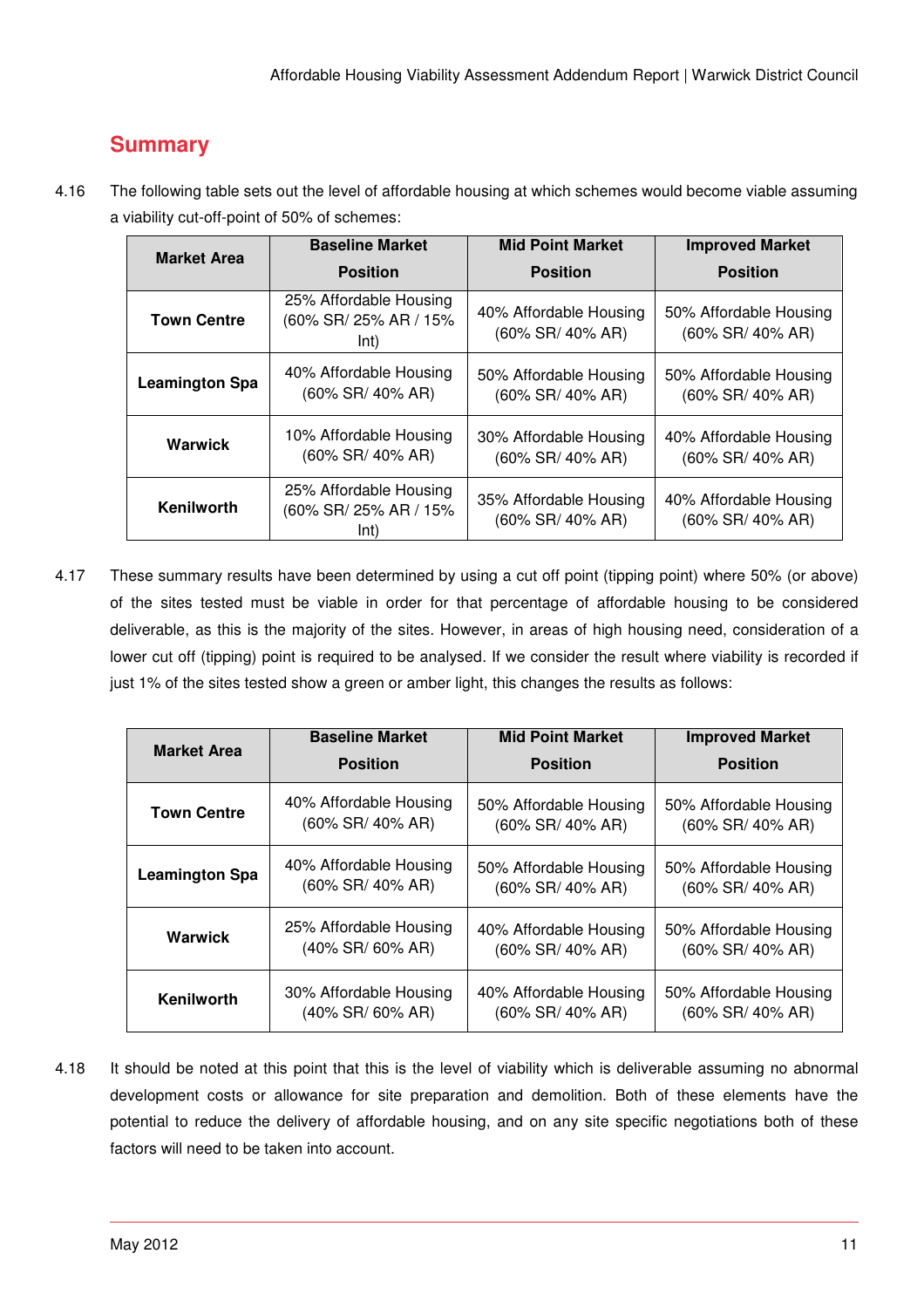#### **The Impact of Affordable Rent**

- 4.19 In the main AHVA Report, Affordable Rent was not incorporated as a tenure assumption. This section of the report compares the results of this study, with the introduction of Affordable Rent, to those of the previous study in order to determine its overall impact. In the original study tenure splits of
	- 50% Social Rented 50% Intermediate
	- 66% Social Rented, 34% Intermediate
	- 80% Social Rented 20% Intermediate

were tested in order to look at tenure variance across the market areas. As a reminder in this addendum study the following tenure splits have been tested.

- 60% Affordable Rented 40% Social Rented
- 40% Affordable Rented 60% Social Rented
- 60% Social Rented 25% Affordable Rented 15% Intermediate
- 4.20 The results of the original study, assuming a viability cut-off point of 50% of schemes, produced viability as follows:

| <b>Market Area</b> | <b>Baseline Market</b> | <b>Mid Point Market</b> | <b>Improved Market</b> |
|--------------------|------------------------|-------------------------|------------------------|
|                    | <b>Position</b>        | <b>Position</b>         | <b>Position</b>        |
| <b>Town Centre</b> | 35% Affordable Housing | 40% Affordable Housing  | 40% Affordable Housing |
|                    | (50% SR/ 50% Int)      | (80% SR/ 20% Int)       | (80% SR/ 20% Int)      |

- 4.21 The results of this study which introduces Affordable Rent shows that viability, as measured by levels of affordable housing that can be viably supported, is enhanced in the improved market scenario (by 10%), though reduced by 10% in the baseline market position The main impact on the viability in this particular study is the relevant transfer values associated with the tenure types. For these studies these values are as follows:
	- Social Rented 35% of Market Value
	- Intermediate 60% of Market Value
	- Affordable Rent 58% of Market Value <sup>1</sup>
- 4.22 Therefore, in scenarios where there are greater levels of Intermediate and Affordable Rent products viability should be greater. This is certainly the case in the Town Centre scenarios at the Improved Market position, where viability increased by 10% as a result of the introduction of Affordable Rent. However, at the baseline position viability decreased by 10%, this is due mainly to the fact that the delivery of a tenure split of 50%

<sup>-</sup>1 On average the assumption of capital value received for an Affordable Rented unit on each of the sites tested is in the range of 54- 61% of its market value averaging at 58%.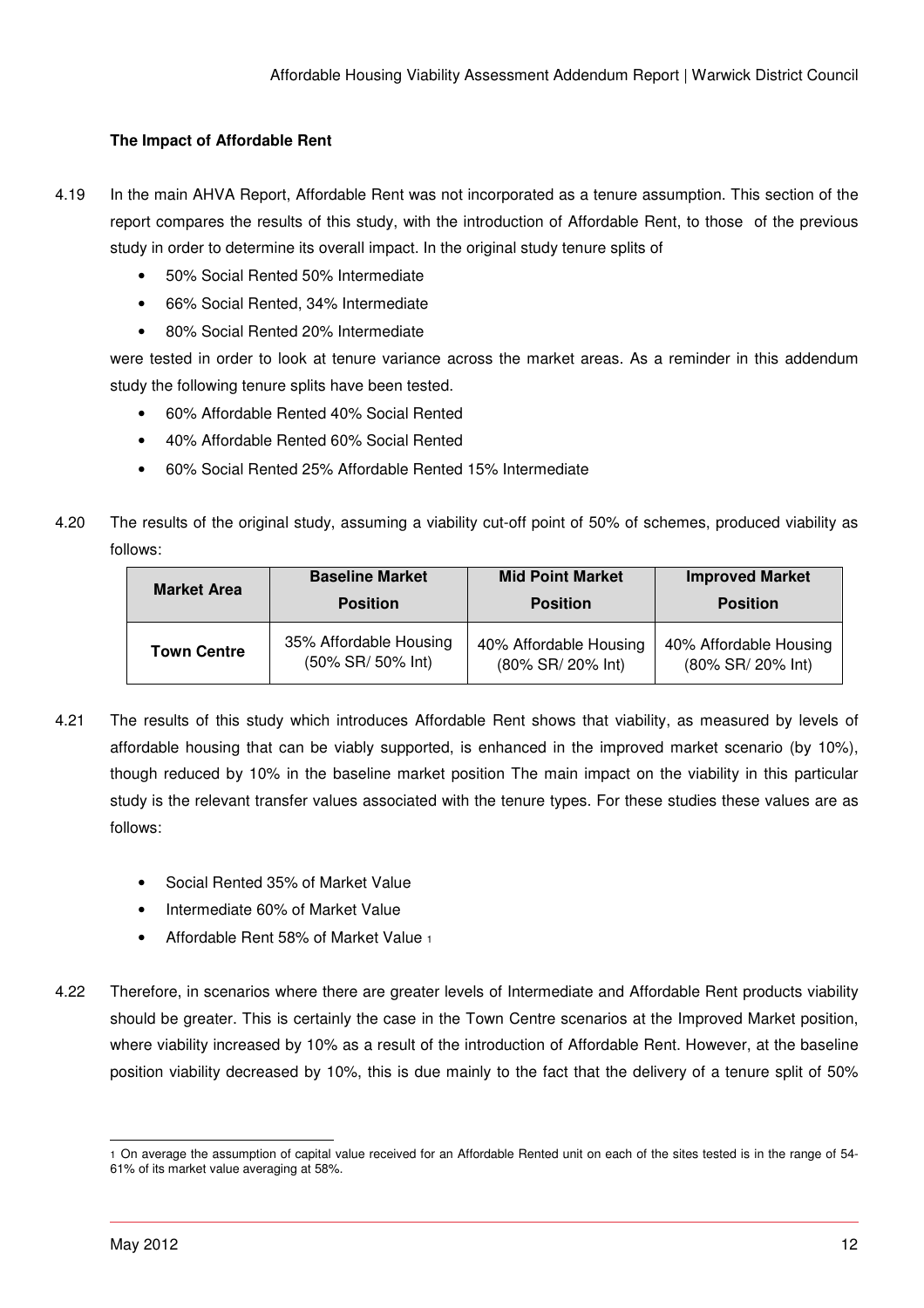Social Rented, 50% Intermediate yields a higher level of viability than 60% Affordable Rent 40% Social rented due to the higher transfer values associated with the Intermediate tenure product.

4.23 Across the three separate market areas the viability when delivering Affordable Rent product again alters between five and ten percent dependent upon the tenure split tested. However, what is clear from the results is that where tenures are more in favour of Intermediate and Affordable Rented product greater viability can be seen particularly where there are low levels of Social Rented accommodation being delivered. Had the social rented tenure be replaced with affordable rent in the same percentages as the original study this would have increased overall viability.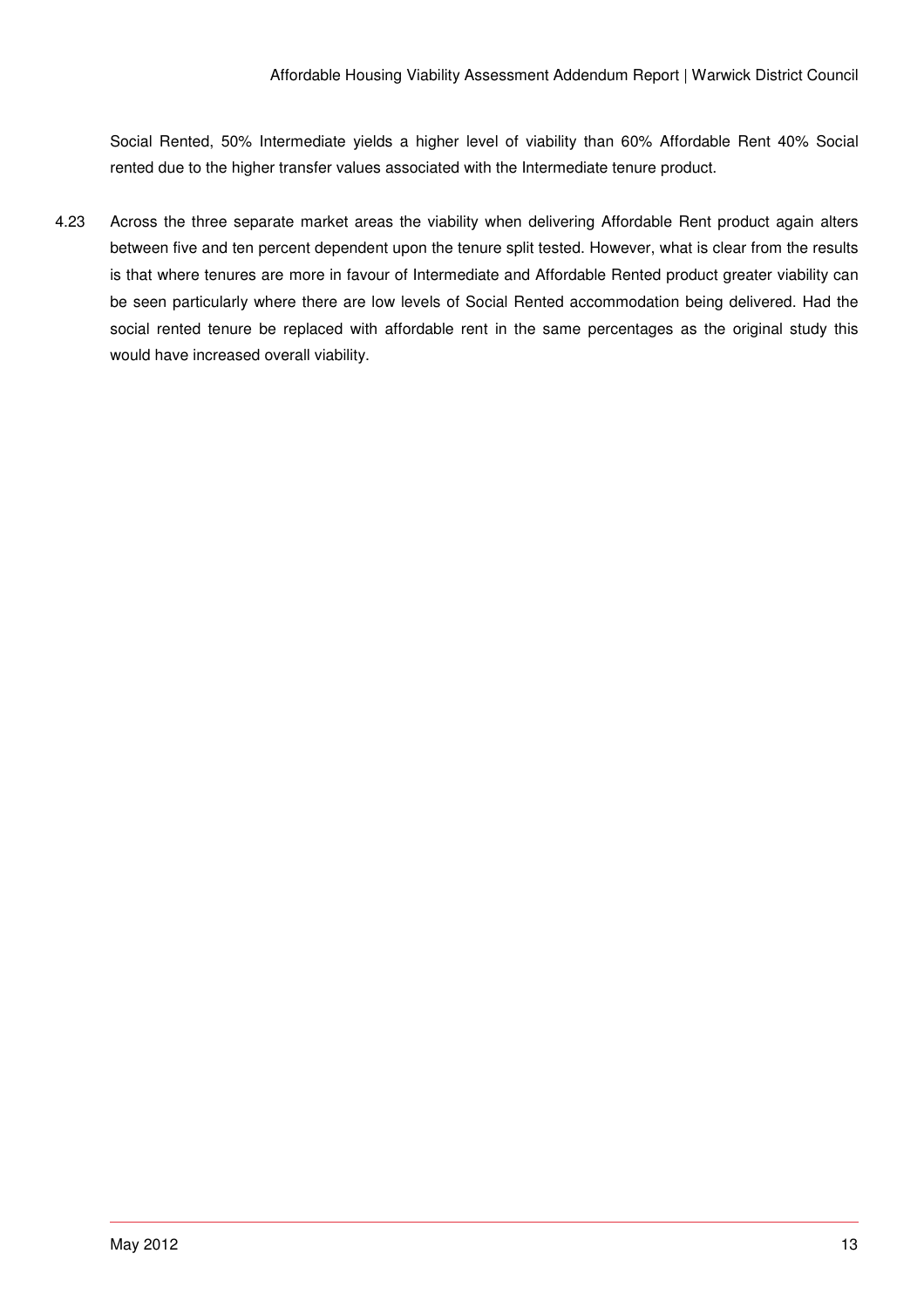# **5 Suburban Area Results.**

- **5.1** The Suburban Areas of Warwick District are identified as the built up areas of the towns outside of the town centres. The Suburban Areas have been split into High, Medium and Low value areas with Beacon Lower Super Output Areas established in which market research into property prices have been undertaken. Each of these areas has been tested at the Baseline, Mid Market and Improved Market Scenario.
- 5.2 The Suburban Areas have been tested to determine what level of affordable housing can be viably delivered. Three scenarios have been tested and the results of each of these scenarios are recorded in summary below. Detailed results tables can be seen in Appendix A.
- 5.3 In total 18 sites have been tested in each scenario. Viability is measured using a traffic light indicator system. Where a site is modelled and it produces a positive return of 20% or above the site is given a green light (wholly viable). Where the assumptions outlined in section 3 above result in a return of 17-19.9% this is given an amber light (marginally viable). Where the assumptions inputted into the model yield a return of less than 17% then the site is given a red light (unviable). The results of each of the 18 sites are combined in order to determine overall viability.
- 5.4 In order to determine the overall viability green and amber lights are combined. This is due to the fact that in certain circumstances a developer may deliver a scheme for less than a 20% return and therefore by merging the wholly viable and marginally viable schemes an overall picture of viability can be understood. Two measures are provided in this study. The first is the point at which the majority of sites 50% are viable and the point at which viability stops (all red lights).
- 5.5 There is a significant identified need for affordable housing across Warwick District and the Council has a statutory obligation to deliver housing for those most in need .Therefore consideration needs to be given as to whether a target for affordable housing should be set at a percentage where less than the majority is viable. Even if one site tested is viable this could be regarded as a viable position to proceed. The results below therefore indicate the level of viability deliverable in each of the scenarios tested, at the end of this chapter summary results are presented demonstrating both viability on the majority of sites tested and viability where one or more site yields a green or amber light.

## **Baseline Position**

- **5.6** The Baseline results for the Suburban Areas, taken as one market area, show that 10% affordable housing would be deliverable on the majority of sites at the revised tenure splits tested.
- 5.7 In High value suburban areas delivery of up to 20% affordable housing was viable on the majority of sites, in Medium value areas this fell to 10% and in the Low value areas of the suburbs no viability was seen. Viability across the Suburban Areas therefore is much more variable than that seen in the Town Centres, and this is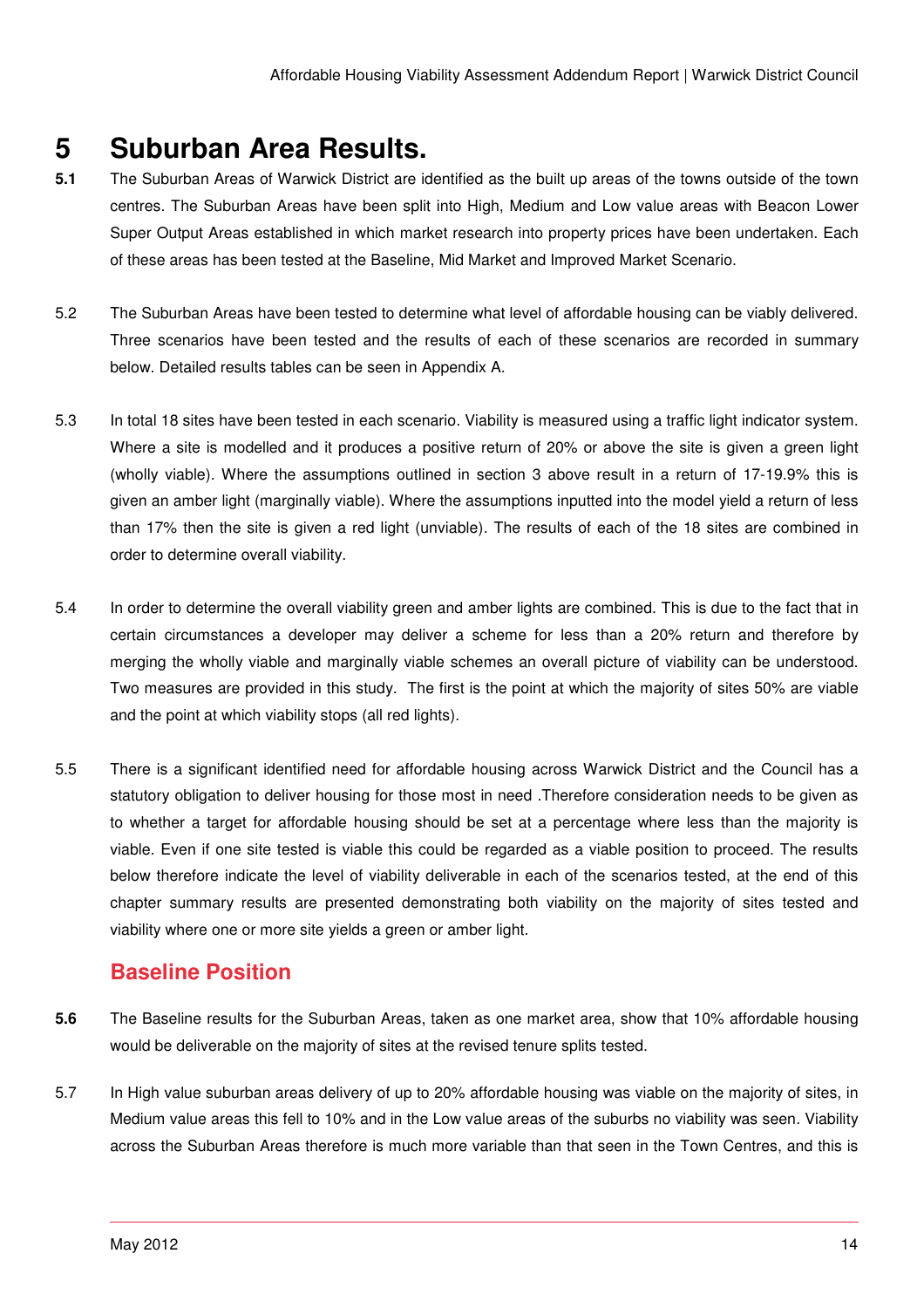reflective of the more diverse character of the suburban neighbourhoods. Results for the High, Medium and Low value areas can be seen in Appendix A.

## **Mid Point Market Position**

5.8 In the Mid Point Market Position, revenues are increased by 10% from the Baseline Position and build periods are reduced and adjustment for higher CSH costs made. The results show a slight improvement from the Baseline Position. 20% affordable housing can be achieved on the majority (more than 50%) of the sites tested in this market. In the high value areas, 40% affordable housing was deliverable on the majority of sites, 20% affordable housing was deliverable in the medium value areas and 0% affordable housing was deliverable in the low value areas. Results for the High, Medium and Low value areas can be seen in Appendix A.

## **Improved Market Position**

5.9 In this scenario revenues have been inflated by 20% from the Baseline Position and build rates have been doubled, so developments now take half the time to complete when compared to the Baseline. An adjustment has also been made for increased CSH costs. In this scenario, 40% affordable housing can be achieved on the majority (more than 50%) of the sites tested in this market. In the high value areas, 50% affordable housing was deliverable on the majority of sites, 35% affordable housing was deliverable in the medium value areas and 10% affordable housing was deliverable in the low value areas. Results for the High, Medium and Low value areas can be seen in Appendix A

## **Summary**

5.10 The following table sets out the level of affordable housing at which schemes would become viable assuming a viability cut-off-point of 50% of schemes:

| <b>Market Area</b>  | <b>Baseline Market</b>                        | <b>Mid Point Market</b>                       | <b>Improved Market</b>                        |  |  |
|---------------------|-----------------------------------------------|-----------------------------------------------|-----------------------------------------------|--|--|
|                     | <b>Position</b>                               | <b>Position</b>                               | <b>Position</b>                               |  |  |
| <b>Suburban</b>     | 10% Affordable Housing<br>$(60\%$ SR/ 40% AR) | 20% Affordable Housing<br>(60% SR/ 40% AR)    | 40% Affordable Housing<br>$(60\%$ SR/ 40% AR) |  |  |
| <b>High Value</b>   | 25% Affordable Housing<br>(60% SR/ 40% AR)    | 40% Affordable Housing<br>$(60\%$ SR/ 40% AR) | 50% Affordable Housing<br>$(60\%$ SR/ 40% AR) |  |  |
| <b>Medium Value</b> | 0% Affordable Housing                         | 20% Affordable Housing<br>$(60\%$ SR/ 40% AR) | 35% Affordable Housing<br>$(60\%$ SR/ 40% AR) |  |  |
| <b>Low Value</b>    | 0% Affordable Housing                         | 0% Affordable Housing                         | 0% Affordable Housing                         |  |  |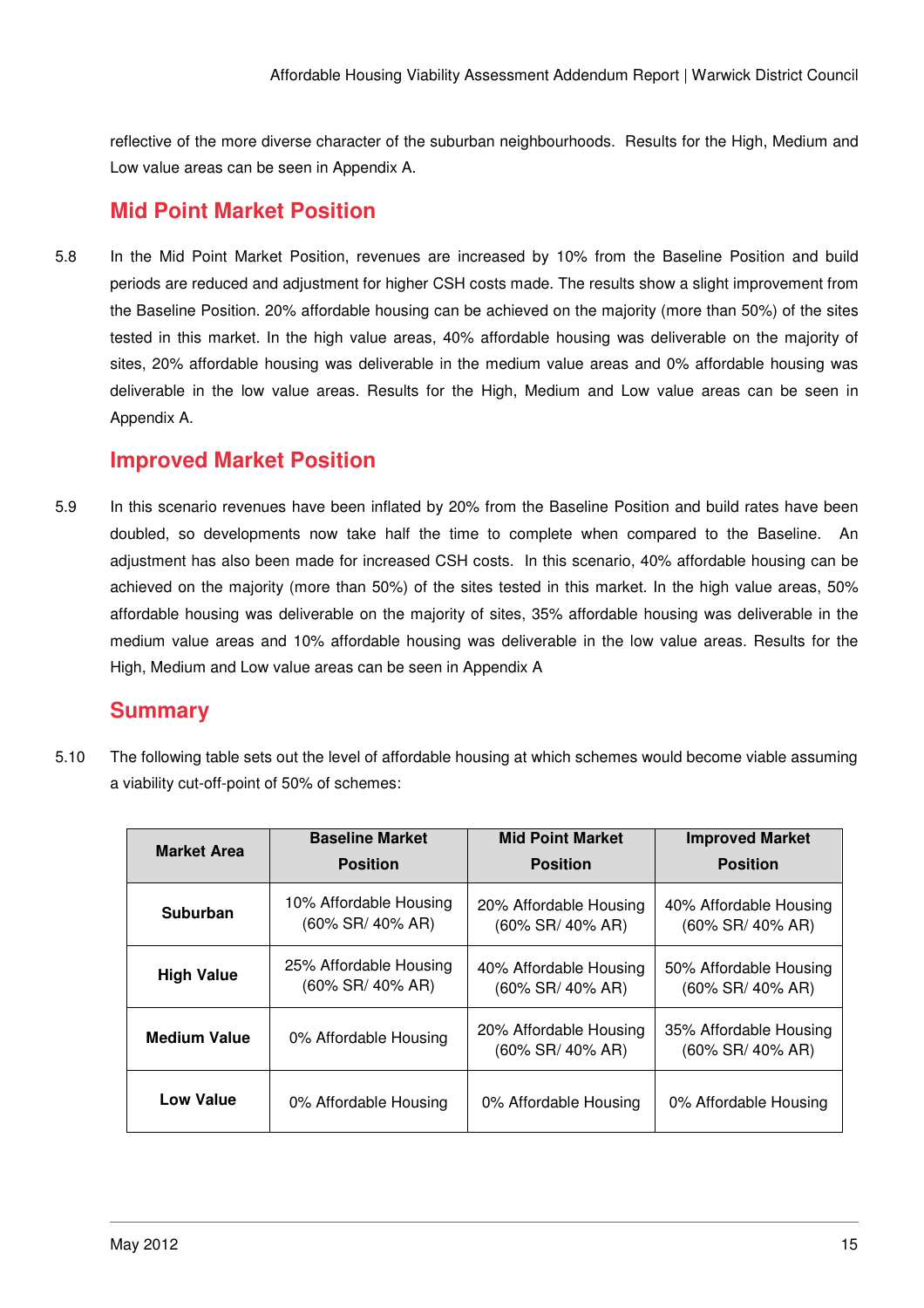5.11 These summary results have been determined by using a cut off point (tipping point) where 50% (or above) of the sites tested must be viable in order for that percentage of affordable housing to be considered deliverable, as this is the majority of the sites. However, in areas of high housing need, consideration of a lower cut off (tipping) point is required to be analysed. If we consider the result where viability is recorded if just 1% of the sites tested show a green or amber light, this changes the results as follows:

| <b>Market Area</b>  | <b>Baseline Market</b> | <b>Mid Point Market</b> | <b>Improved Market</b>                     |  |  |
|---------------------|------------------------|-------------------------|--------------------------------------------|--|--|
|                     | <b>Position</b>        | <b>Position</b>         | <b>Position</b>                            |  |  |
| <b>Suburban</b>     | 40% Affordable Housing | 50% Affordable Housing  | 50% Affordable Housing                     |  |  |
|                     | (60% SR/ 40% AR)       | (60% SR/ 40% AR)        | (60% SR/ 40% AR)                           |  |  |
| <b>High Value</b>   | 40% Affordable Housing | 50% Affordable Housing  | 50% Affordable Housing                     |  |  |
|                     | (60% SR/ 40% AR)       | (60% SR/ 40% AR)        | (60% SR/ 40% AR)                           |  |  |
| <b>Medium Value</b> | 10% Affordable Housing | 35% Affordable Housing  | 50% Affordable Housing                     |  |  |
|                     | $(40\%$ SR/ $60\%$ AR) | (60% SR/ 40% AR)        | (60% SR/ 40% AR)                           |  |  |
| <b>Low Value</b>    | 0% Affordable Housing  | 0% Affordable Housing   | 10% Affordable Housing<br>(60% SR/ 40% AR) |  |  |

5.12 It should be noted at this point that this is the level of viability which is deliverable assuming no abnormal development costs or allowance for site preparation and demolition. Both of these elements have the potential to reduce the delivery of affordable housing, and on any site specific negotiations both of these factors will need to be taken into account.

#### **The Impact of Affordable Rent**

- 5.13 In the main AHVA Report, Affordable Rent was not incorporated as a tenure assumption. This section of the report compares the results of the introduction of Affordable Rent to those with previous study in order to determine its overall impact. In the original study tenure splits of
	- 50% Social Rented 50% Intermediate
	- 66% Social Rented, 34% Intermediate
	- 80% Social Rented 20% Intermediate

were tested in order to look at tenure variance across the market areas. As a reminder in this addendum study the following tenure splits have been tested.

- 60% Affordable Rented 40% Social Rented
- 40% Affordable Rented 60% Social Rented
- 60% Social Rented 25% Affordable Rented 15% Intermediate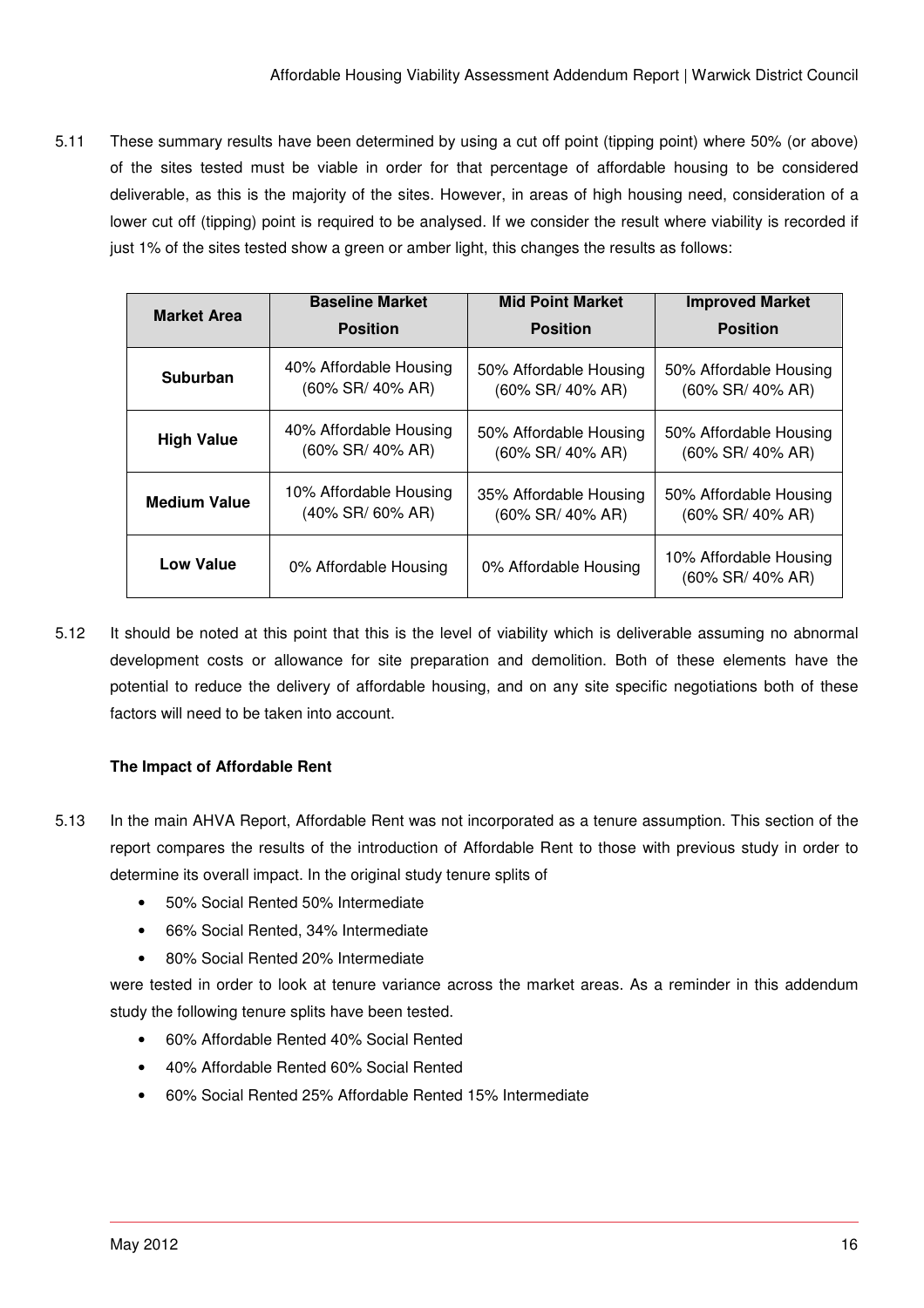5.14 The results of the original study, assuming a viability cut-off point of 50% of schemes, produced viability as follows:

| <b>Market Area</b>     | <b>Baseline Market</b> | <b>Mid Point Market</b> | <b>Improved Market</b>                     |  |  |
|------------------------|------------------------|-------------------------|--------------------------------------------|--|--|
|                        | <b>Position</b>        | <b>Position</b>         | <b>Position</b>                            |  |  |
| Overall                | 20% Affordable Housing | 25% Affordable Housing  | 35% Affordable Housing                     |  |  |
| Suburban               | (80% SR/ 20% Int)      | (65% SR/ 35% Int)       | (80% SR/ 20% Int)                          |  |  |
| <b>High Value</b>      | 30% Affordable Housing | 40% Affordable Housing  | 40% Affordable Housing                     |  |  |
| <b>Areas</b>           | (80% SR/20% Int)       | (80% SR/20% Int)        | (80% SR/20% Int)                           |  |  |
| <b>Medium Value</b>    | 0% Affordable Housing  | 30% Affordable Housing  | 40% Affordable Housing                     |  |  |
| <b>Areas</b>           |                        | (50% SR/50% Int)        | (80% SR/20% Int)                           |  |  |
| <b>Low Value Areas</b> | 0% Affordable Housing  | 0% Affordable Housing   | 10% Affordable Housing<br>(80% SR/20% Int) |  |  |

- 5.15 Again it is clear that in this market area, the impact of introducing Affordable Rent gives a variance of 10% to the percentage of affordable housing dependent upon the tenure splits tested. In the baseline market position the introduction of affordable rent saw viability fall by 10%. This is due to the fact that the replacement of the intermediate product with affordable rent reduces overall scheme viability as affordable rent is transferred to a Registered Provider for a lower value than intermediate tenure. Had affordable rent replaced social rented units and intermediate tenure been maintained the overall deliverable level of affordable housing would have increased. Therefore, in scenarios where there are greater levels of Intermediate and Affordable Rent products viability should be greater.
- 5.16 Across the three separate market areas the viability when delivering Affordable Rent product again alters between five and ten percent dependent upon the tenure split tested. However, what is clear from the results is that where tenures are more in favour of Intermediate and Affordable Rented products greater viability can be seen particularly where there are low levels of Social Rented accommodation being delivered.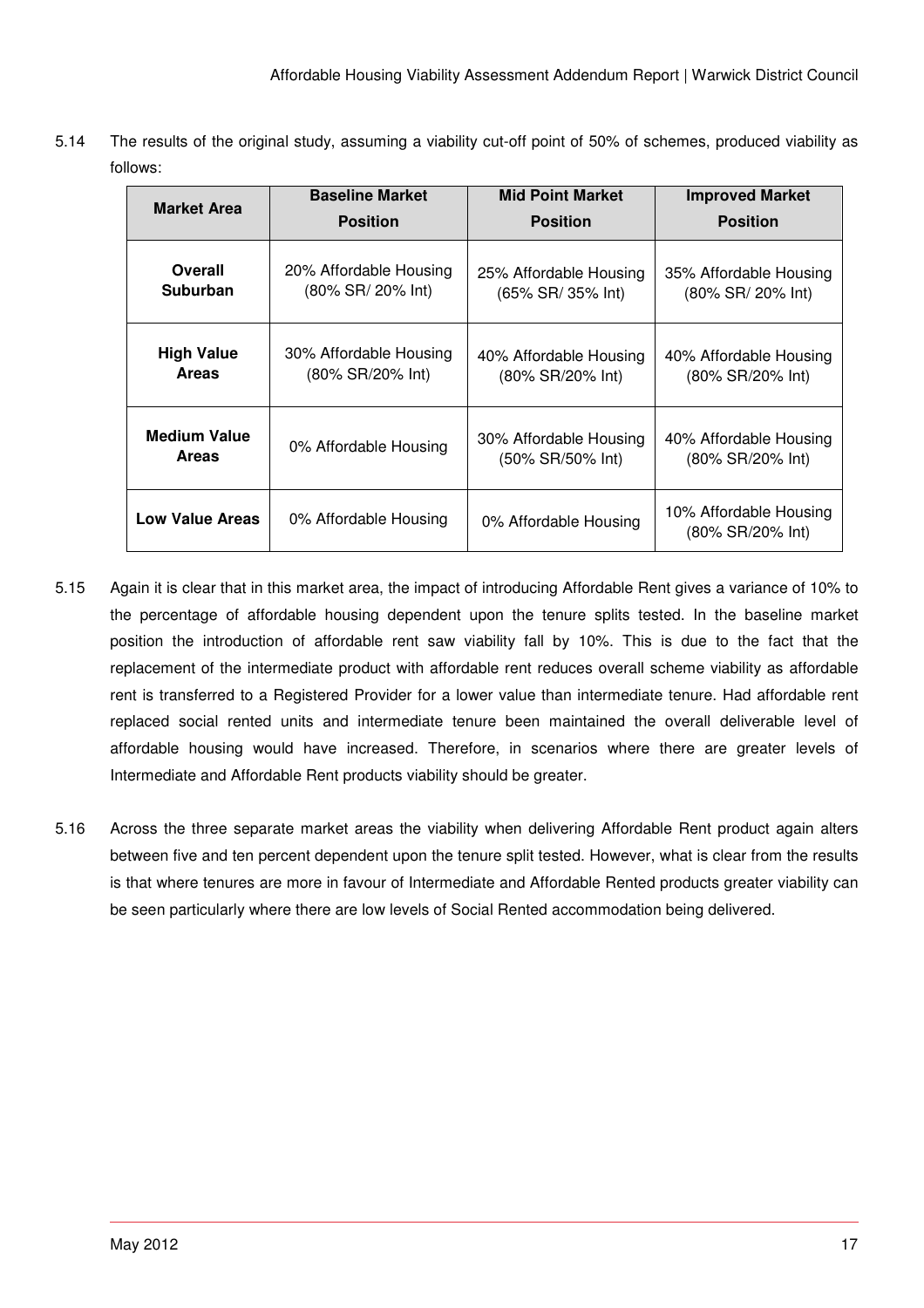# **6 Deprived Areas Results**

- 6.1 The Deprived Areas of Warwick District are identified as those areas which have the greatest levels of socioeconomic deprivation in the District. They are typically located on the outskirts of the town centre and bordering the suburban areas. These areas consist of Census Output Areas which are amongst the worst 30% nationally in the English Indices of Deprivation 2007 (CLG). Each of these areas has been tested at the Baseline, Mid Market and Improved Market Scenario.
- 6.2 In total 18 sites have been tested in each scenario. Viability is measured using a traffic light indicator system. Where a site is modelled and it produces a positive return of 20% or above the site is given a green light (wholly viable). Where the assumptions outlined in section 3 above result in a return of 17-19.9% this is given an amber light (marginally viable). Where the assumptions inputted into the model yield a return of less than 17% then the site is given a red light (unviable). The results of each of the 18 sites are combined in order to determine overall viability.
- 6.3 In order to determine the overall viability green and amber lights are combined. This is due to the fact that in certain circumstances a developer may deliver a scheme for less than a 20% return and therefore by merging the wholly viable and marginally viable schemes an overall picture of viability can be understood. Two measures are provided in this study. The first is the point at which the majority of sites 50% are viable and the point at which viability stops (all red lights).
- 6.4 There is a significant identified need for affordable housing across Warwick District and the Council has a statutory obligation to deliver housing for those most in need. Therefore consideration needs to be given as to whether a target for affordable housing should be set at a percentage where less than the majority is viable. Even if one site tested is viable this could be regarded as a viable position to proceed. The results below therefore indicate the level of viability deliverable in each of the scenarios tested, at the end of this chapter summary results are presented demonstrating both viability on the majority of sites tested and viability where one or more site yields a green or amber light.

## **Baseline Position**

6.5 The Baseline results for the Deprived Areas show that no affordable housing in these areas is deliverable. The main reason for this is that house prices in these areas are considerably lower than other areas of the district and not at a level at which housing delivery can be sustained at the Baseline Position. Some of these areas have high levels of rented housing and low turnover of owner occupation, so property prices are difficult to accurately calculate. Parts of these areas are showing signs of housing market failure and decline and may be in need of intervention in order to deliver development.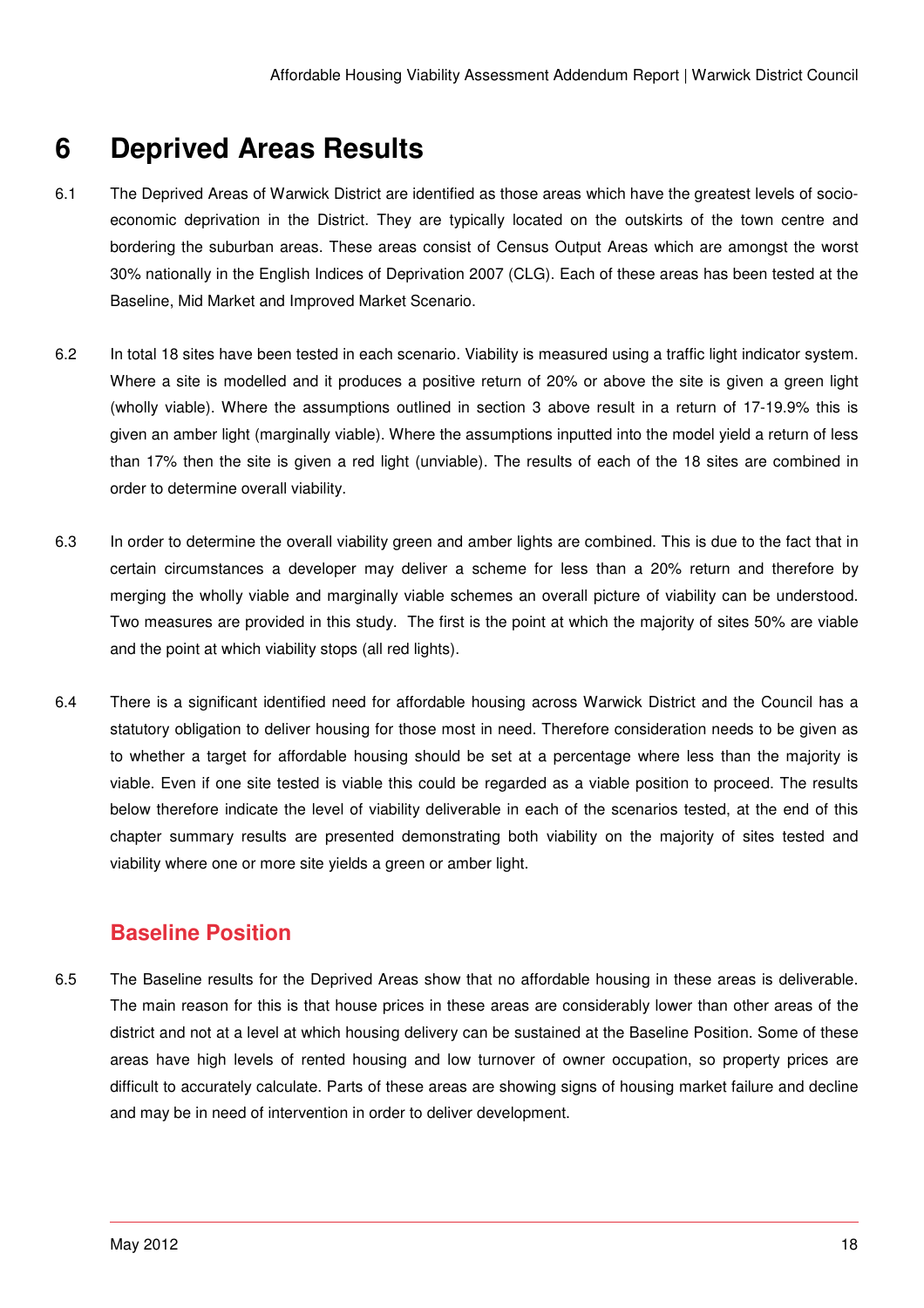## **Mid Point Market Position**

6.6 In the Mid Point Market Position, revenues are increased by 10% from the Baseline Position and build periods are reduced and adjustment for higher CSH costs made. The position seen in the Baseline scenario is replicated in the Mid Market Position with little deliverability or viability in this scenario. Again, all scenarios recorded 100% red lights.

## **Improved Market Position**

6.7 In this scenario revenues have been inflated by 20% from the Baseline Position and build rates have been doubled, so developments now take half the time to complete when compared to the Baseline. An adjustment has also been made for increased CSH costs. However, based on the tenure splits tested in this addendum report in the Improved Market Position no level of viability is seen.

## **Summary**

6.8 The following table sets out the level of affordable housing at which schemes would become viable assuming a viability cut-off-point of 50% of schemes:

| <b>Market Area</b>                  | <b>Baseline Market</b> | <b>Mid Point Market</b> | <b>Improved Market</b> |  |  |
|-------------------------------------|------------------------|-------------------------|------------------------|--|--|
|                                     | <b>Position</b>        | <b>Position</b>         | <b>Position</b>        |  |  |
| Overall                             | 0% Affordable Housing  | 0% Affordable Housing   | 0% Affordable Housing  |  |  |
| <b>High Value</b><br><b>Areas</b>   | 0% Affordable Housing  | 0% Affordable Housing   | 0% Affordable Housing  |  |  |
| <b>Medium Value</b><br><b>Areas</b> | 0% Affordable Housing  | 0% Affordable Housing   | 0% Affordable Housing  |  |  |
| <b>Low Value Areas</b>              | 0% Affordable Housing  | 0% Affordable Housing   | 0% Affordable Housing  |  |  |

6.9 These summary results have been determined by using a cut off point (tipping point) where 50% (or above) of the sites tested must be viable in order for that percentage of affordable housing to be considered deliverable. However, no viability was recorded in any of the scenarios tested and therefore even if a threshold lower than 50% was selected the results will match those above.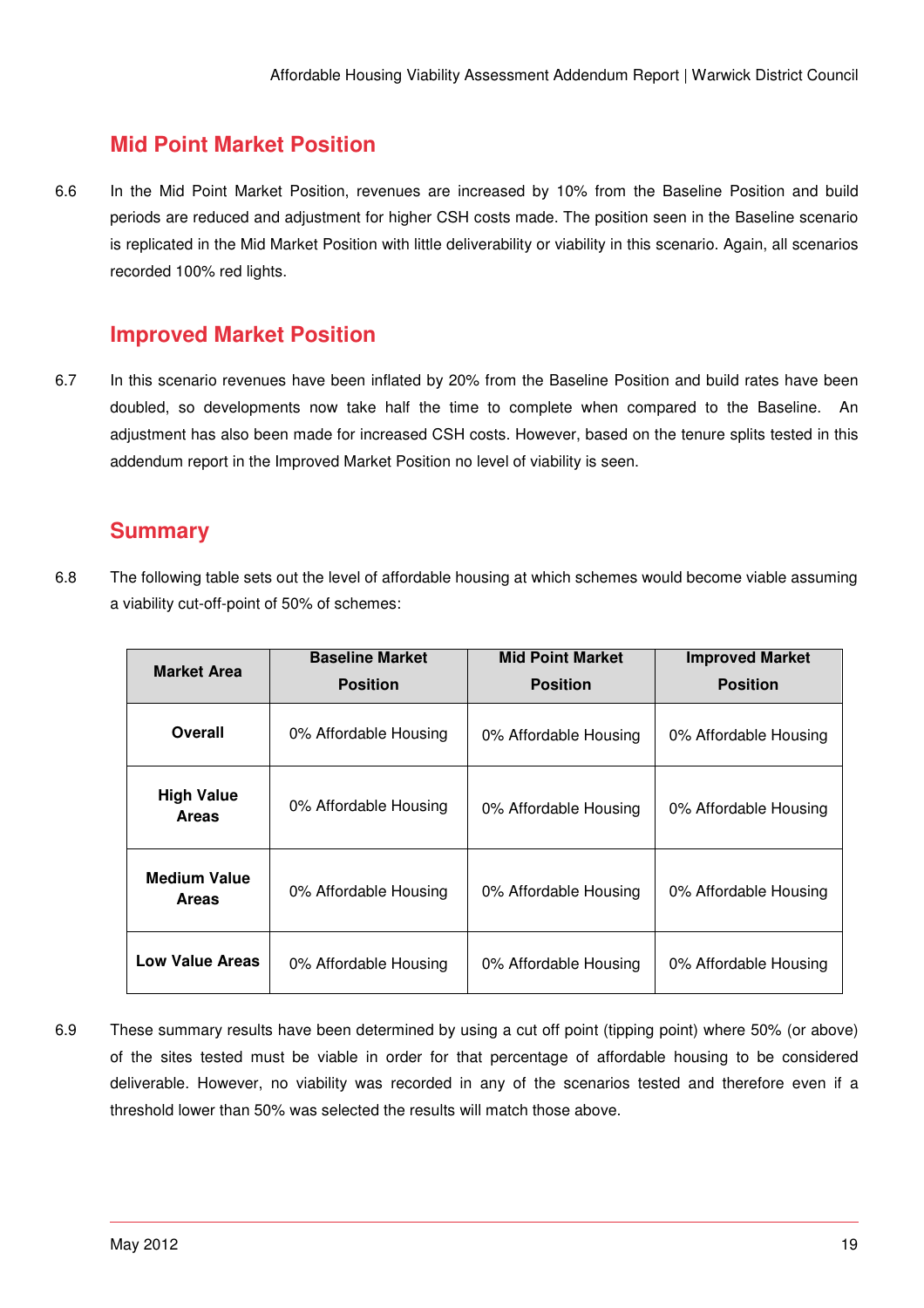#### **The Impact of Affordable Rent**

- 6.10 In the main AHVA Report, Affordable Rent was not incorporated as a tenure assumption, this section of the report compares the results of the introduction of Affordable Rent to those with previous study in order to determine its overall impact. In the original study tenure splits of
	- 50% Social Rented 50% Intermediate
	- 66% Social Rented, 34% Intermediate
	- 80% Social Rented 20% Intermediate

were tested in order to look at tenure variance across the market areas. As a reminder in this addendum study the following tenure splits have been tested.

- 60% Affordable Rented 40% Social Rented
- 40% Affordable Rented 60% Social Rented
- 60% Social Rented 25% Affordable Rented 15% Intermediate
- 6.11 The results of the original study assuming a viability cut-off point of 50% of schemes produced viability as follows:

| <b>Market Area</b>                      | <b>Baseline Market</b> | <b>Mid Point Market</b> | <b>Improved Market</b> |
|-----------------------------------------|------------------------|-------------------------|------------------------|
|                                         | <b>Position</b>        | <b>Position</b>         | <b>Position</b>        |
| <b>Overall Deprived</b><br><b>Areas</b> | 0% Affordable Housing  | 0% Affordable Housing   | 0% Affordable Housing  |

6.12 The introduction of Affordable Rent tenures made no difference to the results for this market areas as values are such that delivery of any residential development is difficult.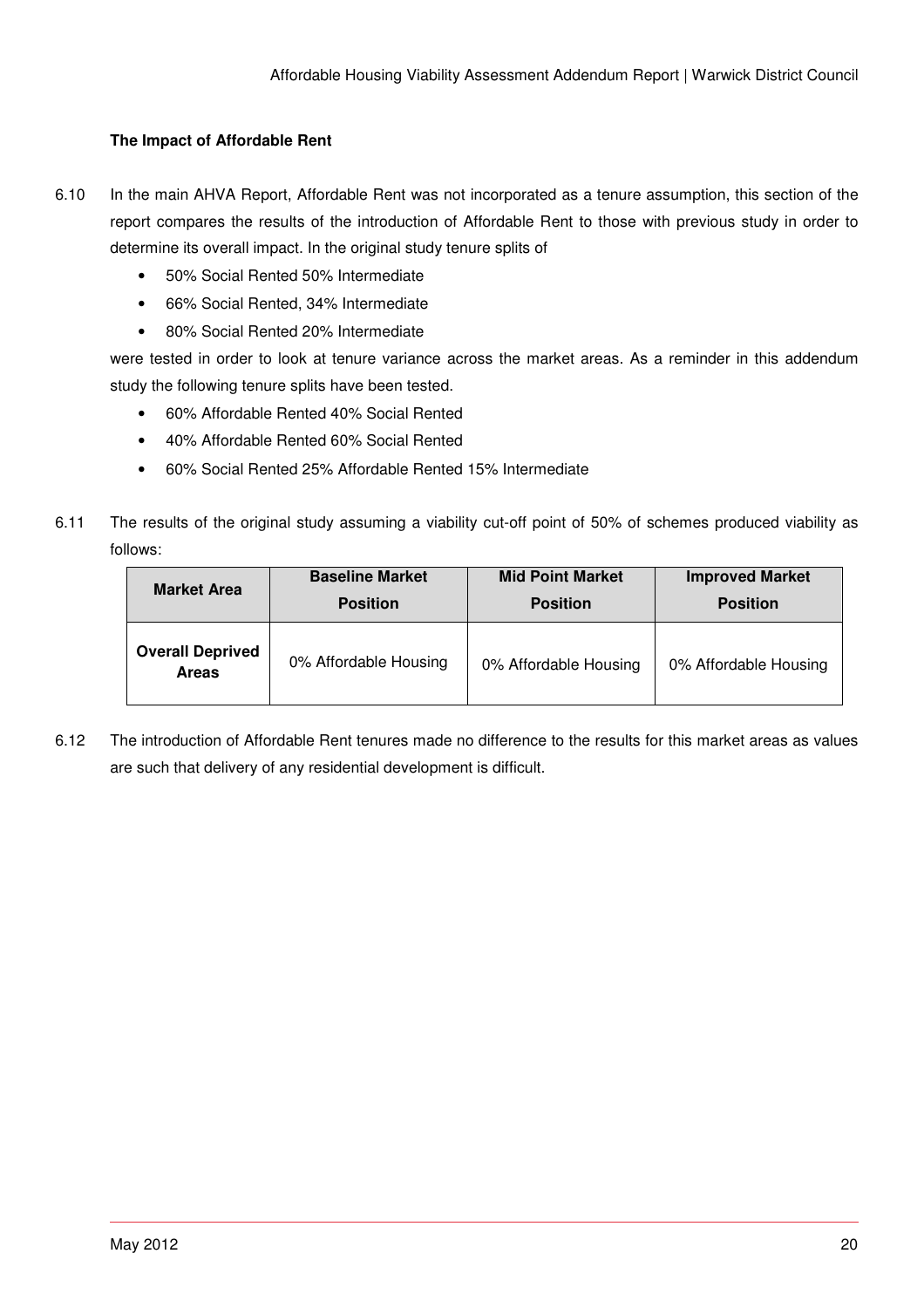# **7 Rural Area Results**

- 7.1 The Rural Areas of Warwick District constitute the largest geographical area of the District. The rural areas have been split into High, Medium and Low value areas with Beacon Lower Super Output Areas established upon which market research into property prices has been undertaken. The Rural area has been tested at the Baseline, Mid Point Market and Improved Market Scenario. Full results can be seen in Appendix A, however a summary of findings under each market scenario is provided below.
- 7.2 In total 18 sites have been tested in each scenario. Viability is measured using a traffic light indicator system. Where a site is modelled and it produces a positive return of 20% or above the site is given a green light (wholly viable). Where the assumptions outlined in section 3 above result in a return of 17-19.9% this is given an amber light (marginally viable). Where the assumptions inputted into the model yield a return of less than 17% then the site is given a red light (unviable). The results of each of the 18 sites are combined in order to determine overall viability.
- 7.3 In order to determine the overall viability green and amber lights are combined. This is due to the fact that in certain circumstances a developer may deliver a scheme for less than a 20% return and therefore by merging the wholly viable and marginally viable schemes an overall picture of viability can be understood. Two measures are provided in this study. The first is the point at which the majority of sites 50% are viable and the point at which viability stops (all red lights).
- 7.4 There is a significant identified need for affordable housing across the Warwick District and the Council has a statutory obligation to deliver housing for those most in need. Therefore consideration needs to be given to whether a target for affordable housing should be set at a percentage where less than the majority is viable. Even if one site tested is viable this could be regarded as a viable position to proceed. The results below therefore indicate the level of viability deliverable in each of the scenarios tested, and at the end of this chapter summary results are presented demonstrating both viability on the majority of sites tested and viability where one or more site yields a green or amber light.

## **Baseline Position**

- 7.5 The Baseline results for the Rural Areas, taken as one market area, show that 30% affordable housing would be deliverable on the majority of sites at the revised tenure splits tested.
- 7.6 In High value suburban areas delivery of up to 50% affordable housing was viable on the majority of sites, in Medium value areas this fell to 35% and in the low value areas of the rural markets no viability was seen. Viability across the Rural areas therefore is much more variable than that seen in the Town Centres but far more viable than the Suburban areas. Results for the High, Medium and Low value areas can be seen in Appendix A.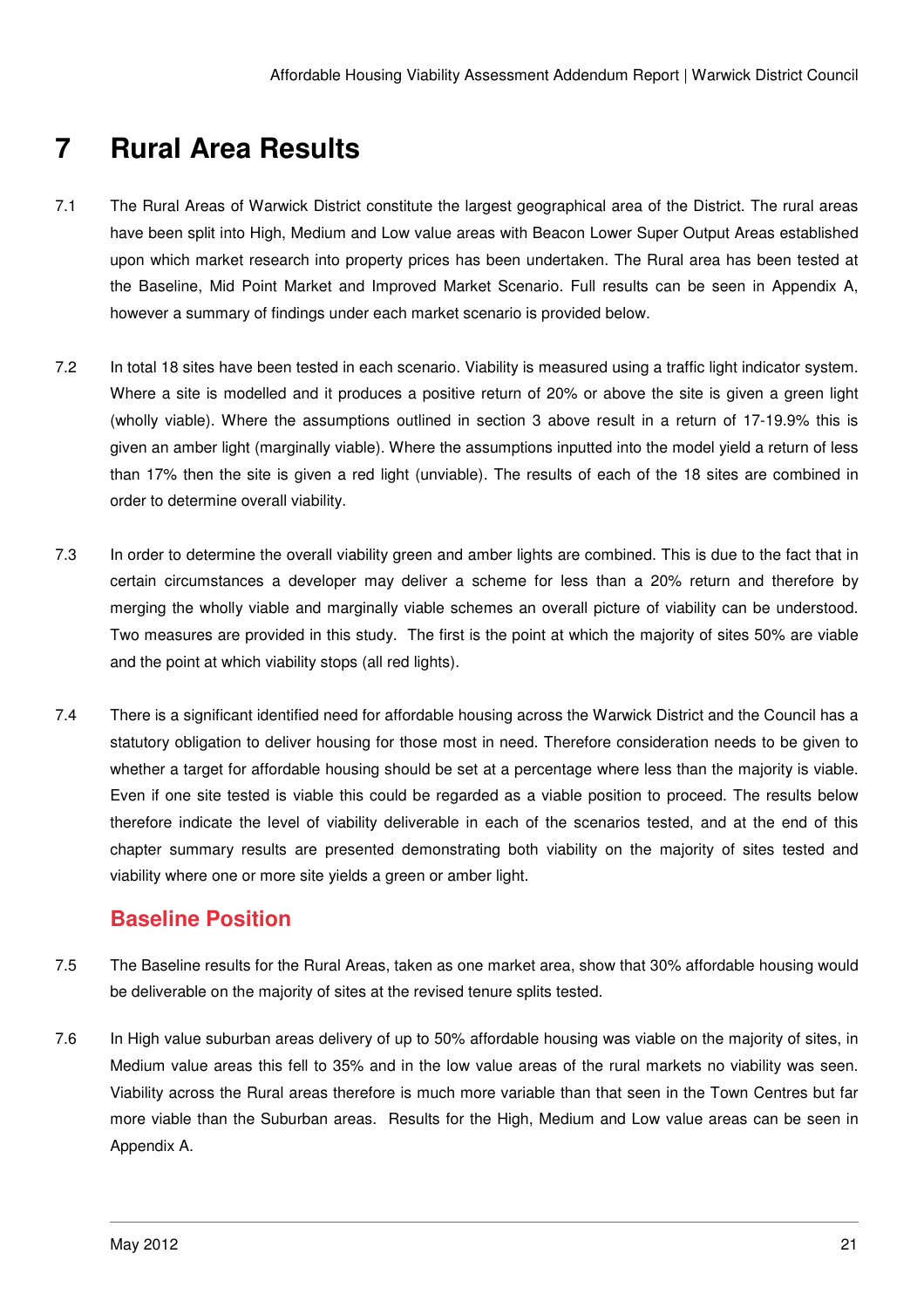## Mid Point Market Position

7.7 In the Mid Point Market Position, revenues are increased by 10% from the Baseline Position and build periods are reduced and adjustment for higher CSH costs made. The results show a slight improvement from the Baseline Position. 40% affordable housing can be achieved on the majority (more than 50%) of the sites tested in this market. In the high value areas, 50% affordable housing was deliverable on the majority of sites, 40% affordable housing was deliverable in the medium value areas and 30% affordable housing was deliverable in the low value areas. Results for the High, Medium and Low value areas can be seen in Appendix A.

## Improved Market Position

7.8 In this scenario revenues have been inflated by 20% from the Baseline Position and build rates have been doubled, so developments now take half the time to complete when compared to the Baseline. An adjustment has also been made for increased CSH costs. In this scenario, 50% affordable housing can be achieved on the majority (more than 50%) of the sites tested in this market. In the high value areas, 50% affordable housing was deliverable on the majority of sites, 50% affordable housing was deliverable in the medium value areas and 35% affordable housing was deliverable in the low value areas. Results for the High, Medium and Low value areas can be seen in Appendix A.

## **Summary**

7.9 The following table sets out the level of affordable housing at which schemes would become viable assuming a viability cut-off-point of 50% of schemes:

| <b>Market Area</b>  | <b>Baseline Market</b>                              | <b>Mid Point Market</b>                             | <b>Improved Market</b>                        |
|---------------------|-----------------------------------------------------|-----------------------------------------------------|-----------------------------------------------|
|                     | <b>Position</b>                                     | <b>Position</b>                                     | <b>Position</b>                               |
| <b>Rural</b>        | 30% Affordable Housing<br>(60% SR 25% AR<br>15%INT) | 40% Affordable Housing<br>(60% SR/ 40% AR)          | 50% Affordable Housing<br>(60% SR/ 40% AR)    |
| <b>High Value</b>   | 50% Affordable Housing<br>(60% SR 25% AR<br>15%INT) | 50% Affordable Housing<br>(60% SR/ 40% AR)          | 50% Affordable Housing<br>$(60\%$ SR/ 40% AR) |
| <b>Medium Value</b> | 35% Affordable Housing<br>(60% SR/ 40% AR)          | 40% Affordable Housing<br>(60% SR 25% AR<br>15%INT) | 50% Affordable Housing<br>(60% SR/ 40% AR)    |
| Low Value           | 0% Affordable Housing                               | 30% Affordable Housing<br>(60% SR 25% AR<br>15%INT) | 40% Affordable Housing<br>(60% SR/ 40% AR)    |

7.10 These summary results have been determined by using a cut off point (tipping point) where 50% (or above) of the sites tested must be viable in order for that percentage of affordable housing to be considered deliverable, as this is the majority of the sites. However, in areas of high housing need, consideration of a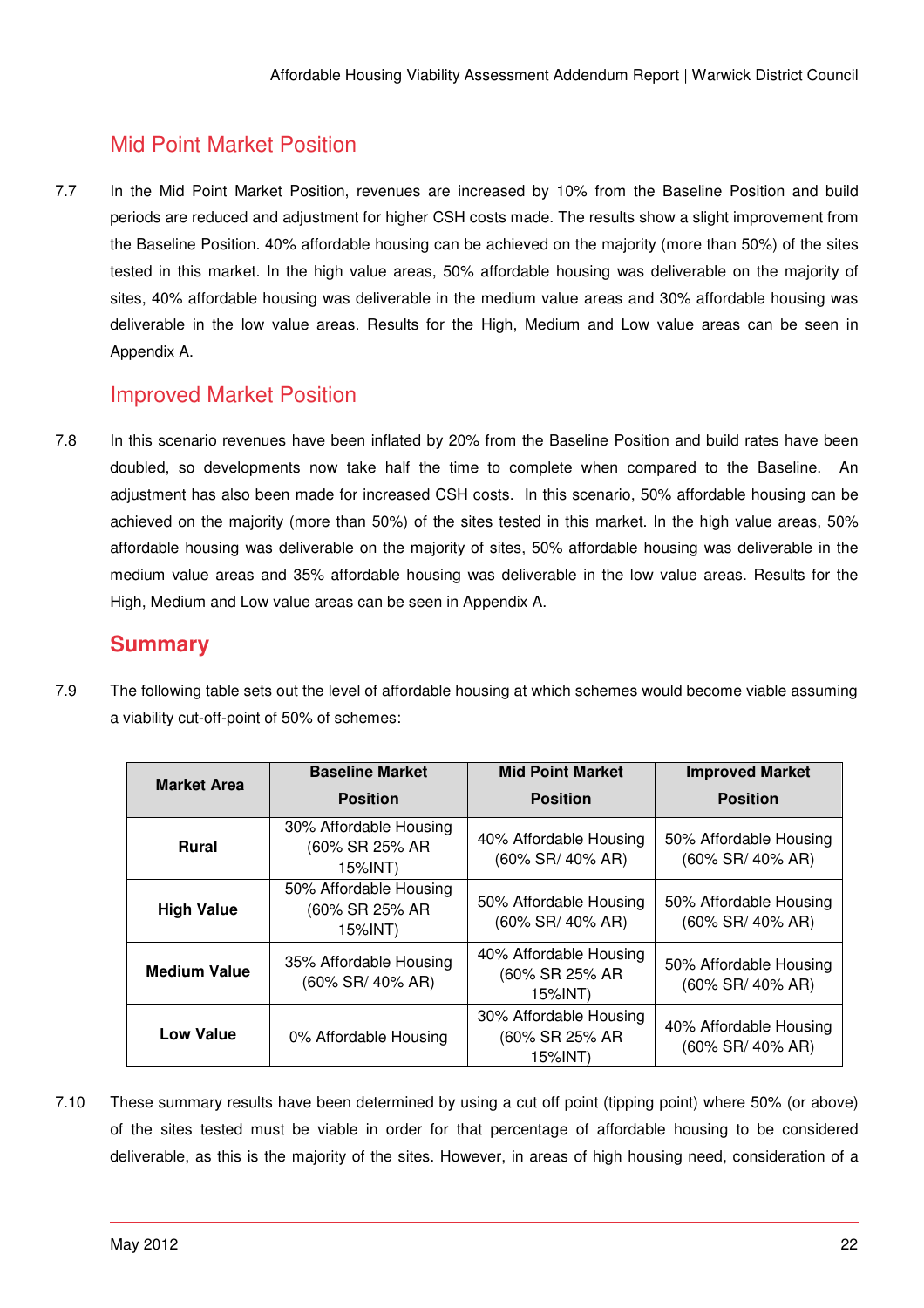lower cut off (tipping) point is required to be analysed. If we consider the result where viability is recorded if it is just 1% of the sites tested show a green or amber light, this changes the results as follows:

| <b>Market Area</b>  | <b>Baseline Market</b>                              | <b>Mid Point Market</b>                    | <b>Improved Market</b>                     |
|---------------------|-----------------------------------------------------|--------------------------------------------|--------------------------------------------|
|                     | <b>Position</b>                                     | <b>Position</b>                            | <b>Position</b>                            |
| <b>Rural</b>        | 50% Affordable Housing<br>(60% SR 25% AR<br>15%INT) | 50% Affordable Housing<br>(60% SR/ 40% AR) | 50% Affordable Housing<br>(60% SR/ 40% AR) |
| <b>High Value</b>   | 50% Affordable Housing<br>(60% SR 25% AR<br>15%INT) | 50% Affordable Housing<br>(60% SR/ 40% AR) | 50% Affordable Housing<br>(60% SR/ 40% AR) |
| <b>Medium Value</b> | 50% Affordable Housing<br>(60% SR 25% AR<br>15%INT) | 50% Affordable Housing<br>(60% SR/ 40% AR) | 50% Affordable Housing<br>(60% SR/ 40% AR) |
| <b>Low Value</b>    | 30% Affordable Housing<br>$(40\%$ SR/ $60\%$ AR)    | 50% Affordable Housing<br>(60% SR/ 40% AR) | 50% Affordable Housing<br>(60% SR/ 40% AR) |

- 7.11 It should be noted at this point that this is the level of viability which is deliverable assuming no abnormal development costs or allowance for site preparation and demolition. Both of these elements have the potential to reduce the delivery of affordable housing, and on any site specific negotiations both of these factors will need to be taken into account.
- 7.12 For the purposes of this addendum study, it is not our intention to consider site Thresholds again, the reason being is that the results of the previous study adequately test the threshold requirement and the level of viability as a result of introducing affordable rented units is not significantly improved and therefore the threshold testing remains valid.

#### **The Impact of Affordable Rent**

- 7.13 In the main AHVA Report, Affordable Rent was not incorporated as a tenure assumption, this section of the report compares the results of the introduction of Affordable Rent to those with previous study in order to determine its overall impact. In the original study tenure splits of
	- 50% Social Rented 50% Intermediate
	- 66% Social Rented, 34% Intermediate
	- 80% Social Rented 20% Intermediate

were tested in order to look at tenure variance across the market areas. As a reminder in this addendum study the following tenure splits have been tested.

- 60% Affordable Rented 40% Social Rented
- 40% Affordable Rented 60% Social Rented
- 60% Social Rented 25% Affordable Rented 15% Intermediate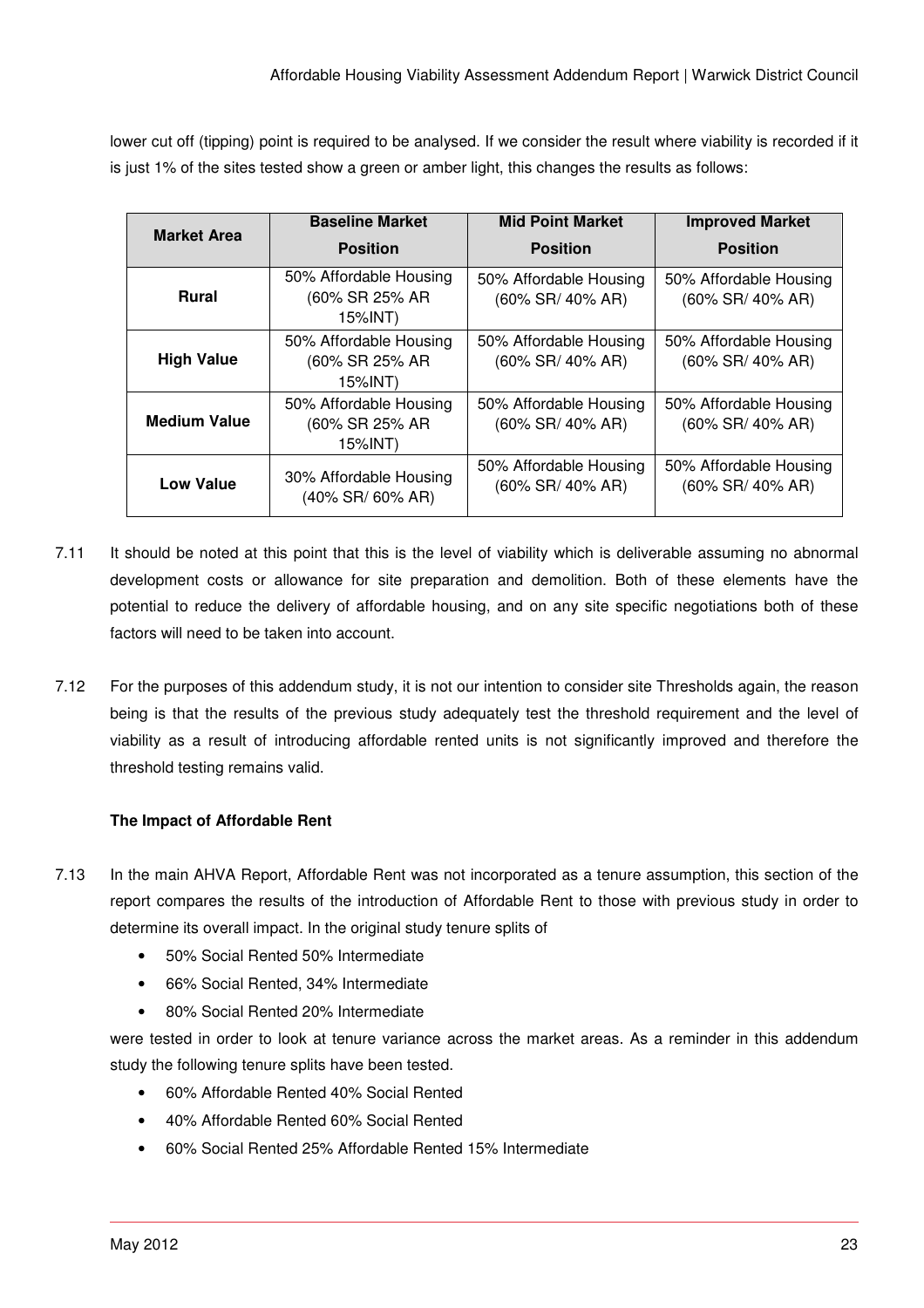7.14 The results of the original study assuming a viability cut-off point of 50% of schemes produced viability as follows:

| <b>Market Area</b> | <b>Baseline Market</b> | <b>Mid Point Market</b> | <b>Improved Market</b> |
|--------------------|------------------------|-------------------------|------------------------|
|                    | <b>Position</b>        | <b>Position</b>         | <b>Position</b>        |
| <b>Rural</b>       | 35% Affordable Housing | 40% Affordable Housing  | 50% Affordable Housing |
|                    | (50% SR/ 50% Int)      | (80% SR/ 20% Int)       | (80% SR/ 20% Int)      |

- 7.15 The results of this study which introduces Affordable Rent shows that, in the baseline scenario, viability falls slightly (by 5% overall), driven by changes in viability in the medium (down 5%) and low value areas (down 10%) due to the fact that the replacement of the intermediate product with affordable rent reduces overall scheme viability as affordable rent is transferred to a registered provider for a lower value than intermediate tenure. In the mid market and improved market scenarios, higher overall values mean viability is less sensitive to the changes, with overall viability in the rural area of the District remaining broadly the same. Notwithstanding this, low value areas show a 10% fall in viability in the mid and improved market positions (from 50% affordable housing achievable to 40%, and from 40% affordable housing to 30%, respectively) with the introduction of affordable rent, whilst medium value areas show a 10% fall in viability (from 50% to 40%) in the mid market scenario.
- 7.16 The main impact on the viability in this particular study is the relevant transfer values associated with the tenure types. For these studies these values are as follows:
	- Social Rented 35% of Market Value
	- Intermediate 60% of Market Value
	- Affordable Rent 56% of Market Value2
- 7.16 Therefore, in scenarios where there are greater levels of Intermediate and Affordable Rent products viability should be greater. The results show that in the Rural Area the introduction of affordable rent results in some variance in overall affordable housing delivery though to a lesser degree than in the town centre and suburban areas.

<sup>-</sup>2 On average the assumption of capital value received for an Affordable Rented unit on each of the sites tested is in the range of 54- 61% of its market value averaging at 58%.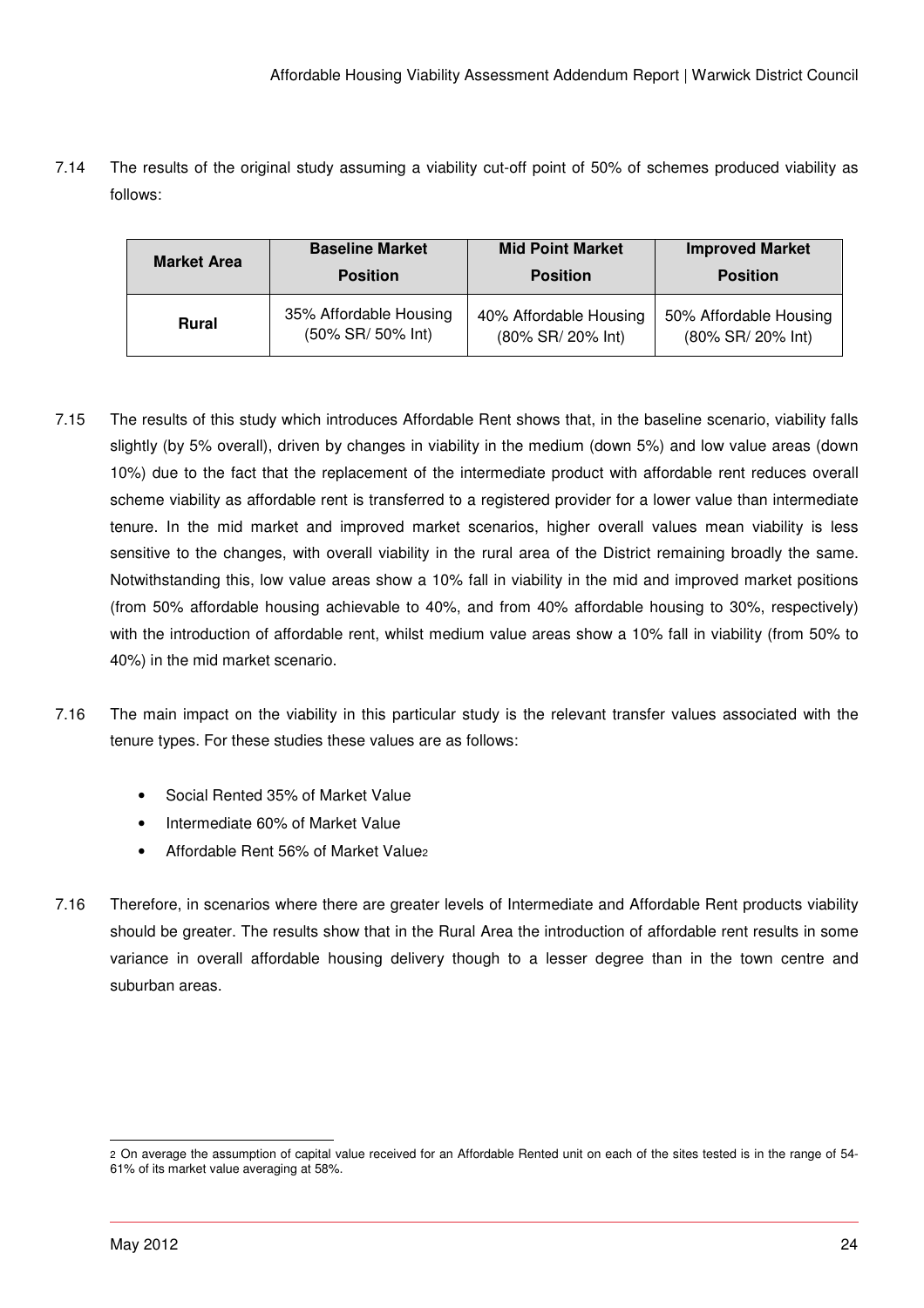# **8 Urban Extension Results**

- 8.1 Warwick District Council has produced a Strategic Housing Land Availability Assessment which assess the suitability for housing of a number of sites including some urban extension sites.. In order to consider the viability and deliverability of the smaller urban extension sites additional analysis has been undertaken. Rather than considering each individual site in isolation, the hypothetical approach taken in the assessment of viability of other areas has been continued and the sites tested against a range of set assumptions.
- 8.2 As the Urban Extension Sites neighbour the Suburban areas of the District a number of the assumptions have remained the same. However, the area has not been split into high, medium and low value areas but rather a blended rate has been selected as it is anticipated the Urban Extension Sites will be market making and therefore perform in a similar way across the District. These sites are felt to be market making as there is currently little development in this area against which to benchmark sales revenues. A new development of this scale will create ts own market and revenues will be achieved based on the quality, type and mix of product delivered on these sites. Given the ability of the Urban Extension sites to deliver high numbers of new homes, the first phases of these developments only have been considered during this analysis due to the length of time involved with the delivery of these sites and the uncertainty in how the market will perform. We would expect a reassessment of viability to be undertaken part way through the development of these schemes.
- 8.3 Sites up to 600 units have been tested in each scenario. Viability is measured using a traffic light indicator system. Where a site is modelled and it produces a positive return of 20% or above the site is given a green light (wholly viable). Where the assumptions outlined in section 3 above result in a return of 17-19.9% this is given an amber light (marginally viable). Where the assumptions inputted into the model yield a return of less than 17% then the site is given a red light (unviable). The results of each of the sites are combined in order to determine overall viability.
- 8.4 In order to determine the overall viability green and amber lights are combined. This is due to the fact that in certain circumstances a developer may deliver a scheme for less than a 20% return and therefore by merging the wholly viable and marginally viable schemes an overall picture of viability can be understood. Two measures are provided in this study. The first is the point at which the majority of sites (50% or more) are viable and the second is the point at which viability stops (all red lights).
- 8.5 There is a significant identified need for affordable housing across Warwick District and the Council has a statutory obligation to deliver housing for those most in need. Therefore consideration needs to be given as to whether a target for affordable housing should be set at a percentage where less than the majority is viable. Even if one site tested is viable this could be regarded as a viable position to proceed. The results below therefore indicate the level of viability deliverable in each of the scenarios tested, and at the end of this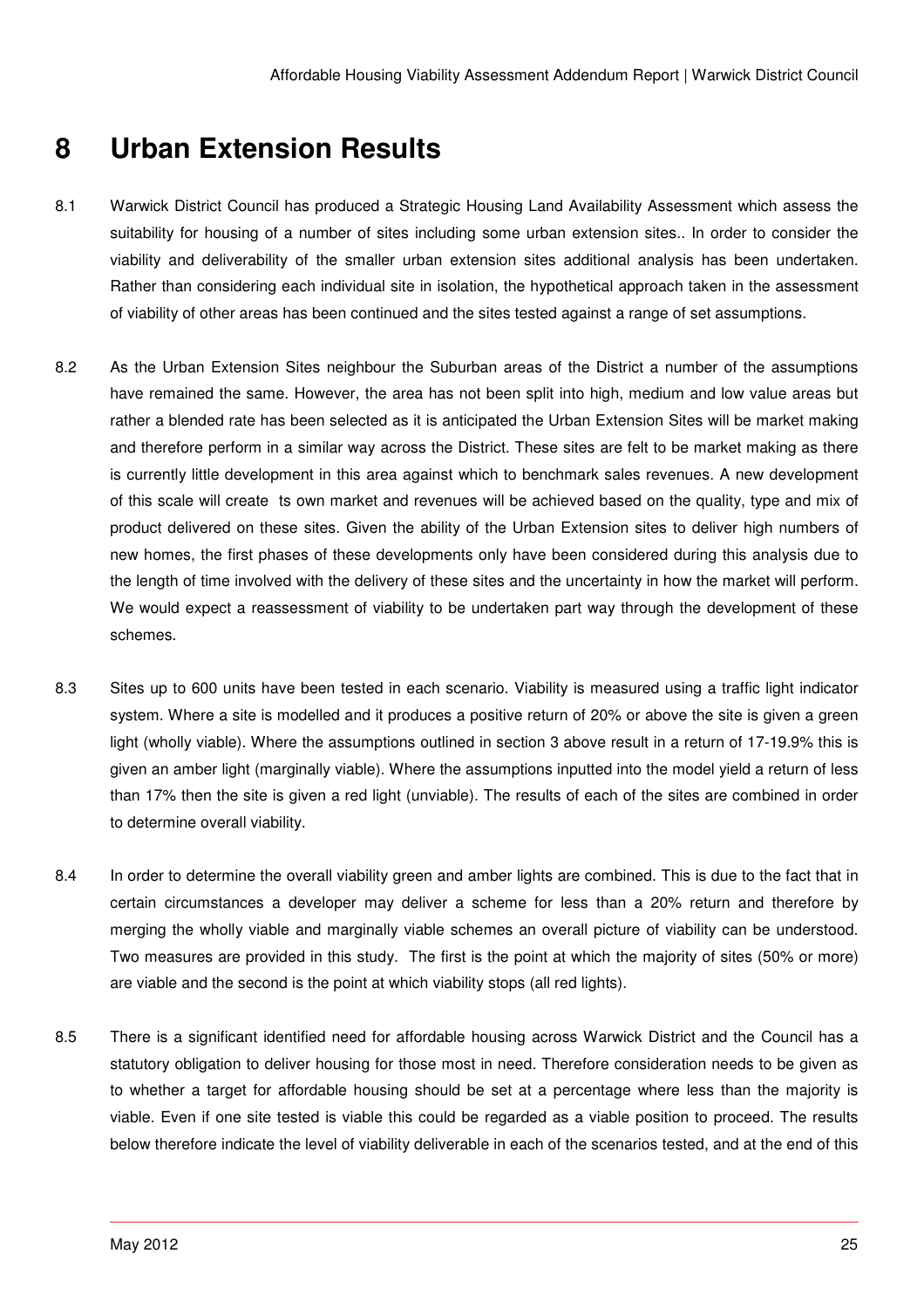chapter summary results are presented demonstrating both viability on the majority of sites tested and viability where one or more site yields a green or amber light.

## **Baseline Position**

8.6 The Baseline results for the Urban Extension sites, as a whole market area, show that up to 10% affordable housing would be deliverable, at a split of 60% Social Rent, 25% Affordable Rent, and 15% Intermediate. The results can be seen in Appendix A

## **Mid Point Market Position**

8.7 In the Mid Point Market Position, revenues are increased by 10% from the Baseline Position and build periods are reduced and adjustment for higher CSH costs made. The results show a slight improvement from the Baseline Position- 30% affordable housing can be achieved on sites, at a split of 60% Affordable Rent, 40% Social Rent . Results can be seen in Appendix A.

## **Improved Market Position**

8.8 In this scenario revenues have been inflated by 20% from the Baseline Position and build rates have been doubled, so developments now take half the time to complete when compared to the Baseline. An adjustment has also been made for increased CSH costs. In this scenario, 35%% affordable housing (60% Affordable Rent, 40% Social Rent) can be achieved on the majority (more than 50%) of the sites tested in this market and 40% (60% Social Rent, 25% Affordable Rent, 15% Intermediate) can be achieved on some sites Results can be seen in Appendix A.

### **Summary**

8.9 The following table sets out the level of affordable housing at which schemes would become viable assuming a viability cut-off-point of 50% of schemes:

| <b>Market Area</b>                     | <b>Baseline Market</b> | <b>Mid Point Market</b> | <b>Improved Market</b>                     |
|----------------------------------------|------------------------|-------------------------|--------------------------------------------|
|                                        | <b>Position</b>        | <b>Position</b>         | <b>Position</b>                            |
| <b>Urban Extension</b><br><b>Sites</b> | 0% Affordable Housing  | 0% Affordable Housing   | 35% Affordable Housing<br>(60% SR/ 40% AR) |

8.10 These summary results have been determined by using a cut off point (tipping point) where 50% (or above) of the sites tested must be viable in order for that percentage of affordable housing to be considered deliverable, as this is the majority of the sites. However, in areas of high housing need, consideration of a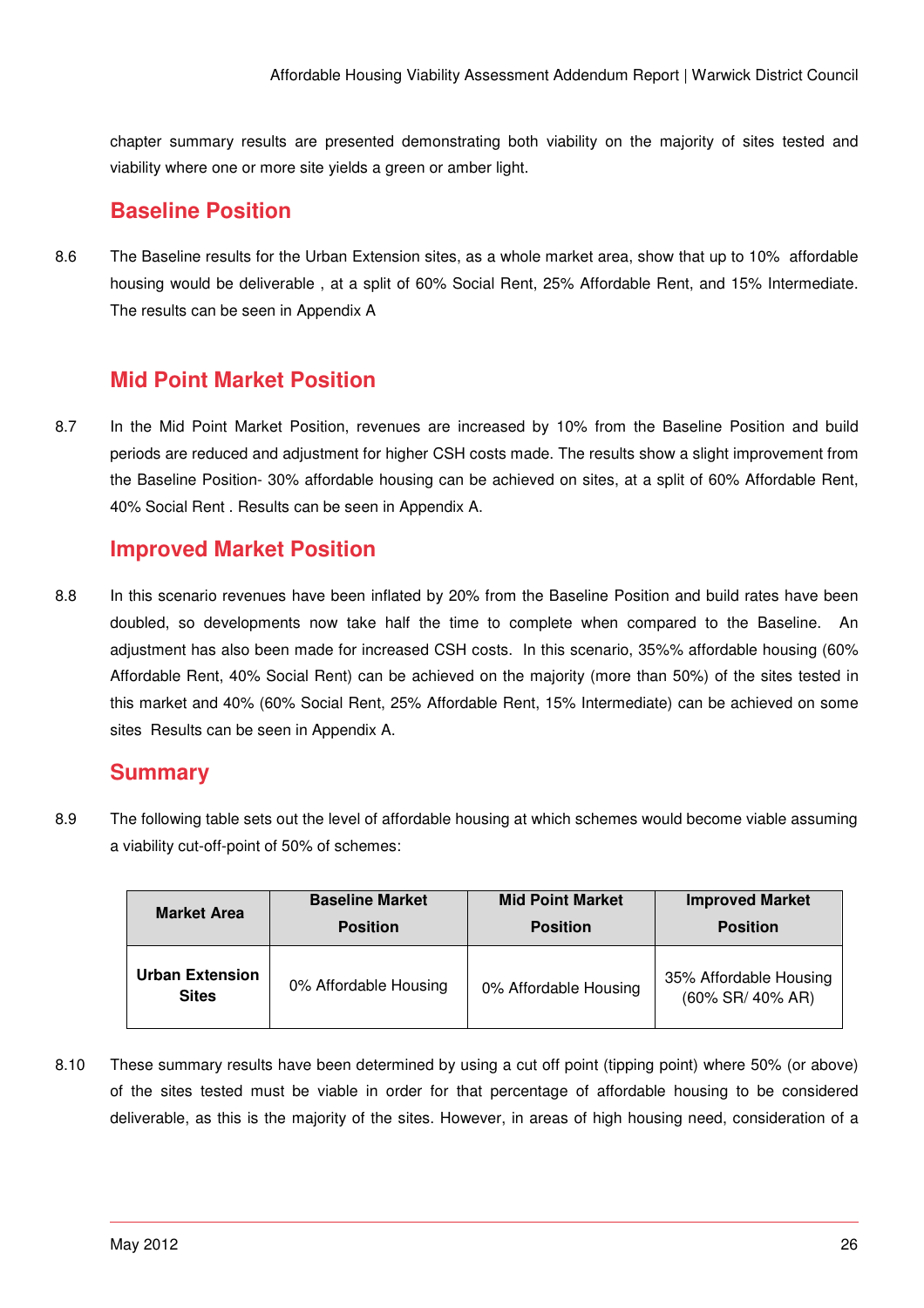lower cut off (tipping) point is required to be analysed. If we consider the result where viability is recorded if it is just 1% of the sites tested show a green or amber light, this changes the results as follows:

| <b>Market Area</b>                     | <b>Baseline Market</b>                                   | <b>Mid Point Market</b>                          | <b>Improved Market</b>                                 |
|----------------------------------------|----------------------------------------------------------|--------------------------------------------------|--------------------------------------------------------|
|                                        | <b>Position</b>                                          | <b>Position</b>                                  | <b>Position</b>                                        |
| <b>Urban Extension</b><br><b>Sites</b> | 10% Affordable Housing<br>(60% SR / 25% AR / 15%<br>lnt) | 30% Affordable Housing<br>$(60\%$ AR $/$ 40% SR) | 40% Affordable Housing<br>(60% SR/ 25% AR/ 15%<br>lnt) |

8.11 It should be noted at this point that this is the level of viability which is deliverable assuming no abnormal development costs or allowance for site preparation and demolition. Both of these elements have the potential to reduce the delivery of affordable housing, and on any site specific negotiations both of these factors will need to be taken into account.

#### **The Impact of Affordable Rent**

- 8.13 In the main AHVA Report, Affordable Rent was not incorporated as a tenure assumption, this section of the report compares the results of the introduction of Affordable Rent to those with previous study in order to determine its overall impact. In the original study tenure splits of
	- 50% Social Rented 50% Intermediate
	- 66% Social Rented, 34% Intermediate
	- 80% Social Rented 20% Intermediate

were tested in order to look at tenure variance across the market areas. As a reminder in this addendum study the following tenure splits have been tested.

- 60% Affordable Rented 40% Social Rented
- 40% Affordable Rented 60% Social Rented
- 60% Social Rented 25% Affordable Rented 15% Intermediate
- 8.14 The results of the original study assuming a viability cut-off point of 50% of schemes produced viability as follows:

| <b>Market Area</b>     | <b>Baseline Market</b> | <b>Mid Point Market</b>  | <b>Improved Market</b> |
|------------------------|------------------------|--------------------------|------------------------|
|                        | <b>Position</b>        | <b>Position</b>          | <b>Position</b>        |
| <b>Urban Extension</b> | 0% Affordable Housing  | 30% Affordable Housing   | 40% Affordable Housing |
| sites                  |                        | $(50\%$ SR $/$ 50% Int)) | (80% SR/ 20% Int)      |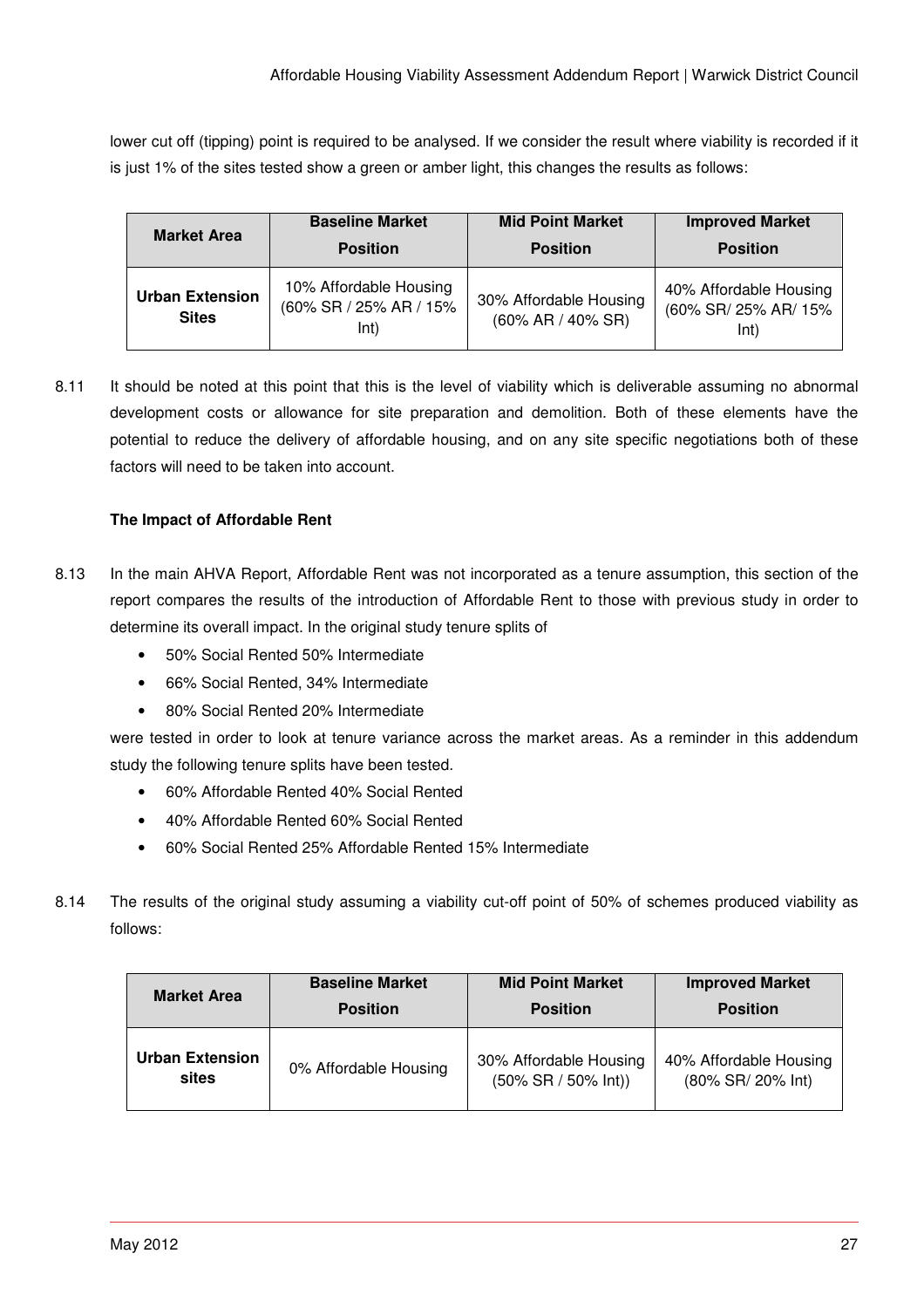- 8.15 The results of this study which introduces Affordable Rent shows that, in the baseline scenario, viability remains ostensibly the same as the scenario testing without affordable rent, in that apparently no affordable housing can be delivered .
- 8.16 In the mid market scenario a significant fall in viability is shown, from 30% to 0%. This 30% fall might seem quite surprising, yet it is broadly consistent with the performance of the component suburban value areas (the values of which are blended to arrive at a composite value for the Urban Extensions) under the tenure mix incorporating affordable rent.
	- I. The medium value suburban market area showed a significant fall (10%) under this tenure mix, and the low value suburban market area would have shown an even greater fall were viability not already at 0% with the original(ex affordable rent) tenure mix.
	- II. In the suburban modelling, these falls were then part offset by the viability rise in the high value suburban areas. In the case of the Urban Extension modelling, this offsetting does not occur as the suburban value tiers (which the study adopts for the Urban Extension modelling) are blended prior to the modelling.
- 8.17 In the improved market scenario, higher overall values mean viability is less sensitive to the changes, with only a 5% fall in the level of affordable housing supported shown.
- 8.18 The main impact on the viability in this particular study is the relevant transfer values associated with the tenure types. For these studies these values are as follows:
	- Social Rented 35% of Market Value
	- Intermediate 60% of Market Value
	- Affordable Rent 56% of Market Value<sub>3</sub>
- 8.19 Therefore, in scenarios where there are greater levels of Intermediate and Affordable Rent products viability should be greater. The results show that in the Urban Extension Areas the introduction of affordable rent results in variance in overall affordable housing delivery, to a greater degree than the other town centre and suburban values due to the lower overall "blended" values used in the modelling, which would reflect the market making nature of the sites.

#### **Sensitivity Analysis**

8.20 The modelling behind the results presented in the preceding sections has been undertaken based on the stakeholder consultation process recorded and set out in Appendix A (Statement of Common Ground) to the

<sup>-</sup>3 On average the assumption of capital value received for an Affordable Rented unit on each of the sites tested is in the range of 54- 61% of its market value averaging at 58%.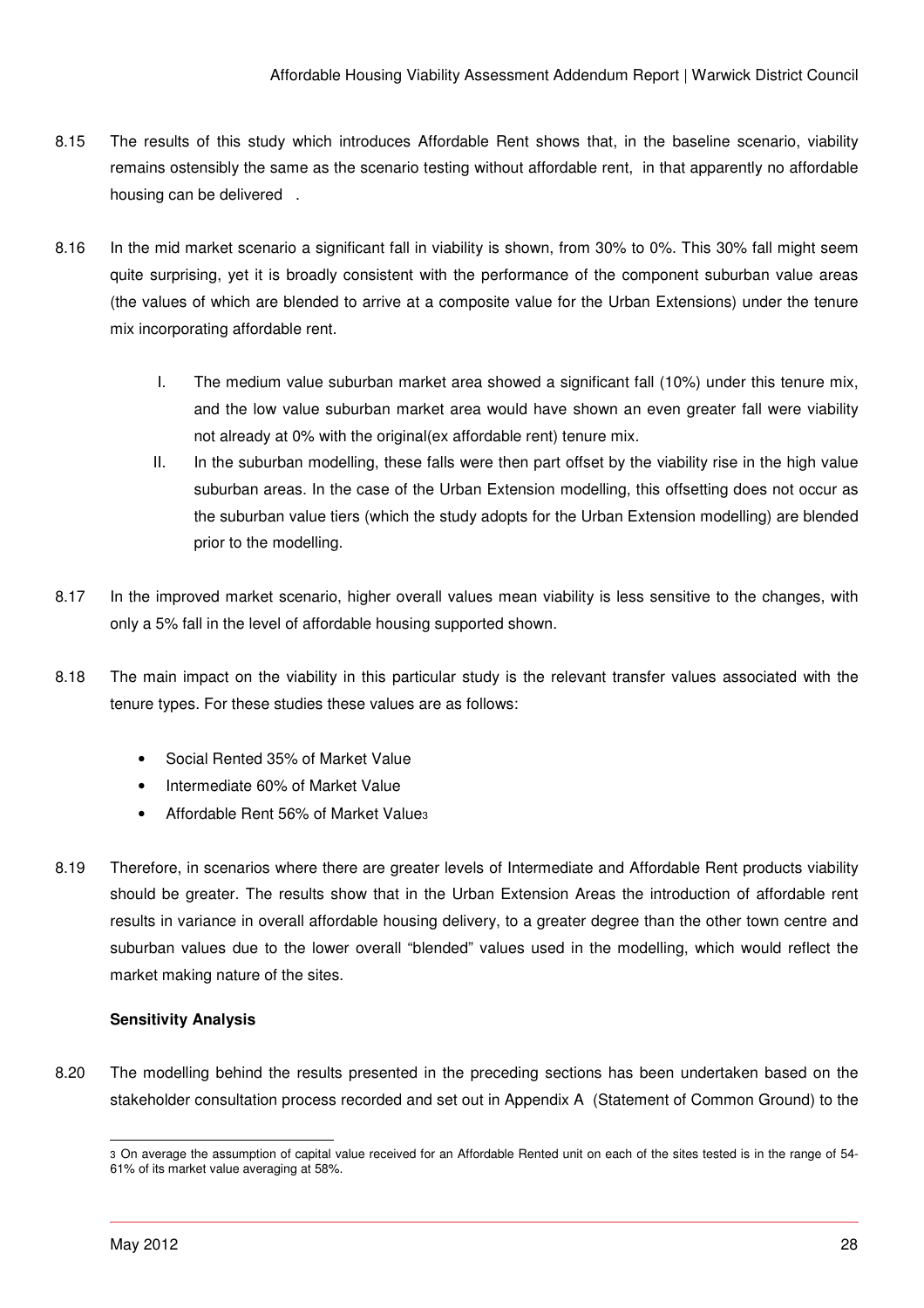original report published in July 2011, which is a record of the process by which the modelling assumptions where proposed, amended and finally agreed with stakeholders.

- 8.21 With specific regard to the Urban Extension Modelling, the model results produced using these assumptions have been noted as being at significant variance to agreements recently made with developers of urban extensions. We understand that agreements have recently been reached that achieve up to 40% affordable housing (50% Social Rent, 30% Affordable Rent and 20% Shared Ownership), whilst the baseline modelling of this Addendum Report suggests 10% Affordable Housing at best.
- 8.22 We would suggest that this inconsistency may be derived from a number of possible factors:
	- The Urban Extension modelling is based on a straightforward statistical blend of the three suburban price bands (low, medium and high), whilst Urban Extensions are inherently market making by their very large scale, and on this basis a developer is unlikely to base pricing on low value suburban comparable price data, even if the scheme falls within a traditionally relatively low value ward.
	- Sales rates based on one sales outlet (as is the case for a smaller, typical, suburban scheme), and two completions a month, whilst Urban Extensions typically have at least two sales outlets, and one stakeholder suggested six completions per month was possible in the current "baseline" market. (An increased build and sales rate has the effect of reducing scheme finance costs and hence improving viability)
	- The appraisal modelling does not account for any degree of net price growth, even though it is likely that there is reasonable scope for at least a modest level of growth given the long development period and the general attractiveness of the District to housebuilders.
- 8.23 On this basis we have carried out sensitivity analysis based on:
	- A blend of medium and high suburban price bands
	- Six completions per month in the baseline scenario (12 in the Improved market scenario)
- 8.24 The results of the sensitivity analysis assuming a viability cut-off point of 50% of schemes produces viability as follows:

| <b>Market Area</b>              | <b>Baseline Market</b>                                   | <b>Mid Point Market</b>                          | <b>Improved Market</b>                                |
|---------------------------------|----------------------------------------------------------|--------------------------------------------------|-------------------------------------------------------|
|                                 | <b>Position</b>                                          | <b>Position</b>                                  | <b>Position</b>                                       |
| <b>Urban Extension</b><br>sites | 25% Affordable Housing<br>(60% SR / 25% AR / 15%<br>Int) | 40% Affordable Housing<br>$(60\%$ AR $/$ 40% SR) | 50% Affordable Housing<br>(60% SR/ 25% AR 15%<br>lnt) |

8.25 These summary results have been determined by using a cut off point (tipping point) where 50% (or above) of the sites tested must be viable in order for that percentage of affordable housing to be considered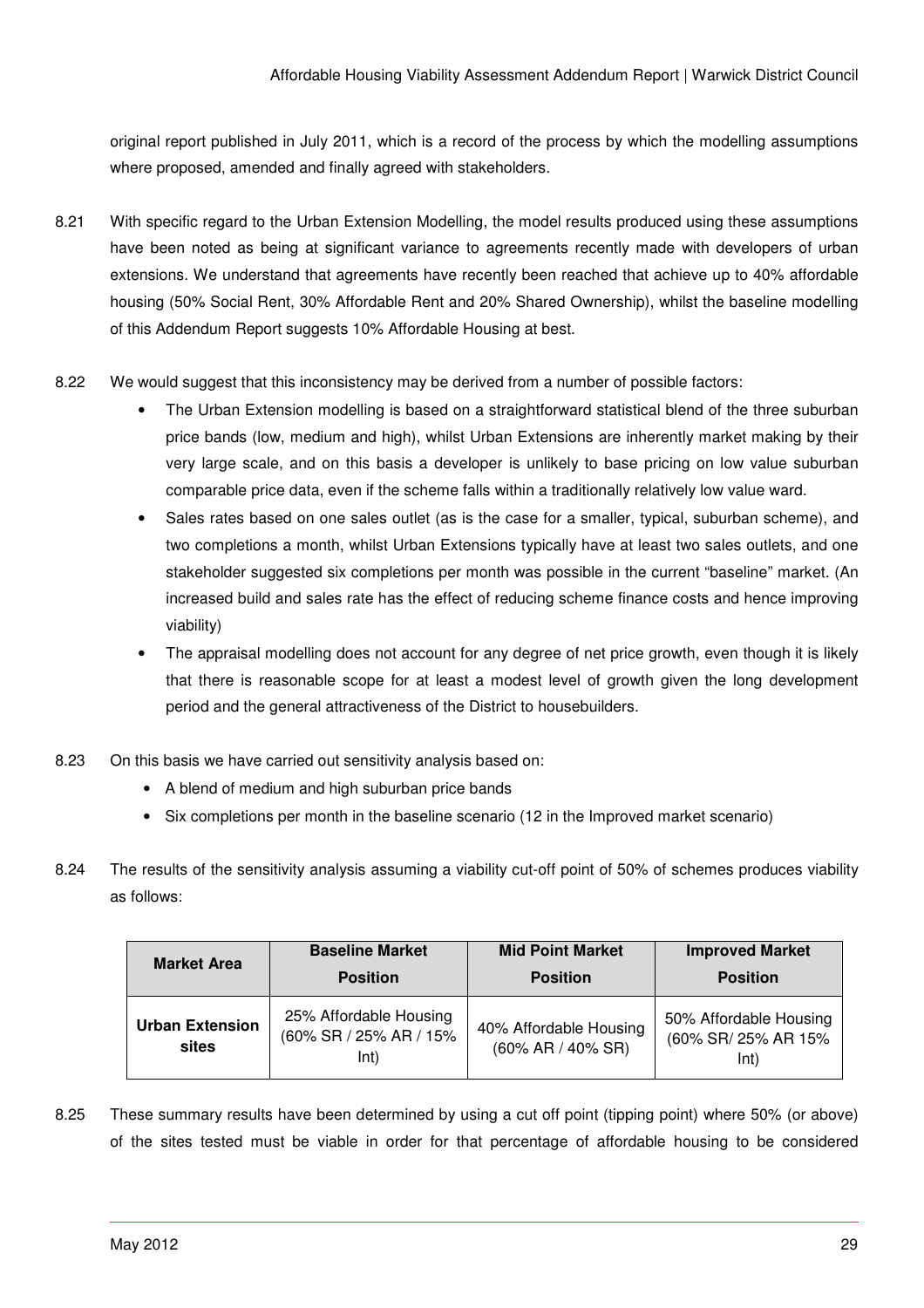deliverable, as this is the majority of the sites. However, in areas of high housing need, consideration of a lower cut off (tipping) point is required to be analysed. If we consider the result where viability is recorded if it is just 1% of the sites tested show a green or amber light, this changes the results as follows:

| <b>Market Area</b>                     | <b>Baseline Market</b>                                   | <b>Mid Point Market</b>                                     | <b>Improved Market</b>                                 |
|----------------------------------------|----------------------------------------------------------|-------------------------------------------------------------|--------------------------------------------------------|
|                                        | <b>Position</b>                                          | <b>Position</b>                                             | <b>Position</b>                                        |
| <b>Urban Extension</b><br><b>Sites</b> | 30% Affordable Housing<br>(60% SR / 25% AR / 15%<br>lnt) | 40% Affordable Housing<br>(60% SR / 25% AR /<br>$15\%$ lnt) | 50% Affordable Housing<br>(60% SR/ 25% AR/ 15%<br>lnt) |

8.26 It should be noted at this point that this is the level of viability which is deliverable assuming no abnormal development costs or allowance for site preparation and demolition. Both of these elements have the potential to reduce the delivery of affordable housing, and on any site specific negotiations both of these factors will need to be taken into account.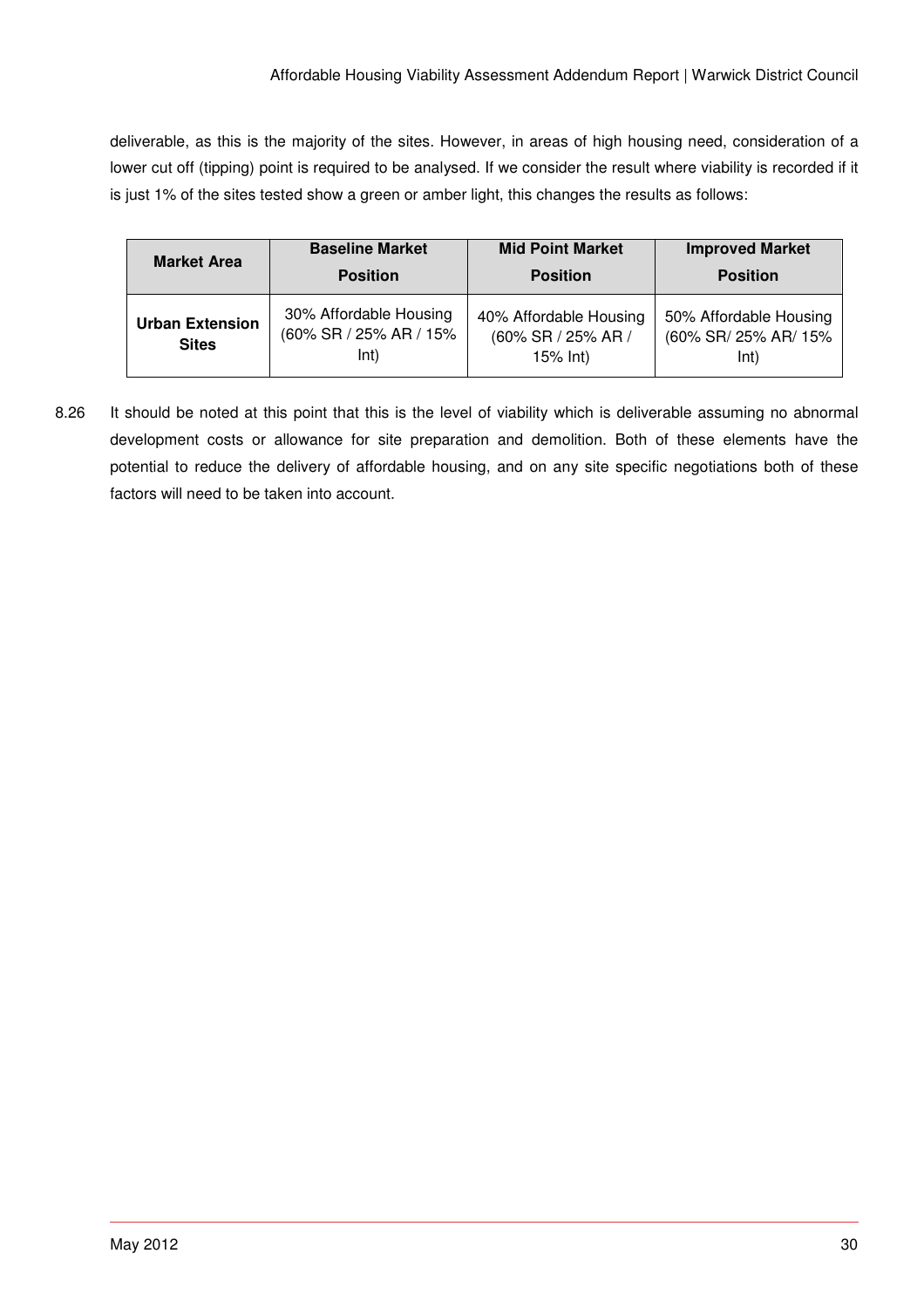# **9 Conclusions and Recommendations**

- 9.1 The purpose of this addendum report was to consider the impact of the introduction of Affordable Rent tenure on development viability across Warwick District. The introduction of this tenure type by Homes and Communities Agency has resulted in the requirement to consider this approach, however, it is important to consider in advance of reading the recommendation of this additional work that the Homes and Communities Agency have only committed to the delivery and the funding of this tenure type until 2015 and it is uncertain whether this tenure will be provided following this date. This makes its incorporation into any local authority Local Plan policy extremely difficult as the adoption of such an approach may make the policy invalid across the lifetime of the plan if this tenure type ceases to exist.
- 9.2 From the results of our research it is clear that the transfer values for Affordable Rent units on Section 106 schemes are anticipated to be higher than those being paid for Social Rented units. In Warwick District it is also clear that as Section 106 schemes will not attract grant the types of units delivered will be considered on a scheme by scheme basis with the tenure splits reflecting the needs of the specific area. Therefore, Affordable Rent products are unlikely to be delivered as a like for like replacement for Social Rented units as Warwick District still has a high level of need for this tenure type.
- 9.3 The tenure splits selected for this study are selected to be in line with market delivery expectations and the requirement of WDC housing need. If the tenure splits from the original study had been used, and the Social Rented units substituted with Affordable Rental units, an improvement in viability from the original study would have been seen. However, it is a strategic objective of the Council to continue to deliver additional social rented units across the District from both Section 106 schemes and other development sources and hence the selection of tenure splits for this study incorporates all their prevalent tenure types.
- 9.4 The results of each of the market scenarios tested above show that the distinct markets, namely Town Centres, Suburban Areas, Rural Areas, Urban Extensions, and Deprived Areas, perform differently in the current market conditions and the summary results are shown below.
- 9.5 If we look first at the District as a whole by combining the average results of each of the market areas4 we can see the following headline results.

| <b>Baseline Market Position</b> | <b>Mid (Point) Position</b> | <b>Improved Market Position</b> |
|---------------------------------|-----------------------------|---------------------------------|
| 13% Affordable Housing          | 20% Affordable Housing      | 35% Affordable Housing          |

l 4 Excluding sensitivity testing on Urban Extensions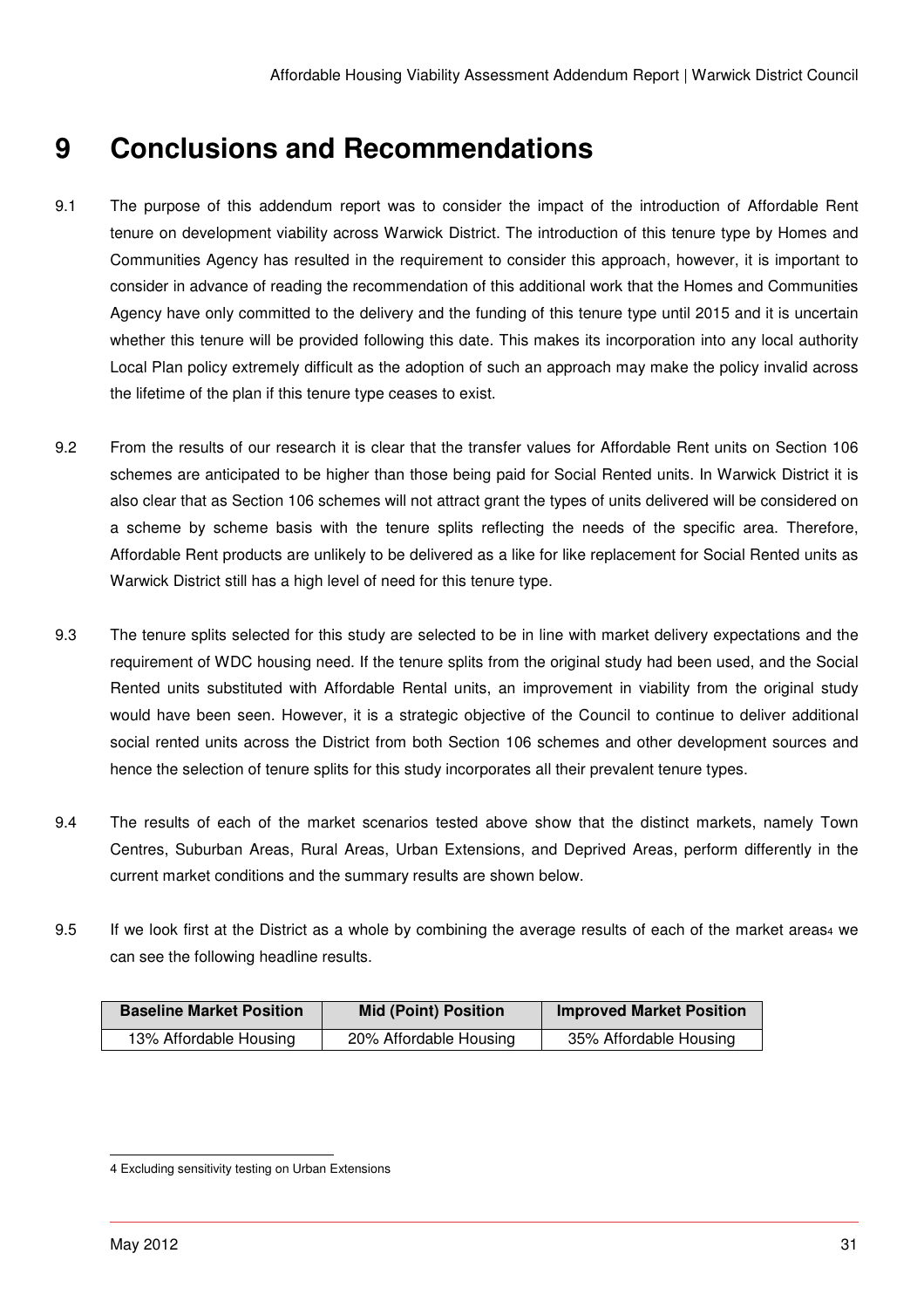9.6 These results are calculated taking the viability on the majority of sites (50% or more) for each of the market sectors, combining them, and giving an average for Warwick District as a whole. If we look at the position where sites start to show viability (1 or more sites yield a viable result) the following results can be seen.

| <b>Baseline Market Position</b> | <b>Mid (Point) Position</b> | <b>Improved Market Position</b> |
|---------------------------------|-----------------------------|---------------------------------|
| 28% Affordable Housing          | 36% Affordable Housing      | 38% Affordable Housing          |

- 9.7 When analysing the results above, it is important to consider that over the 15 year lifespan of the Local Plan the property market will fluctuate and it is important that any subsequent affordable housing policy which is drafted is flexible enough to deal with these changing market cycles.
- 9.8 Given the level of need for affordable housing across the District it is clear that setting a policy for 15 years based on the current market conditions is not sustainable and will not support WDC in meeting its statutory requirement to provide housing for those in need. It is also important to consider here that this document only forms one part of the evidence base for the Affordable Housing Policy and the results of the SHMA need to be considered alongside these results before concluding on an acceptable way forward. Also given the range of scenario modelling undertaken this averaging approach for the whole District is unlikely to give enough clarity to any future Affordable Housing Policy. Therefore analysis of Warwick District has been undertaken in the five distinct market areas in order to gauge differences in site viability between areas in terms of their ability to deliver different proportions of affordable housing.

#### **Overall Average Results**

9.9 If we take the overall average for each of the market areas the following position can be seen:

| <b>Market Area</b>                     | <b>Baseline Market</b><br><b>Position</b>                                                | <b>Mid Market Position</b>                                                     | <b>Improved Market</b><br><b>Position</b>                                                                |
|----------------------------------------|------------------------------------------------------------------------------------------|--------------------------------------------------------------------------------|----------------------------------------------------------------------------------------------------------|
| <b>Town Centre</b>                     | 25% Affordable Housing<br>(60% SR/ 25% AR / 15%<br>Int)                                  | 40% Affordable Housing<br>$(60\%$ SR/ 40% AR)                                  | 50% Affordable Housing<br>(60% SR/ 40% AR)                                                               |
| <b>Suburban</b>                        | 10% Affordable Housing<br>$(60\%$ SR/ 40% AR)                                            | 20% Affordable Housing<br>$(60\%$ SR/ 40% AR)                                  | 40% Affordable Housing<br>(60% SR/ 40% AR)                                                               |
| <b>Deprived Areas</b>                  | 0% Affordable Housing                                                                    | 0% Affordable Housing                                                          | 0% Affordable Housing                                                                                    |
| <b>Rural Areas</b>                     | 30% Affordable Housing<br>(60% SR 25% AR 15%lnt)                                         | 40% Affordable Housing<br>$(60\%$ SR/ 40% AR)                                  | 50% Affordable Housing<br>(60% SR/ 40% AR)                                                               |
| <b>Urban Extension</b><br><b>Sites</b> | 0% Affordable Housing<br>(25% (60%SR/ 25% AR / 15%<br>Int) based on sensitivity testing) | 0% Affordable Housing<br>(40% (60%AR/ 40% SR)<br>based on sensitivity testing) | 35% Affordable Housing<br>(60% SR/ 40% AR)<br>(50%(60%SR/25% AR/15%<br>Int) based on sensitivity testing |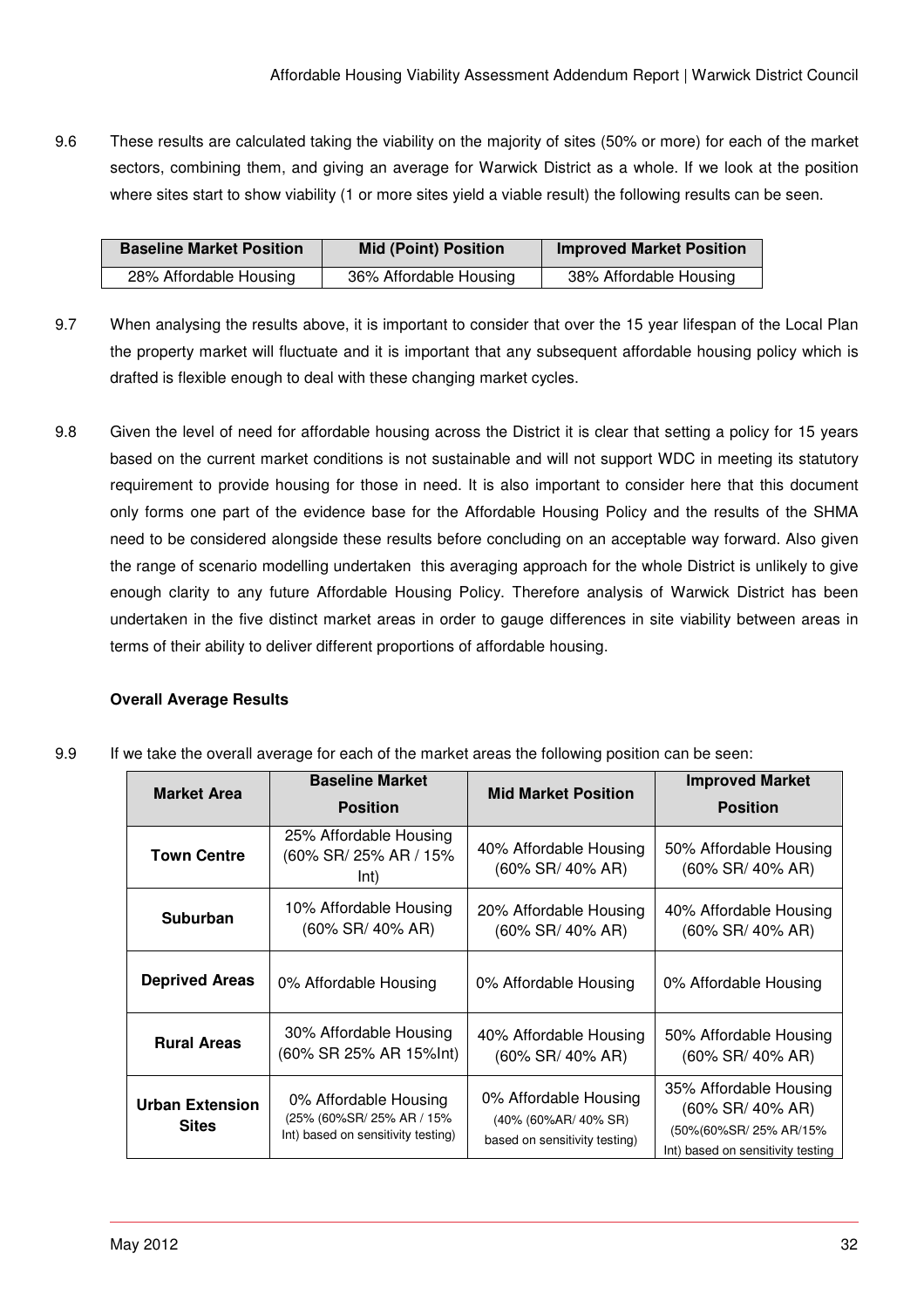| <b>Market Area</b>                     | <b>Baseline Market</b><br><b>Position</b>                                                                                   | <b>Mid Market Position</b>                                                                                            | <b>Improved Market</b><br><b>Position</b>                                                                                    |
|----------------------------------------|-----------------------------------------------------------------------------------------------------------------------------|-----------------------------------------------------------------------------------------------------------------------|------------------------------------------------------------------------------------------------------------------------------|
| <b>Town Centre</b>                     | 40% Affordable Housing                                                                                                      | 50% Affordable Housing                                                                                                | 50% Affordable Housing                                                                                                       |
|                                        | $(60\%$ SR/ 40% AR)                                                                                                         | $(60\%$ SR/ 40% AR)                                                                                                   | (60% SR/ 40% AR)                                                                                                             |
| <b>Suburban</b>                        | 40% Affordable Housing                                                                                                      | 50% Affordable Housing                                                                                                | 50% Affordable Housing                                                                                                       |
|                                        | (60% SR/ 40% AR)                                                                                                            | (60% SR/ 40% AR)                                                                                                      | $(60\%$ SR/ 40% AR)                                                                                                          |
| <b>Deprived Areas</b>                  | 0% Affordable Housing                                                                                                       | 0% Affordable Housing                                                                                                 | 0% Affordable Housing                                                                                                        |
| <b>Rural Areas</b>                     | 50% Affordable Housing                                                                                                      | 50% Affordable Housing                                                                                                | 50% Affordable Housing                                                                                                       |
|                                        | (60% SR 25% AR 15%lnt)                                                                                                      | $(60\%$ SR/ 40% AR)                                                                                                   | $(60\%$ SR/ 40% AR)                                                                                                          |
| <b>Urban Extension</b><br><b>Sites</b> | 10% Affordable Housing<br>(60% SR / 25% AR / 15%<br>Int)<br>(30% (60%SR/25% AR / 15%)<br>Int) based on sensitivity testing) | 30% Affordable Housing<br>$(60\%$ AR / 40% SR)<br>(40% (60%SR/ 25% AR / 15%)<br>Int) based on sensitivity<br>testing) | 40% Affordable Housing<br>(60% SR/ 25% AR/ 15%<br>Int)<br>(50% (60%SR/ 25% AR / 15%<br>Int) based on sensitivity<br>testing) |

9.10 The above results reflect the situation where the majority of sites are viable. If we review this position to record viability where any sites are viable the following results can be seen:

#### **Percentage of Affordable Housing**

- 9.11 The results above show that a range of 0%- 50% affordable housing is deliverable depending upon the scenario, area tested, tenure split and the tipping point selected. Given that sites in certain areas of the District perform far better than others, it would be possible to justify a zoned affordable housing policy which has different affordable housing percentages by area.
- 9.12 There is the ability from the analysis undertaken to further segregate these markets into High, Medium and Low value areas though given the complexity that this would bring, DTZ would suggest that the policy is not further segmented as the results would be unmanageable and difficult to interpret. Rather, the information provided above should be used to aid site specific viability discussions.
- 9.13 Given that it is difficult to predict the future of the housing market and the likelihood of reaching the Improved Market Scenario before the end of the 15 year Local Plan Policy, DTZ would suggest that setting a target assuming this scenario would be ambitious for a policy set in 2011. Equally, setting a 15 year policy based on the current market conditions would also be inappropriate.. Any policy drafted would ideally be flexible to deal with the specific market circumstances prevailing at the time of the application and the specific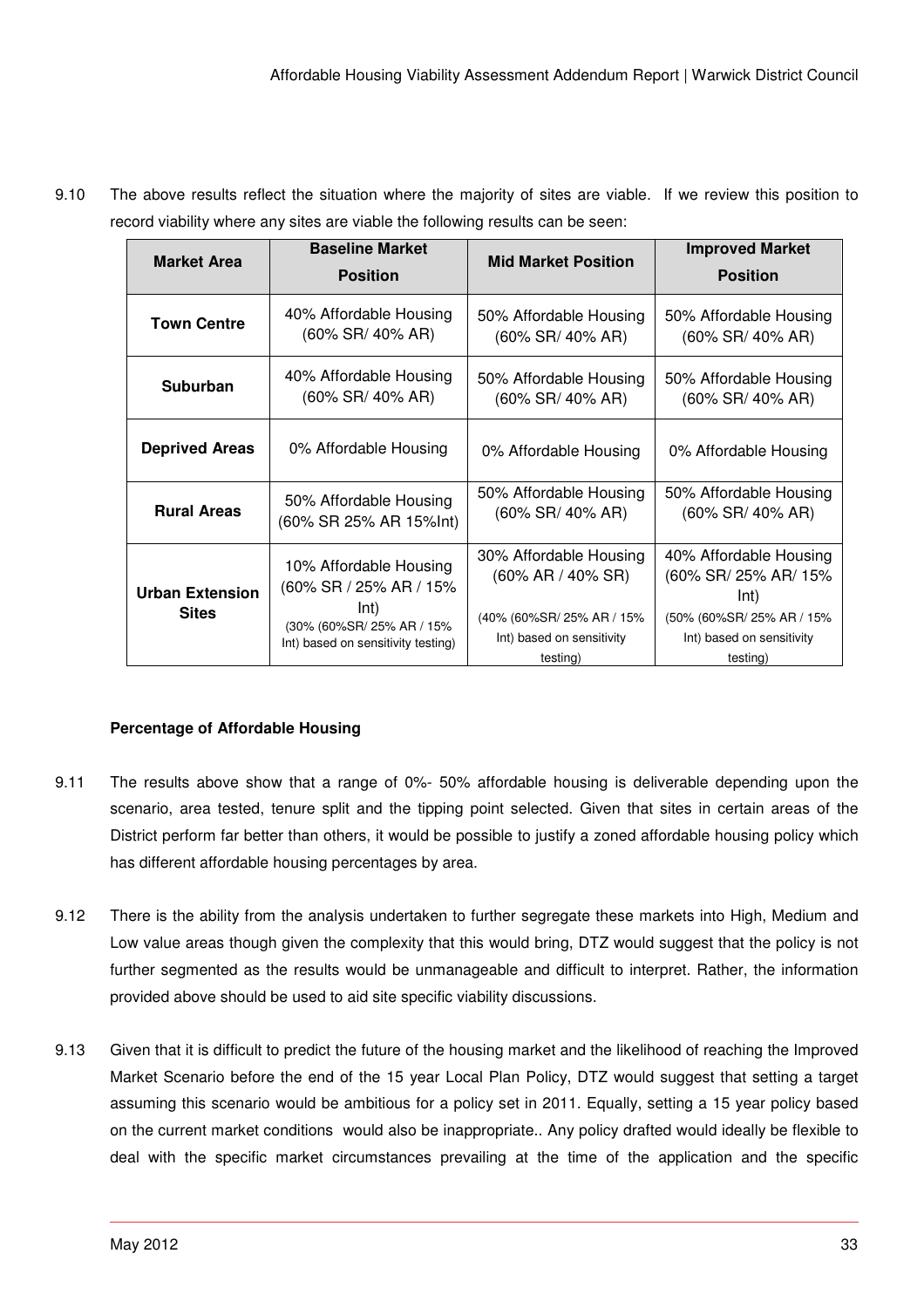conditions of the site – particularly in relation to abnormal development cost as all of the results above exclude any allowance for abnormal development costs.

9.14 In order for WDC to consider which market scenario they are closest to at a particular point in time they could undertake primary market research at the time of a particular planning application, and compare this to the assumptions used in the AHVA to determine which market scenario they are closest to. The Council could either utilise the skills of it's own officers in either Development Control or Asset Management teams, who will have an understanding of current market dynamics, or appoint a third party provider to supply this information. This may be done alongside a site specific viability assessment.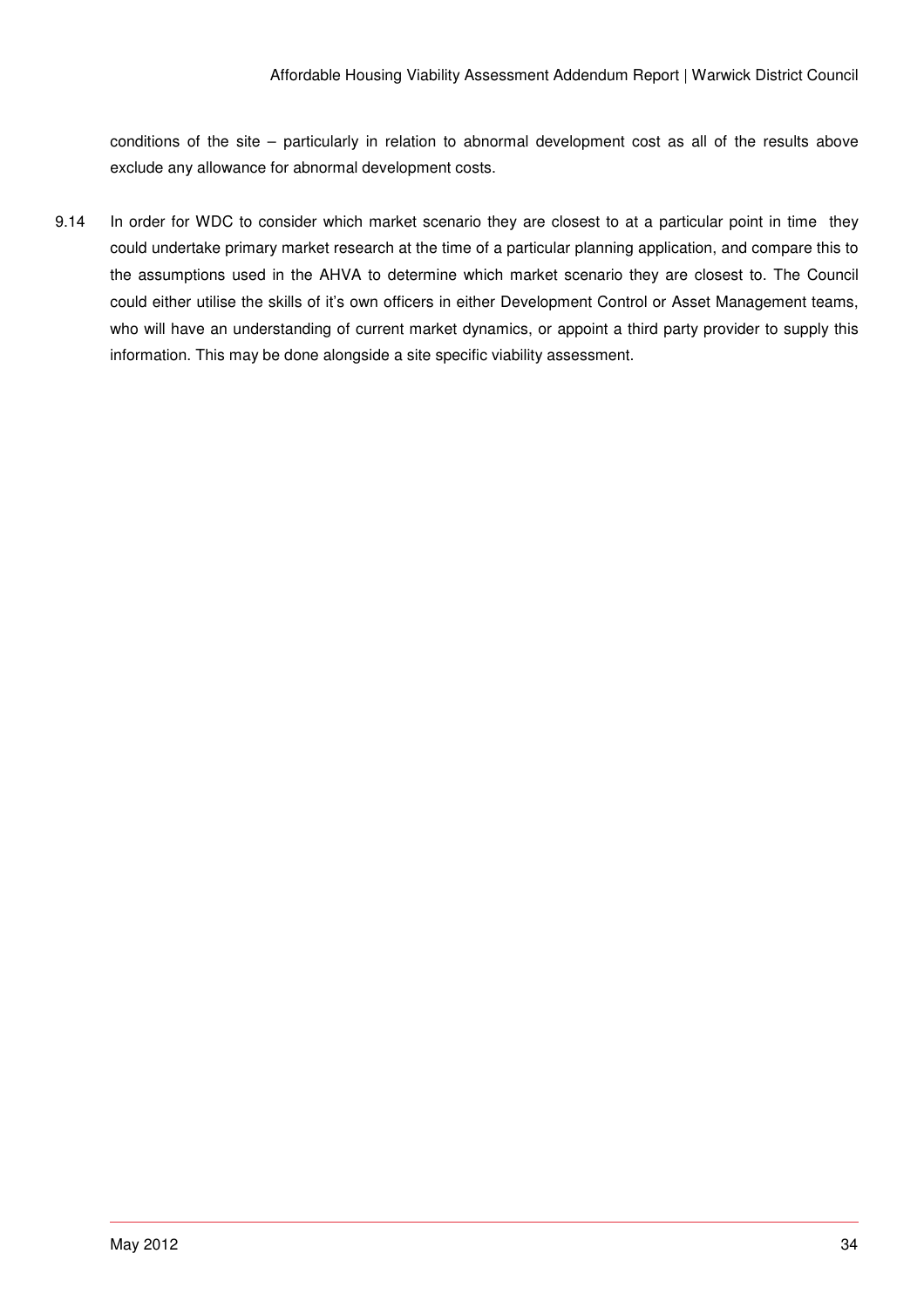# **Appendix A**

# **Detailed Modelling Results**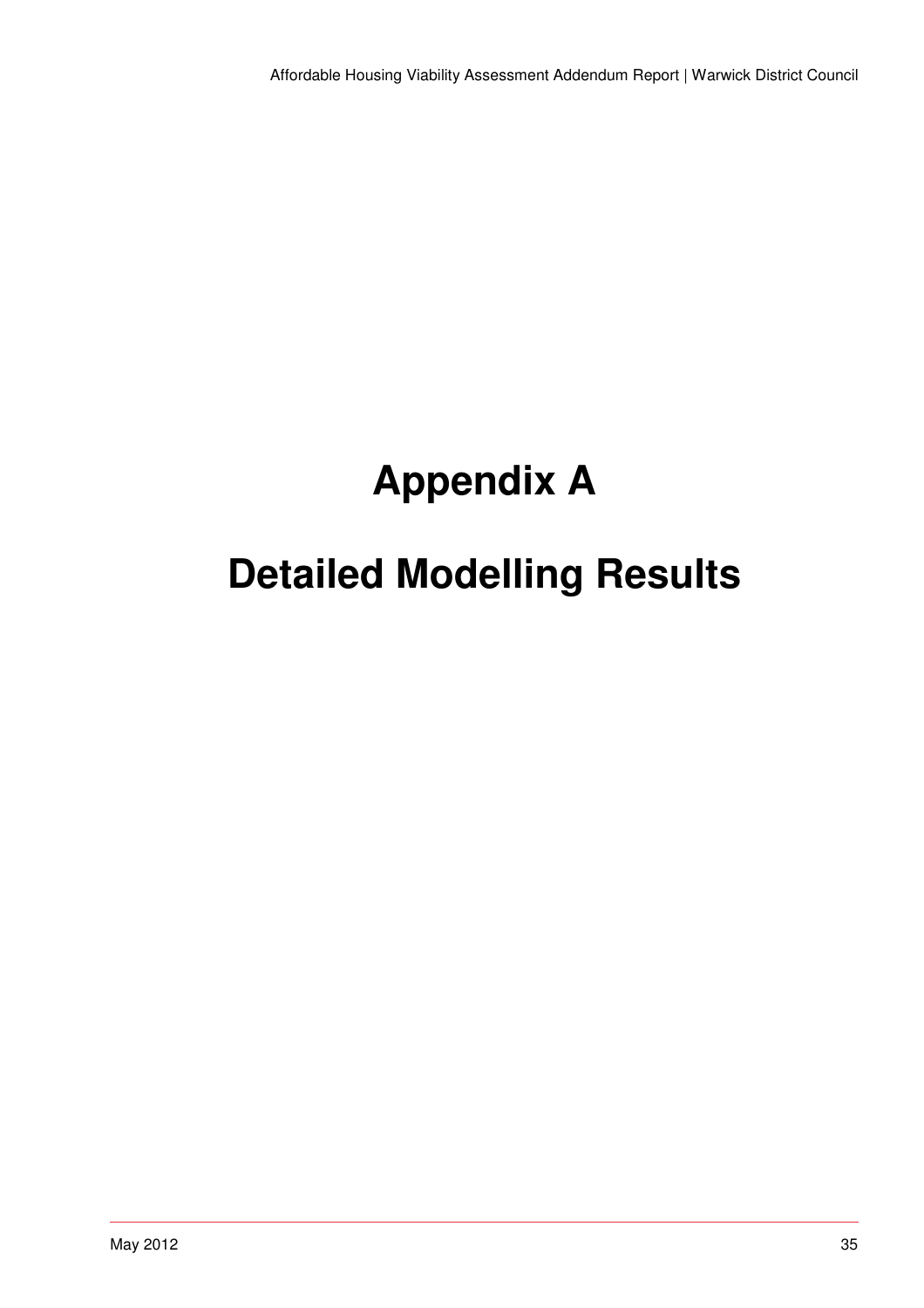## **Town Centres – Baseline Results**

## **Town Centre Sites**

**Baseline Position**

|     |                       | <b>Number of Sites</b> |       |            |                                    |
|-----|-----------------------|------------------------|-------|------------|------------------------------------|
| %AH | <b>Tenure Split</b>   | Green                  | Amber | <b>Red</b> | <b>Total</b><br>Including<br>Amber |
| 0%  | n/a                   | 100%                   | 0%    | 0%         | 100%                               |
| 10% | 60%AR 40%SR           | 89%                    | 11%   | 0%         | 100%                               |
| 10% | 40%AR 60%SR           | 78%                    | 22%   | 0%         | 100%                               |
| 10% | 60% SR 25% AR 15% INT | 78%                    | 22%   | 0%         | 100%                               |
| 20% | 60%AR 40%SR           | 55%                    | 11%   | 33%        | 66%                                |
| 20% | 40%AR 60%SR           | 39%                    | 28%   | 33%        | 67%                                |
| 20% | 60% SR 25% AR 15% INT | 50%                    | 17%   | 33%        | 67%                                |
| 25% | 60%AR 40%SR           | 33%                    | 22%   | 44%        | 56%                                |
| 25% | 40%AR 60%SR           | 33%                    | 11%   | 56%        | 44%                                |
| 25% | 60% SR 25% AR 15%INT  | 39%                    | 11%   | 50%        | 50%                                |
| 30% | 60%AR 40%SR           | 33%                    | 6%    | 61%        | 39%                                |
| 30% | 40%AR 60%SR           | 33%                    | 0%    | 67%        | 33%                                |
| 30% | 60% SR 25% AR 15% INT | 33%                    | 6%    | 61%        | 39%                                |
| 35% | 60%AR 40%SR           | 33%                    | $0\%$ | 67%        | 33%                                |
| 35% | 40%AR 60%SR           | 28%                    | 6%    | 67%        | 33%                                |
| 35% | 60% SR 25% AR 15% INT | 33%                    | 0%    | 67%        | 33%                                |
| 40% | 60%AR 40%SR           | 33%                    | 0%    | 67%        | 33%                                |
| 40% | 40%AR 60%SR           | 28%                    | 6%    | 67%        | 33%                                |
| 40% | 60% SR 25% AR 15% INT | 33%                    | 0%    | 67%        | 33%                                |
| 50% | 60%AR 40%SR           | 0%                     | 0%    | 100%       | 0%                                 |
| 50% | 40%AR 60%SR           | 0%                     | 0%    | 100%       | 0%                                 |
| 50% | 60% SR 25% AR 15%INT  | 0%                     | 0%    | 100%       | 0%                                 |

#### **Town Centre Sites - Leamington Spa Baseline Position**

|     |                       | <b>Number of Sites</b> |       |            |                                    |  |
|-----|-----------------------|------------------------|-------|------------|------------------------------------|--|
| %AH | <b>Tenure Split</b>   | Green                  | Amber | <b>Red</b> | <b>Total</b><br>Including<br>Amber |  |
| 0%  | n/a                   | 100%                   | 0%    | 0%         | 100%                               |  |
| 10% | 60%AR 40%SR           | 100%                   | 0%    | 0%         | 100%                               |  |
| 10% | 40%AR 60%SR           | 100%                   | 0%    | 0%         | 100%                               |  |
| 10% | 60% SR 25% AR 15%INT  | 100%                   | 0%    | $0\%$      | 100%                               |  |
| 20% | 60%AR 40%SR           | 100%                   | 0%    | 0%         | 100%                               |  |
| 20% | 40%AR 60%SR           | 100%                   | 0%    | 0%         | 100%                               |  |
| 20% | 60% SR 25% AR 15%INT  | 100%                   | 0%    | $0\%$      | 100%                               |  |
| 25% | 60%AR 40%SR           | 100%                   | 0%    | 0%         | 100%                               |  |
| 25% | 40%AR 60%SR           | 100%                   | 0%    | $0\%$      | 100%                               |  |
| 25% | 60% SR 25% AR 15%INT  | 100%                   | 0%    | 0%         | 100%                               |  |
| 30% | 60%AR 40%SR           | 100%                   | 0%    | $0\%$      | 100%                               |  |
| 30% | 40%AR 60%SR           | 100%                   | $0\%$ | $0\%$      | 100%                               |  |
| 30% | 60% SR 25% AR 15%INT  | 100%                   | 0%    | $0\%$      | 100%                               |  |
| 35% | 60%AR 40%SR           | 100%                   | 0%    | $0\%$      | 100%                               |  |
| 35% | 40%AR 60%SR           | 83%                    | 17%   | 0%         | 100%                               |  |
| 35% | 60% SR 25% AR 15%INT  | 100%                   | 0%    | 0%         | 100%                               |  |
| 40% | 60%AR 40%SR           | 50%                    | 33%   | 17%        | 83%                                |  |
| 40% | 40%AR 60%SR           | 0%                     | 83%   | 17%        | 83%                                |  |
| 40% | 60% SR 25% AR 15% INT | 50%                    | 33%   | 17%        | 83%                                |  |
| 50% | 60%AR 40%SR           | 0%                     | 0%    | 100%       | 0%                                 |  |
| 50% | 40%AR 60%SR           | 0%                     | 0%    | 100%       | 0%                                 |  |
| 50% | 60% SR 25% AR 15%INT  | 0%                     | 0%    | 100%       | 0%                                 |  |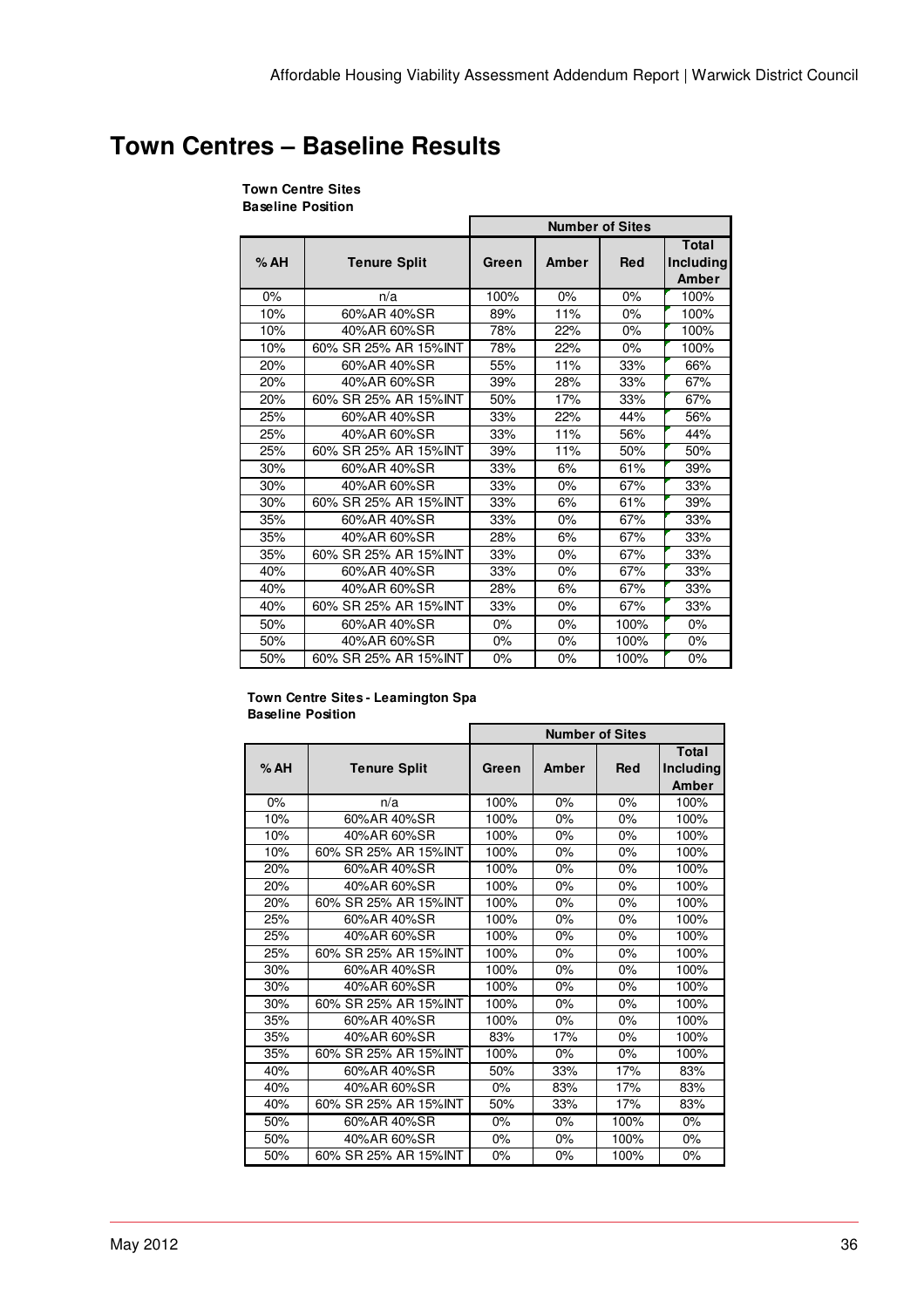|     |                       | <b>Number of Sites</b> |       |            |                                           |
|-----|-----------------------|------------------------|-------|------------|-------------------------------------------|
| %AH | <b>Tenure Split</b>   | Green                  | Amber | <b>Red</b> | <b>Total</b><br><b>Including</b><br>Amber |
| 0%  | n/a                   | 100%                   | 0%    | 0%         | 100%                                      |
| 10% | 60%AR 40%SR           | 67%                    | 33%   | 0%         | 100%                                      |
| 10% | 40%AR 60%SR           | 50%                    | 50%   | $0\%$      | 100%                                      |
| 10% | 60% SR 25% AR 15%INT  | 50%                    | 50%   | 0%         | 100%                                      |
| 20% | 60%AR 40%SR           | 33%                    | $0\%$ | 67%        | 33%                                       |
| 20% | 40%AR 60%SR           | $0\%$                  | 33%   | 67%        | 33%                                       |
| 20% | 60% SR 25% AR 15% INT | 0%                     | 33%   | 67%        | 33%                                       |
| 25% | 60%AR 40%SR           | 0%                     | 17%   | 83%        | 17%                                       |
| 25% | 40%AR 60%SR           | 0%                     | 0%    | 100%       | 0%                                        |
| 25% | 60% SR 25% AR 15% INT | 0%                     | 0%    | 100%       | 0%                                        |
| 30% | 60%AR 40%SR           | 0%                     | 0%    | 100%       | 0%                                        |
| 30% | 40%AR 60%SR           | 0%                     | 0%    | 100%       | 0%                                        |
| 30% | 60% SR 25% AR 15%INT  | 0%                     | 0%    | 100%       | 0%                                        |
| 35% | 60%AR 40%SR           | 0%                     | 0%    | 100%       | 0%                                        |
| 35% | 40%AR 60%SR           | 0%                     | 0%    | 100%       | 0%                                        |
| 35% | 60% SR 25% AR 15% INT | 0%                     | 0%    | 100%       | 0%                                        |
| 40% | 60%AR 40%SR           | 0%                     | 0%    | 100%       | 0%                                        |
| 40% | 40%AR 60%SR           | 0%                     | 0%    | 100%       | 0%                                        |
| 40% | 60% SR 25% AR 15% INT | $0\%$                  | $0\%$ | 100%       | $0\%$                                     |
| 50% | 60%AR 40%SR           | 0%                     | 0%    | 100%       | 0%                                        |
| 50% | 40%AR 60%SR           | 0%                     | 0%    | 100%       | $0\%$                                     |
| 50% | 60% SR 25% AR 15%INT  | 0%                     | 0%    | 100%       | 0%                                        |

#### **Town Centre Sites - Warwick Baseline Position**

#### **Town Centre Sites - Kenilworth Baseline Position**

|     |                       | <b>Number of Sites</b> |       |            |              |
|-----|-----------------------|------------------------|-------|------------|--------------|
|     |                       |                        |       |            | <b>Total</b> |
| %AH | <b>Tenure Split</b>   | Green                  | Amber | <b>Red</b> | Including    |
|     |                       |                        |       |            | Amber        |
| 0%  | n/a                   | 100%                   | 0%    | 0%         | 100%         |
| 10% | 60%AR 40%SR           | 100%                   | $0\%$ | 0%         | 100%         |
| 10% | 40%AR 60%SR           | 83%                    | 17%   | 0%         | 100%         |
| 10% | 60% SR 25% AR 15%INT  | 83%                    | 17%   | $0\%$      | 100%         |
| 20% | 60%AR 40%SR           | 33%                    | 33%   | 33%        | 66%          |
| 20% | 40%AR 60%SR           | 17%                    | 50%   | 33%        | 67%          |
| 20% | 60% SR 25% AR 15%INT  | 50%                    | 17%   | 33%        | 67%          |
| 25% | 60%AR 40%SR           | 0%                     | 50%   | 50%        | 50%          |
| 25% | 40%AR 60%SR           | $0\%$                  | 33%   | 67%        | 33%          |
| 25% | 60% SR 25% AR 15%INT  | 17%                    | 33%   | 50%        | 50%          |
| 30% | 60%AR 40%SR           | $0\%$                  | 17%   | 83%        | 17%          |
| 30% | 40%AR 60%SR           | $0\%$                  | $0\%$ | 100%       | $0\%$        |
| 30% | 60% SR 25% AR 15% INT | 0%                     | 17%   | 83%        | 17%          |
| 35% | 60%AR 40%SR           | 0%                     | 0%    | 100%       | $0\%$        |
| 35% | 40%AR 60%SR           | 0%                     | $0\%$ | 100%       | 0%           |
| 35% | 60% SR 25% AR 15%INT  | 0%                     | $0\%$ | 100%       | 0%           |
| 40% | 60%AR 40%SR           | 0%                     | $0\%$ | 100%       | 0%           |
| 40% | 40%AR 60%SR           | 0%                     | $0\%$ | 100%       | 0%           |
| 40% | 60% SR 25% AR 15%INT  | $0\%$                  | $0\%$ | 100%       | $0\%$        |
| 50% | 60%AR 40%SR           | 0%                     | $0\%$ | 100%       | 0%           |
| 50% | 40%AR 60%SR           | $0\%$                  | 0%    | 100%       | 0%           |
| 50% | 60% SR 25% AR 15%INT  | 0%                     | 0%    | 100%       | 0%           |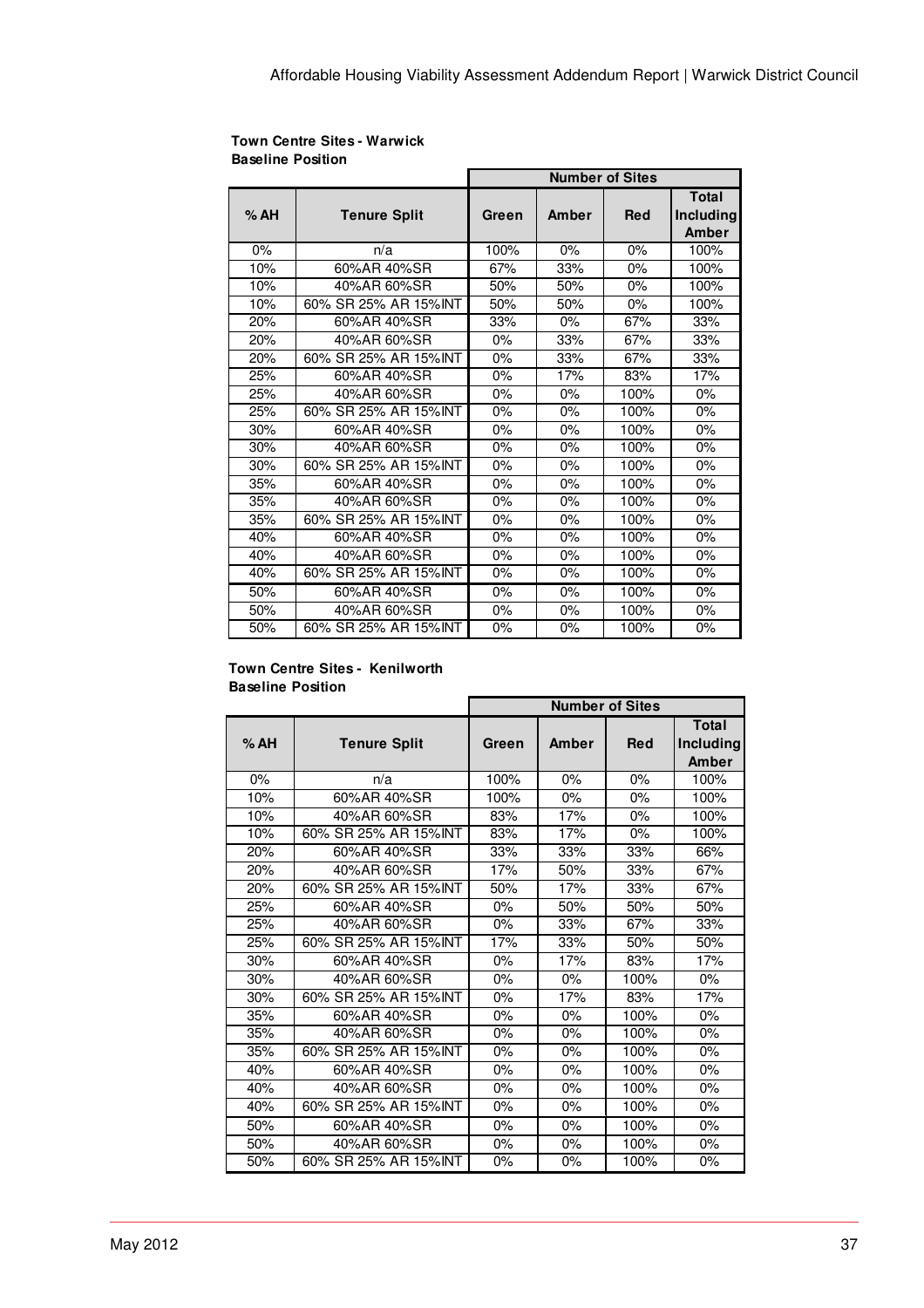# **Town Centres – Mid Market**

**Town Centre Sites Mid Market Position**

|     |                       | <b>Number of Sites</b> |       |            |                             |  |
|-----|-----------------------|------------------------|-------|------------|-----------------------------|--|
| %AH | <b>Tenure Split</b>   | Green                  | Amber | <b>Red</b> | Total<br>Including<br>Amber |  |
| 0%  | n/a                   | 100%                   | $0\%$ | $0\%$      | 100%                        |  |
| 10% | 60%AR 40%SR           | 100%                   | 0%    | $0\%$      | 100%                        |  |
| 10% | 40%AR 60%SR           | 100%                   | 0%    | 0%         | 100%                        |  |
| 10% | 60% SR 25% AR 15% INT | 100%                   | $0\%$ | 0%         | 100%                        |  |
| 20% | 60%AR 40%SR           | 83%                    | 17%   | 0%         | 100%                        |  |
| 20% | 40%AR 60%SR           | 83%                    | 17%   | 0%         | 100%                        |  |
| 20% | 60% SR 25% AR 15% INT | 94%                    | 6%    | 0%         | 100%                        |  |
| 25% | 60%AR 40%SR           | 78%                    | 11%   | 11%        | 89%                         |  |
| 25% | 40%AR 60%SR           | 78%                    | 11%   | 11%        | 89%                         |  |
| 25% | 60% SR 25% AR 15% INT | 83%                    | 6%    | 11%        | 89%                         |  |
| 30% | 60%AR 40%SR           | 67%                    | 17%   | 17%        | 83%                         |  |
| 30% | 40%AR 60%SR           | 61%                    | 17%   | 22%        | 78%                         |  |
| 30% | 60% SR 25% AR 15% INT | 67%                    | 17%   | 17%        | 83%                         |  |
| 35% | 60%AR 40%SR           | 45%                    | 28%   | 28%        | 73%                         |  |
| 35% | 40%AR 60%SR           | 33%                    | 28%   | 39%        | 61%                         |  |
| 35% | 60% SR 25% AR 15% INT | 39%                    | 28%   | 33%        | 67%                         |  |
| 40% | 60%AR 40%SR           | 45%                    | 28%   | 28%        | 73%                         |  |
| 40% | 40%AR 60%SR           | 33%                    | 28%   | 39%        | 61%                         |  |
| 40% | 60% SR 25% AR 15% INT | 39%                    | 28%   | 33%        | 67%                         |  |
| 50% | 60%AR 40%SR           | 17%                    | 17%   | 67%        | 33%                         |  |
| 50% | 40%AR 60%SR           | 11%                    | 6%    | 83%        | 17%                         |  |
| 50% | 60% SR 25% AR 15% INT | 17%                    | 17%   | 67%        | 33%                         |  |

#### **Town Centre Sites - Leamington Spa Mid Market Position**

|     |                       | <b>Number of Sites</b> |       |            |                                    |
|-----|-----------------------|------------------------|-------|------------|------------------------------------|
| %AH | <b>Tenure Split</b>   | Green                  | Amber | <b>Red</b> | <b>Total</b><br>Including<br>Amber |
| 0%  | n/a                   | 100%                   | 0%    | 0%         | 100%                               |
| 10% | 60%AR 40%SR           | 100%                   | 0%    | $0\%$      | 100%                               |
| 10% | 40%AR 60%SR           | 100%                   | 0%    | $0\%$      | 100%                               |
| 10% | 60% SR 25% AR 15% INT | 100%                   | 0%    | $0\%$      | 100%                               |
| 20% | 60%AR 40%SR           | 100%                   | $0\%$ | 0%         | 100%                               |
| 20% | 40%AR 60%SR           | 100%                   | 0%    | $0\%$      | 100%                               |
| 20% | 60% SR 25% AR 15% NT  | 100%                   | 0%    | $0\%$      | 100%                               |
| 25% | 60%AR 40%SR           | 100%                   | 0%    | 0%         | 100%                               |
| 25% | 40%AR 60%SR           | 100%                   | 0%    | 0%         | 100%                               |
| 25% | 60% SR 25% AR 15% INT | 100%                   | 0%    | $0\%$      | 100%                               |
| 30% | 60%AR 40%SR           | 100%                   | 0%    | $0\%$      | 100%                               |
| 30% | 40%AR 60%SR           | 100%                   | $0\%$ | $0\%$      | 100%                               |
| 30% | 60% SR 25% AR 15% INT | 100%                   | 0%    | $0\%$      | 100%                               |
| 35% | 60%AR 40%SR           | 100%                   | 0%    | $0\%$      | 100%                               |
| 35% | 40%AR 60%SR           | 100%                   | 0%    | $0\%$      | 100%                               |
| 35% | 60% SR 25% AR 15% INT | 100%                   | 0%    | 0%         | 100%                               |
| 40% | 60%AR 40%SR           | 100%                   | 0%    | $0\%$      | 100%                               |
| 40% | 40%AR 60%SR           | 83%                    | 17%   | 0%         | 100%                               |
| 40% | 60% SR 25% AR 15% INT | 100%                   | $0\%$ | $0\%$      | 100%                               |
| 50% | 60%AR 40%SR           | 50%                    | 50%   | $0\%$      | 100%                               |
| 50% | 40%AR 60%SR           | 33%                    | 17%   | 50%        | 50%                                |
| 50% | 60% SR 25% AR 15% INT | 50%                    | 50%   | 0%         | 100%                               |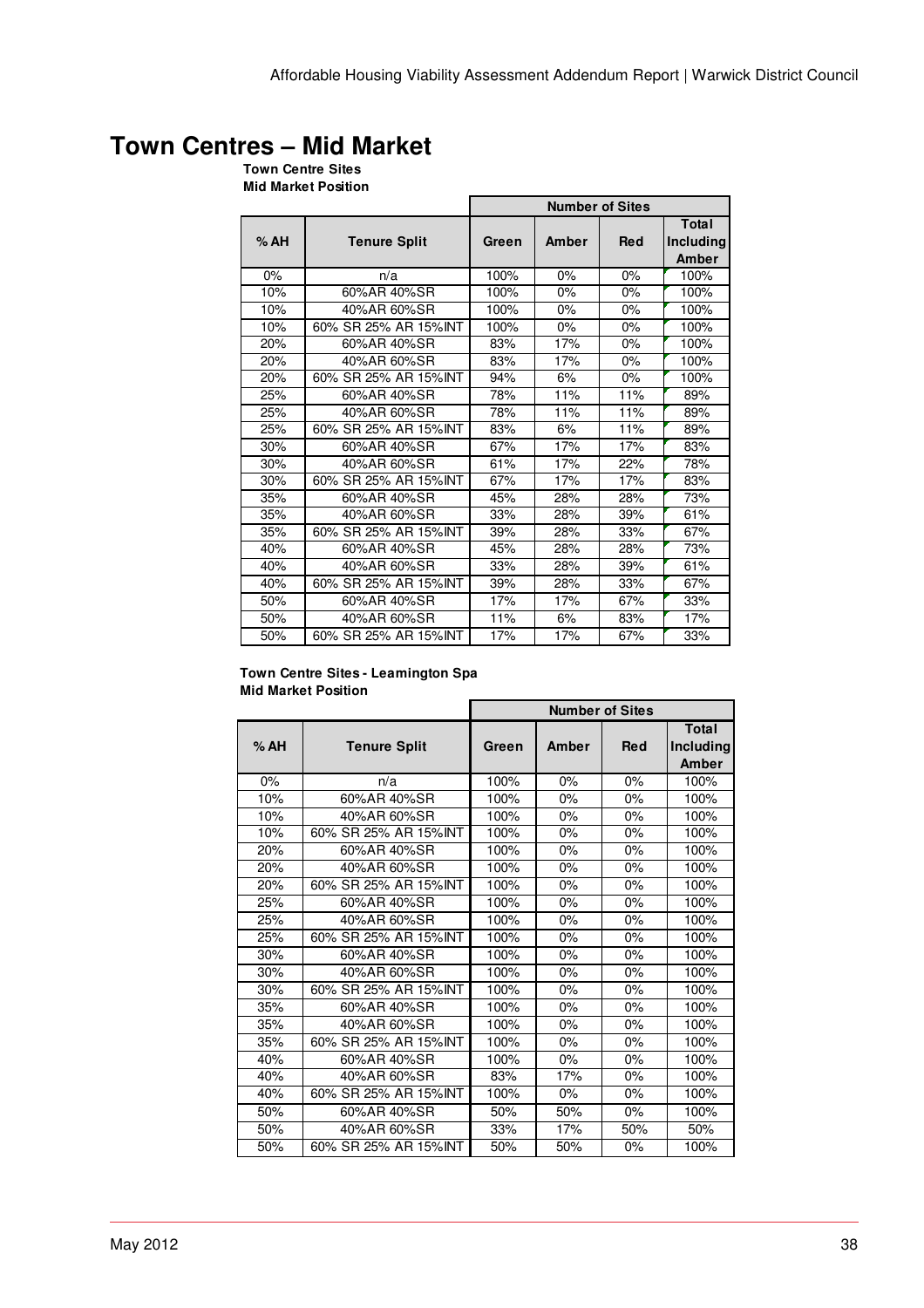#### **Town Centre Sites - Warwick Mid Market Position**

|     |                       | <b>Number of Sites</b> |       |            |                                    |
|-----|-----------------------|------------------------|-------|------------|------------------------------------|
| %AH | <b>Tenure Split</b>   | Green                  | Amber | <b>Red</b> | <b>Total</b><br>Including<br>Amber |
| 0%  | n/a                   | 100%                   | 0%    | 0%         | 100%                               |
| 10% | 60%AR 40%SR           | 100%                   | 0%    | $0\%$      | 100%                               |
| 10% | 40%AR 60%SR           | 100%                   | 0%    | $0\%$      | 100%                               |
| 10% | 60% SR 25% AR 15% INT | 100%                   | $0\%$ | $0\%$      | 100%                               |
| 20% | 60%AR 40%SR           | 50%                    | 50%   | $0\%$      | 100%                               |
| 20% | 40%AR 60%SR           | 50%                    | 50%   | $0\%$      | 100%                               |
| 20% | 60% SR 25% AR 15% INT | 83%                    | 17%   | $0\%$      | 100%                               |
| 25% | 60%AR 40%SR           | 33%                    | 33%   | 33%        | 66%                                |
| 25% | 40%AR 60%SR           | 33%                    | 33%   | 33%        | 66%                                |
| 25% | 60% SR 25% AR 15% INT | 50%                    | 17%   | 33%        | 67%                                |
| 30% | 60%AR 40%SR           | 33%                    | 17%   | 50%        | 50%                                |
| 30% | 40%AR 60%SR           | 33%                    | $0\%$ | 67%        | 33%                                |
| 30% | 60% SR 25% AR 15% INT | 33%                    | 17%   | 50%        | 50%                                |
| 35% | 60%AR 40%SR           | 17%                    | 17%   | 67%        | 34%                                |
| 35% | 40%AR 60%SR           | 0%                     | 33%   | 67%        | 33%                                |
| 35% | 60% SR 25% AR 15% INT | 17%                    | 17%   | 67%        | 34%                                |
| 40% | 60%AR 40%SR           | $0\%$                  | 17%   | 83%        | 17%                                |
| 40% | 40%AR 60%SR           | 0%                     | $0\%$ | 100%       | 0%                                 |
| 40% | 60% SR 25% AR 15% INT | $0\%$                  | $0\%$ | 100%       | 0%                                 |
| 50% | 60%AR 40%SR           | $0\%$                  | 0%    | 100%       | 0%                                 |
| 50% | 40%AR 60%SR           | $0\%$                  | $0\%$ | 100%       | 0%                                 |
| 50% | 60% SR 25% AR 15% INT | 0%                     | 0%    | 100%       | 0%                                 |

#### **Town Centre Sites - Kenilworth Mid Market Position**

|     |                       | <b>Number of Sites</b> |       |            |                                    |  |
|-----|-----------------------|------------------------|-------|------------|------------------------------------|--|
| %AH | <b>Tenure Split</b>   | Green                  | Amber | <b>Red</b> | <b>Total</b><br>Including<br>Amber |  |
| 0%  | n/a                   | 100%                   | 0%    | 0%         | 100%                               |  |
| 10% | 60%AR 40%SR           | 100%                   | $0\%$ | 0%         | 100%                               |  |
| 10% | 40%AR 60%SR           | 100%                   | $0\%$ | 0%         | 100%                               |  |
| 10% | 60% SR 25% AR 15% INT | 100%                   | 0%    | 0%         | 100%                               |  |
| 20% | 60%AR 40%SR           | 100%                   | 0%    | 0%         | 100%                               |  |
| 20% | 40%AR 60%SR           | 100%                   | $0\%$ | 0%         | 100%                               |  |
| 20% | 60% SR 25% AR 15% INT | 100%                   | $0\%$ | 0%         | 100%                               |  |
| 25% | 60%AR 40%SR           | 100%                   | $0\%$ | 0%         | 100%                               |  |
| 25% | 40%AR 60%SR           | 100%                   | 0%    | 0%         | 100%                               |  |
| 25% | 60% SR 25% AR 15%INT  | 100%                   | 0%    | 0%         | 100%                               |  |
| 30% | 60%AR 40%SR           | 67%                    | 33%   | 0%         | 100%                               |  |
| 30% | 40%AR 60%SR           | 50%                    | 50%   | 0%         | 100%                               |  |
| 30% | 60% SR 25% AR 15%INT  | 67%                    | 33%   | 0%         | 100%                               |  |
| 35% | 60%AR 40%SR           | 17%                    | 67%   | 17%        | 84%                                |  |
| 35% | 40%AR 60%SR           | $0\%$                  | 50%   | 50%        | 50%                                |  |
| 35% | 60% SR 25% AR 15%INT  | $0\%$                  | 67%   | 33%        | 67%                                |  |
| 40% | 60%AR 40%SR           | $0\%$                  | 33%   | 67%        | 33%                                |  |
| 40% | 40%AR 60%SR           | $0\%$                  | 0%    | 100%       | 0%                                 |  |
| 40% | 60% SR 25% AR 15% INT | 0%                     | 17%   | 83%        | 17%                                |  |
| 50% | 60%AR 40%SR           | $0\%$                  | 0%    | 100%       | 0%                                 |  |
| 50% | 40%AR 60%SR           | $0\%$                  | 0%    | 100%       | $0\%$                              |  |
| 50% | 60% SR 25% AR 15%INT  | 0%                     | 0%    | 100%       | 0%                                 |  |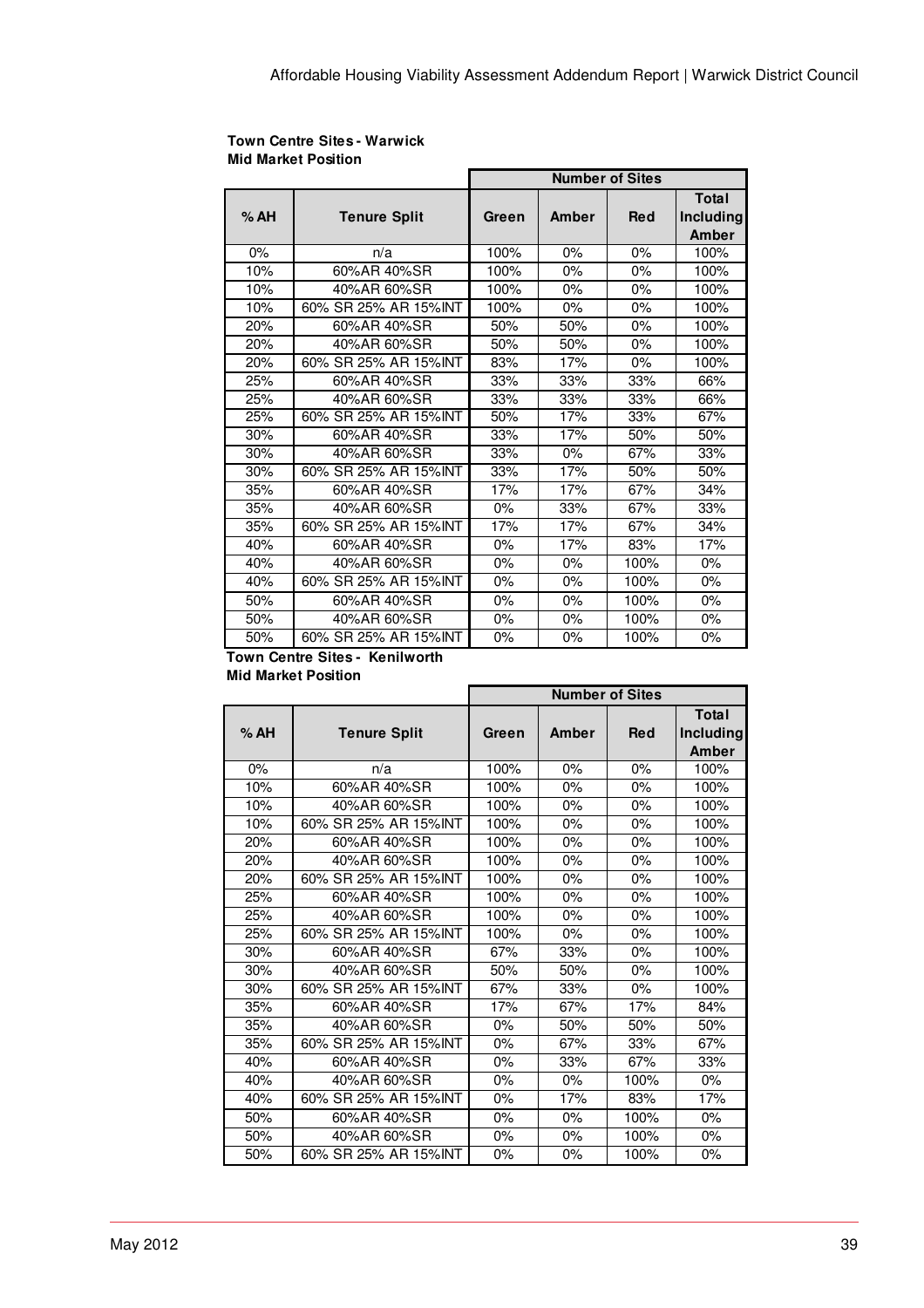# **Town Centres – Improved Market**

#### **Town Centre Sites Improved Market Position**

|     |                       | <b>Number of Sites</b> |       |            |                                    |
|-----|-----------------------|------------------------|-------|------------|------------------------------------|
| %AH | <b>Tenure Split</b>   | Green                  | Amber | <b>Red</b> | <b>Total</b><br>Including<br>Amber |
| 0%  | n/a                   | 0%                     | 0%    | 0%         | $0\%$                              |
| 10% | 60%AR 40%SR           | 100%                   | 0%    | 0%         | 100%                               |
| 10% | 40%AR 60%SR           | 100%                   | 0%    | 0%         | 100%                               |
| 10% | 60% SR 25% AR 15% INT | 100%                   | 0%    | 0%         | 100%                               |
| 20% | 60%AR 40%SR           | 100%                   | 0%    | 0%         | 100%                               |
| 20% | 40%AR 60%SR           | 100%                   | $0\%$ | $0\%$      | 100%                               |
| 20% | 60% SR 25% AR 15% INT | 100%                   | 0%    | 0%         | 100%                               |
| 25% | 60%AR 40%SR           | 100%                   | 0%    | 0%         | 100%                               |
| 25% | 40%AR 60%SR           | 100%                   | 0%    | 0%         | 100%                               |
| 25% | 60% SR 25% AR 15% INT | 100%                   | 0%    | 0%         | 100%                               |
| 30% | 60%AR 40%SR           | 100%                   | 0%    | 0%         | 100%                               |
| 30% | 40%AR 60%SR           | 94%                    | 6%    | 0%         | 100%                               |
| 30% | 60% SR 25% AR 15% INT | 100%                   | 0%    | 0%         | 100%                               |
| 35% | 60%AR 40%SR           | 94%                    | 6%    | 0%         | 100%                               |
| 35% | 40%AR 60%SR           | 78%                    | 22%   | 0%         | 100%                               |
| 35% | 60% SR 25% AR 15% INT | 83%                    | 17%   | 0%         | 100%                               |
| 40% | 60%AR 40%SR           | 94%                    | 6%    | 0%         | 100%                               |
| 40% | 40%AR 60%SR           | 78%                    | 22%   | 0%         | 100%                               |
| 40% | 60% SR 25% AR 15% INT | 83%                    | 17%   | 0%         | 100%                               |
| 50% | 60%AR 40%SR           | 39%                    | 33%   | 28%        | 72%                                |
| 50% | 40%AR 60%SR           | 33%                    | 17%   | 50%        | 50%                                |
| 50% | 60% SR 25% AR 15% INT | 39%                    | 6%    | 56%        | 45%                                |

**Town Centre - Leamington Spa**

| <b>Improved Market Position</b> |  |  |
|---------------------------------|--|--|
|---------------------------------|--|--|

|     |                       | <b>Number of Sites</b> |       |            |                             |
|-----|-----------------------|------------------------|-------|------------|-----------------------------|
| %AH | <b>Tenure Split</b>   | Green                  | Amber | <b>Red</b> | Total<br>Including<br>Amber |
| 0%  | n/a                   |                        |       |            | 0%                          |
| 10% | 60%AR 40%SR           | 100%                   | 0%    | 0%         | 100%                        |
| 10% | 40%AR 60%SR           | 100%                   | 0%    | 0%         | 100%                        |
| 10% | 60% SR 25% AR 15% INT | 100%                   | 0%    | 0%         | 100%                        |
| 20% | 60%AR 40%SR           | 100%                   | 0%    | 0%         | 100%                        |
| 20% | 40%AR 60%SR           | 100%                   | 0%    | 0%         | 100%                        |
| 20% | 60% SR 25% AR 15% INT | 100%                   | 0%    | 0%         | 100%                        |
| 25% | 60%AR 40%SR           | 100%                   | 0%    | 0%         | 100%                        |
| 25% | 40%AR 60%SR           | 100%                   | 0%    | 0%         | 100%                        |
| 25% | 60% SR 25% AR 15% INT | 100%                   | 0%    | 0%         | 100%                        |
| 30% | 60%AR 40%SR           | 100%                   | 0%    | 0%         | 100%                        |
| 30% | 40%AR 60%SR           | 100%                   | $0\%$ | $0\%$      | 100%                        |
| 30% | 60% SR 25% AR 15% INT | 100%                   | 0%    | 0%         | 100%                        |
| 35% | 60%AR 40%SR           | 100%                   | 0%    | 0%         | 100%                        |
| 35% | 40%AR 60%SR           | 100%                   | 0%    | 0%         | 100%                        |
| 35% | 60% SR 25% AR 15% INT | 100%                   | 0%    | 0%         | 100%                        |
| 40% | 60%AR 40%SR           | 100%                   | 0%    | 0%         | 100%                        |
| 40% | 40%AR 60%SR           | 100%                   | 0%    | 0%         | 100%                        |
| 40% | 60% SR 25% AR 15% INT | 100%                   | $0\%$ | $0\%$      | 100%                        |
| 50% | 60%AR 40%SR           | 100%                   | 0%    | 0%         | 100%                        |
| 50% | 40%AR 60%SR           | 100%                   | 0%    | 0%         | 100%                        |
| 50% | 60% SR 25% AR 15% INT | 100%                   | 0%    | 0%         | 100%                        |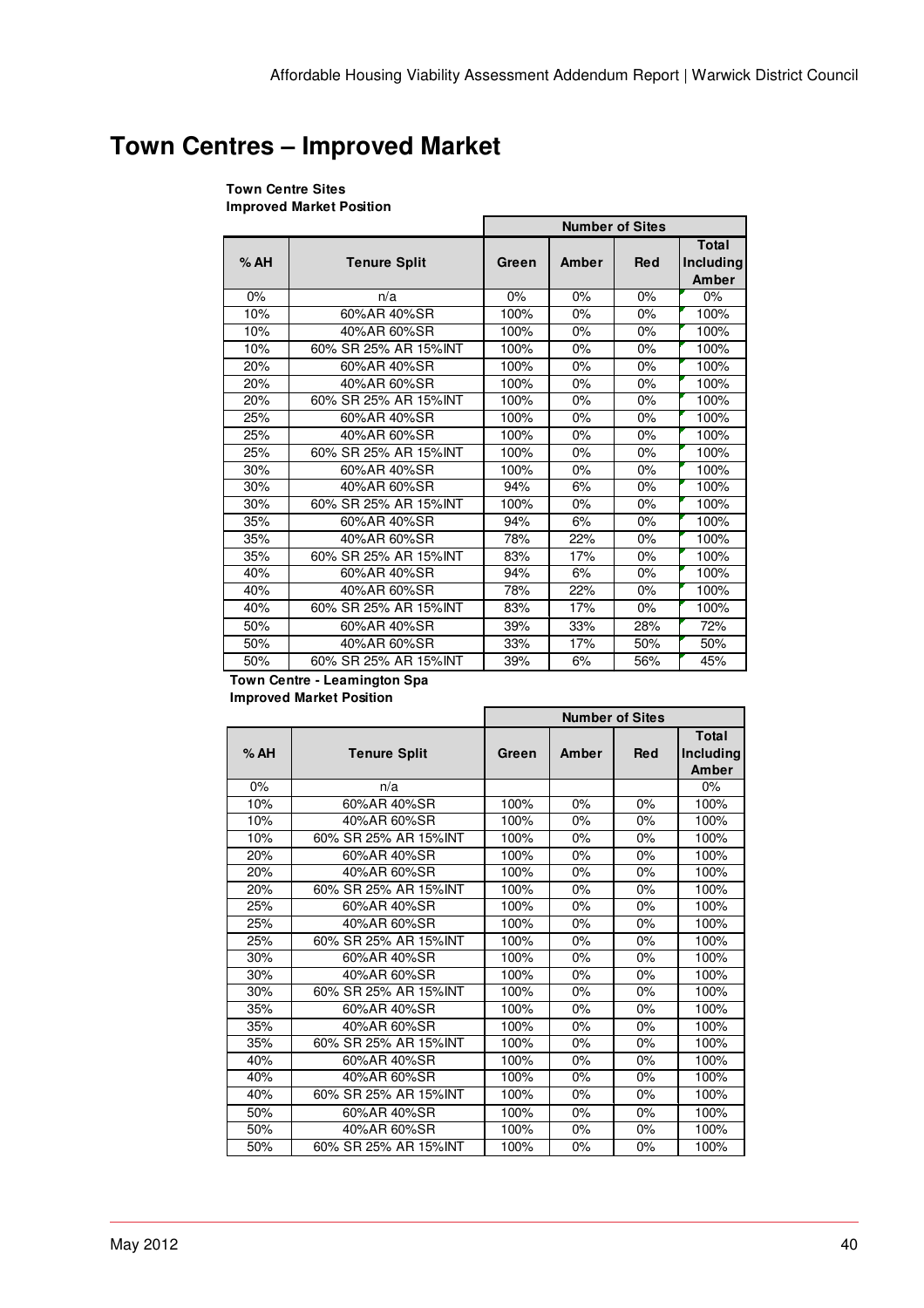|     |                       | <b>Number of Sites</b> |       |            |                                    |
|-----|-----------------------|------------------------|-------|------------|------------------------------------|
| %AH | <b>Tenure Split</b>   | Green                  | Amber | <b>Red</b> | <b>Total</b><br>Including<br>Amber |
| 0%  | n/a                   |                        |       |            | 0%                                 |
| 10% | 60%AR 40%SR           | 100%                   | 0%    | 0%         | 100%                               |
| 10% | 40%AR 60%SR           | 100%                   | 0%    | 0%         | 100%                               |
| 10% | 60% SR 25% AR 15% INT | 100%                   | 0%    | $0\%$      | 100%                               |
| 20% | 60%AR 40%SR           | 100%                   | 0%    | 0%         | 100%                               |
| 20% | 40%AR 60%SR           | 100%                   | 0%    | 0%         | 100%                               |
| 20% | 60% SR 25% AR 15% INT | 100%                   | 0%    | 0%         | 100%                               |
| 25% | 60%AR 40%SR           | 100%                   | 0%    | 0%         | 100%                               |
| 25% | 40%AR 60%SR           | 100%                   | 0%    | 0%         | 100%                               |
| 25% | 60% SR 25% AR 15% INT | 100%                   | 0%    | 0%         | 100%                               |
| 30% | 60%AR 40%SR           | 100%                   | 0%    | $0\%$      | 100%                               |
| 30% | 40%AR 60%SR           | 83%                    | 17%   | 0%         | 100%                               |
| 30% | 60% SR 25% AR 15% INT | 100%                   | 0%    | 0%         | 100%                               |
| 35% | 60%AR 40%SR           | 83%                    | 17%   | 0%         | 100%                               |
| 35% | 40%AR 60%SR           | 33%                    | 67%   | 0%         | 100%                               |
| 35% | 60% SR 25% AR 15% INT | 50%                    | 50%   | 0%         | 100%                               |
| 40% | 60%AR 40%SR           | 33%                    | 50%   | 17%        | 83%                                |
| 40% | 40%AR 60%SR           | 33%                    | 17%   | 50%        | 50%                                |
| 40% | 60% SR 25% AR 15%INT  | 33%                    | 17%   | 50%        | 50%                                |
| 50% | 60%AR 40%SR           | 17%                    | 17%   | 67%        | 34%                                |
| 50% | 40%AR 60%SR           | 0%                     | 33%   | 67%        | 33%                                |
| 50% | 60% SR 25% AR 15% INT | 17%                    | 17%   | 67%        | 34%                                |

#### **Town Centre Sites - Warwick Improved Market Position**

#### **Town Centre - Kenilworth**

**Improved Market Position**

|       |                       | <b>Number of Sites</b> |       |            |                                    |
|-------|-----------------------|------------------------|-------|------------|------------------------------------|
| % AH  | <b>Tenure Split</b>   | Green                  | Amber | <b>Red</b> | <b>Total</b><br>Including<br>Amber |
| $0\%$ | n/a                   |                        |       |            | 0%                                 |
| 10%   | 60%AR 40%SR           | 100%                   | 0%    | 0%         | 100%                               |
| 10%   | 40%AR 60%SR           | 100%                   | $0\%$ | $0\%$      | 100%                               |
| 10%   | 60% SR 25% AR 15% INT | 100%                   | 0%    | 0%         | 100%                               |
| 20%   | 60%AR 40%SR           | 100%                   | 0%    | 0%         | 100%                               |
| 20%   | 40%AR 60%SR           | 100%                   | 0%    | $0\%$      | 100%                               |
| 20%   | 60% SR 25% AR 15% INT | 100%                   | 0%    | 0%         | 100%                               |
| 25%   | 60%AR 40%SR           | 100%                   | 0%    | 0%         | 100%                               |
| 25%   | 40%AR 60%SR           | 100%                   | 0%    | 0%         | 100%                               |
| 25%   | 60% SR 25% AR 15% INT | 100%                   | 0%    | 0%         | 100%                               |
| 30%   | 60%AR 40%SR           | 100%                   | $0\%$ | $0\%$      | 100%                               |
| 30%   | 40%AR 60%SR           | 100%                   | 0%    | 0%         | 100%                               |
| 30%   | 60% SR 25% AR 15% INT | 100%                   | 0%    | 0%         | 100%                               |
| 35%   | 60%AR 40%SR           | 100%                   | 0%    | 0%         | 100%                               |
| 35%   | 40%AR 60%SR           | 100%                   | 0%    | 0%         | 100%                               |
| 35%   | 60% SR 25% AR 15% INT | 100%                   | 0%    | 0%         | 100%                               |
| 40%   | 60%AR 40%SR           | 100%                   | 0%    | 0%         | 100%                               |
| 40%   | 40%AR 60%SR           | 83%                    | 17%   | 0%         | 100%                               |
| 40%   | 60% SR 25% AR 15% INT | 100%                   | 0%    | $0\%$      | 100%                               |
| 50%   | 60%AR 40%SR           | $0\%$                  | 83%   | 17%        | 83%                                |
| 50%   | 40%AR 60%SR           | $0\%$                  | 17%   | 83%        | 17%                                |
| 50%   | 60% SR 25% AR 15% INT | 0%                     | 0%    | 100%       | 0%                                 |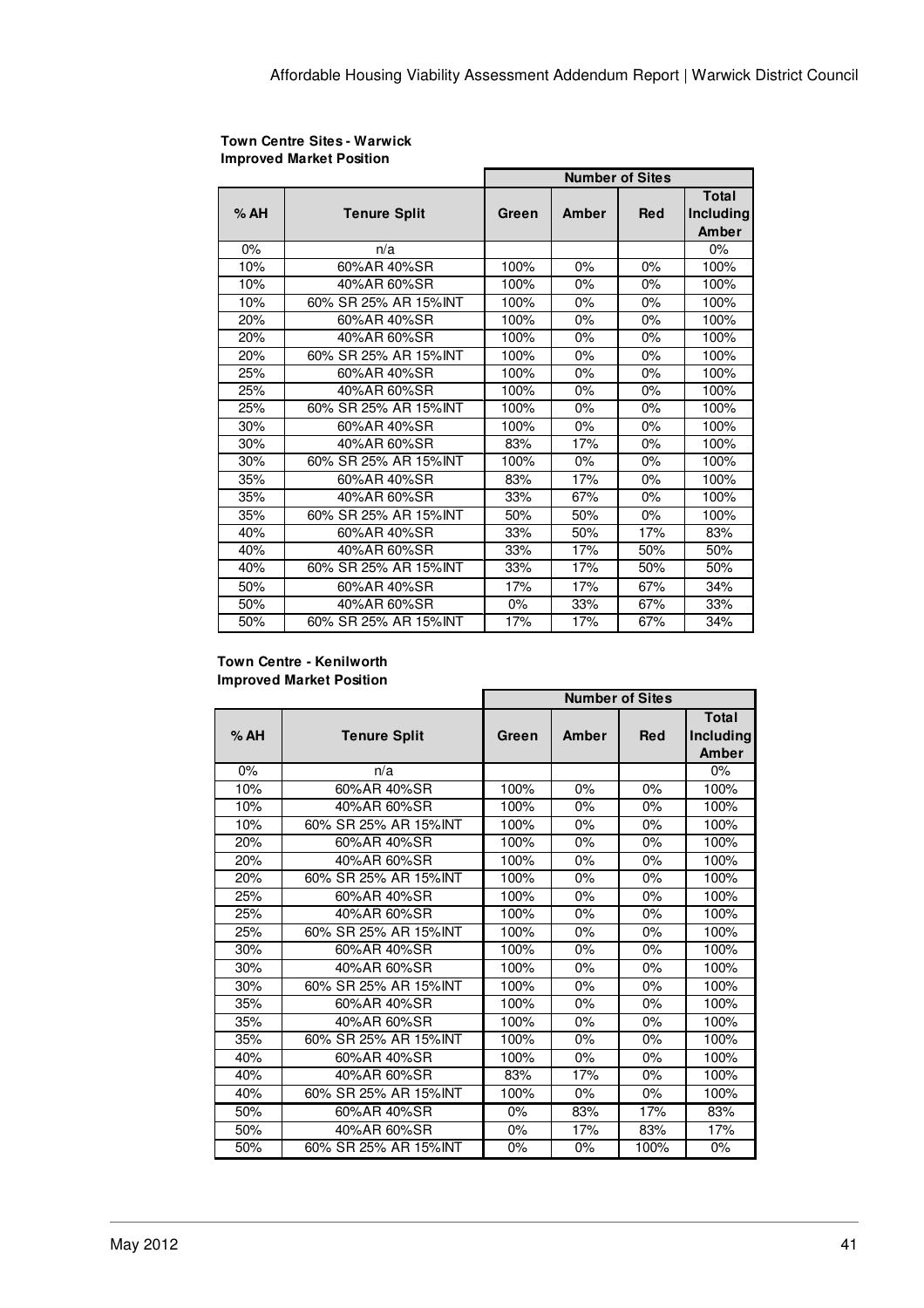# **Suburban – Baseline Results**

## **Surban Sites**

**Baseline Position**

|     |                       | <b>Number of Sites</b> |       |            |                                    |
|-----|-----------------------|------------------------|-------|------------|------------------------------------|
| %AH | <b>Tenure Split</b>   | Green                  | Amber | <b>Red</b> | Total<br><b>Including</b><br>Amber |
| 0%  | n/a                   | 39%                    | 17%   | 44%        | 55%                                |
| 10% | 60%AR 40%SR           | 33%                    | 6%    | 61%        | 39%                                |
| 10% | 40%AR 60%SR           | 28%                    | 11%   | 61%        | 39%                                |
| 10% | 60% SR 25% AR 15% INT | 33%                    | 11%   | 56%        | 44%                                |
| 20% | 60%AR 40%SR           | 22%                    | $0\%$ | 78%        | 22%                                |
| 20% | 40%AR 60%SR           | 17%                    | 6%    | 78%        | 22%                                |
| 20% | 60% SR 25% AR 15% INT | 22%                    | 0%    | 78%        | 22%                                |
| 25% | 60%AR 40%SR           | 11%                    | 11%   | 78%        | 22%                                |
| 25% | 40%AR 60%SR           | 11%                    | 11%   | 78%        | 22%                                |
| 25% | 60% SR 25% AR 15% INT | 11%                    | 11%   | 78%        | 22%                                |
| 30% | 60%AR 40%SR           | 6%                     | 6%    | 89%        | 11%                                |
| 30% | 40%AR 60%SR           | 6%                     | 6%    | 89%        | 11%                                |
| 30% | 60% SR 25% AR 15% INT | 11%                    | 0%    | 89%        | 11%                                |
| 35% | 60%AR 40%SR           | 6%                     | 6%    | 89%        | 11%                                |
| 35% | 40%AR 60%SR           | $0\%$                  | 6%    | 94%        | 6%                                 |
| 35% | 60% SR 25% AR 15% INT | $0\%$                  | 6%    | 94%        | 6%                                 |
| 40% | 60%AR 40%SR           | 6%                     | 6%    | 89%        | 11%                                |
| 40% | 40%AR 60%SR           | $0\%$                  | 6%    | 94%        | 6%                                 |
| 40% | 60% SR 25% AR 15% INT | $0\%$                  | 6%    | 94%        | 6%                                 |
| 50% | 60%AR 40%SR           | 0%                     | 0%    | 100%       | 0%                                 |
| 50% | 40%AR 60%SR           | 0%                     | 0%    | 100%       | 0%                                 |
| 50% | 60% SR 25% AR 15%INT  | 0%                     | 0%    | 100%       | 0%                                 |

#### **Surban Sites - High Value Baseline Position**

|     |                       | <b>Number of Sites</b> |       |            |                             |
|-----|-----------------------|------------------------|-------|------------|-----------------------------|
| %AH | <b>Tenure Split</b>   | Green                  | Amber | <b>Red</b> | Total<br>Including<br>Amber |
| 0%  | n/a                   | 83%                    | 17%   | $0\%$      | 100%                        |
| 10% | 60%AR 40%SR           | 67%                    | 17%   | 17%        | 84%                         |
| 10% | 40%AR 60%SR           | 67%                    | 17%   | 17%        | 84%                         |
| 10% | 60% SR 25% AR 15% INT | 67%                    | 33%   | $0\%$      | 100%                        |
| 20% | 60%AR 40%SR           | 67%                    | $0\%$ | 33%        | 67%                         |
| 20% | 40%AR 60%SR           | 50%                    | 17%   | 33%        | 67%                         |
| 20% | 60% SR 25% AR 15% INT | 67%                    | $0\%$ | 33%        | 67%                         |
| 25% | 60%AR 40%SR           | 33%                    | 33%   | 33%        | 66%                         |
| 25% | 40%AR 60%SR           | 33%                    | 33%   | 33%        | 66%                         |
| 25% | 60% SR 25% AR 15% INT | 33%                    | 33%   | 33%        | 66%                         |
| 30% | 60%AR 40%SR           | 17%                    | 17%   | 67%        | 34%                         |
| 30% | 40%AR 60%SR           | 17%                    | 17%   | 67%        | 34%                         |
| 30% | 60% SR 25% AR 15% INT | 33%                    | $0\%$ | 67%        | 33%                         |
| 35% | 60%AR 40%SR           | 17%                    | 17%   | 67%        | 34%                         |
| 35% | 40%AR 60%SR           | $0\%$                  | 17%   | 83%        | 17%                         |
| 35% | 60% SR 25% AR 15% INT | $0\%$                  | 17%   | 83%        | 17%                         |
| 40% | 60%AR 40%SR           | $0\%$                  | 17%   | 83%        | 17%                         |
| 40% | 40%AR 60%SR           | $0\%$                  | $0\%$ | 100%       | $0\%$                       |
| 40% | 60% SR 25% AR 15% INT | $0\%$                  | 17%   | 83%        | 17%                         |
| 50% | 60%AR 40%SR           | $0\%$                  | $0\%$ | 100%       | $0\%$                       |
| 50% | 40%AR 60%SR           | 0%                     | $0\%$ | 100%       | $0\%$                       |
| 50% | 60% SR 25% AR 15% INT | 0%                     | 0%    | 100%       | 0%                          |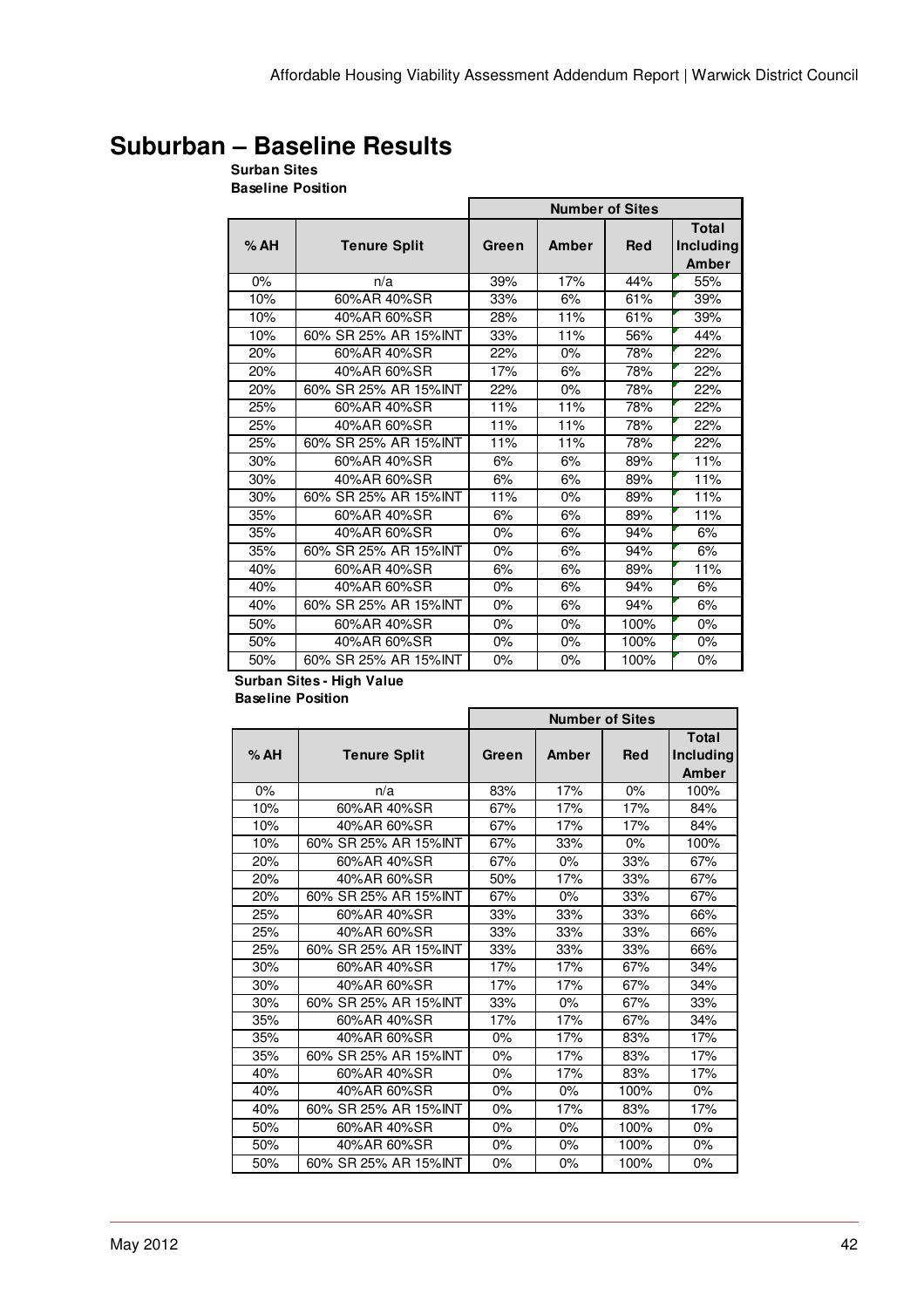| <b>Surban Sites - Med Value</b> |  |
|---------------------------------|--|
| <b>Baseline Position</b>        |  |

|     |                       | <b>Number of Sites</b> |       |            |                                    |  |
|-----|-----------------------|------------------------|-------|------------|------------------------------------|--|
| %AH | <b>Tenure Split</b>   | Green                  | Amber | <b>Red</b> | <b>Total</b><br>Including<br>Amber |  |
| 0%  | n/a                   | 33%                    | 33%   | 33%        | 66%                                |  |
| 10% | 60%AR 40%SR           | 33%                    | $0\%$ | 67%        | 33%                                |  |
| 10% | 40%AR 60%SR           | 17%                    | 17%   | 67%        | 34%                                |  |
| 10% | 60% SR 25% AR 15% INT | 33%                    | 0%    | 67%        | 33%                                |  |
| 20% | 60%AR 40%SR           | 0%                     | $0\%$ | 100%       | 0%                                 |  |
| 20% | 40%AR 60%SR           | $0\%$                  | $0\%$ | 100%       | 0%                                 |  |
| 20% | 60% SR 25% AR 15% INT | $0\%$                  | $0\%$ | 100%       | 0%                                 |  |
| 25% | 60%AR 40%SR           | $0\%$                  | $0\%$ | 100%       | 0%                                 |  |
| 25% | 40%AR 60%SR           | 0%                     | 0%    | 100%       | 0%                                 |  |
| 25% | 60% SR 25% AR 15% INT | 0%                     | 0%    | 100%       | 0%                                 |  |
| 30% | 60%AR 40%SR           | 0%                     | 0%    | 100%       | 0%                                 |  |
| 30% | 40%AR 60%SR           | 0%                     | $0\%$ | 100%       | 0%                                 |  |
| 30% | 60% SR 25% AR 15% INT | 0%                     | $0\%$ | 100%       | 0%                                 |  |
| 35% | 60%AR 40%SR           | 0%                     | 0%    | 100%       | 0%                                 |  |
| 35% | 40%AR 60%SR           | 0%                     | 0%    | 100%       | 0%                                 |  |
| 35% | 60% SR 25% AR 15%INT  | 0%                     | 0%    | 100%       | 0%                                 |  |
| 40% | 60%AR 40%SR           | 0%                     | 0%    | 100%       | 0%                                 |  |
| 40% | 40%AR 60%SR           | 0%                     | 0%    | 100%       | 0%                                 |  |
| 40% | 60% SR 25% AR 15% INT | 0%                     | $0\%$ | 100%       | 0%                                 |  |
| 50% | 60%AR 40%SR           | $0\%$                  | $0\%$ | 100%       | 0%                                 |  |
| 50% | 40%AR 60%SR           | 0%                     | 0%    | 100%       | 0%                                 |  |
| 50% | 60% SR 25% AR 15% INT | 0%                     | 0%    | 100%       | 0%                                 |  |

### **Suburban Sites - Low Value**

**Baseline Position**

|     |                       | <b>Number of Sites</b> |       |            |                                    |
|-----|-----------------------|------------------------|-------|------------|------------------------------------|
| %AH | <b>Tenure Split</b>   | Green                  | Amber | <b>Red</b> | <b>Total</b><br>Including<br>Amber |
| 0%  | n/a                   | 0%                     | 0%    | 100%       | 0%                                 |
| 10% | 60%AR 40%SR           | 0%                     | 0%    | 100%       | 0%                                 |
| 10% | 40%AR 60%SR           | $0\%$                  | $0\%$ | 100%       | 0%                                 |
| 10% | 60% SR 25% AR 15%INT  | $0\%$                  | 0%    | 100%       | 0%                                 |
| 20% | 60%AR 40%SR           | $0\%$                  | 0%    | 100%       | 0%                                 |
| 20% | 40%AR 60%SR           | 0%                     | 0%    | 100%       | $0\%$                              |
| 20% | 60% SR 25% AR 15% INT | 0%                     | 0%    | 100%       | 0%                                 |
| 25% | 60%AR 40%SR           | 0%                     | 0%    | 100%       | 0%                                 |
| 25% | 40%AR 60%SR           | $0\%$                  | 0%    | 100%       | 0%                                 |
| 25% | 60% SR 25% AR 15% INT | $0\%$                  | 0%    | 100%       | 0%                                 |
| 30% | 60%AR 40%SR           | $0\%$                  | 0%    | 100%       | 0%                                 |
| 30% | 40%AR 60%SR           | $0\%$                  | 0%    | 100%       | 0%                                 |
| 30% | 60% SR 25% AR 15%INT  | $0\%$                  | 0%    | 100%       | 0%                                 |
| 35% | 60%AR 40%SR           | $0\%$                  | 0%    | 100%       | 0%                                 |
| 35% | 40%AR 60%SR           | 0%                     | 0%    | 100%       | 0%                                 |
| 35% | 60% SR 25% AR 15%INT  | 0%                     | 0%    | 100%       | 0%                                 |
| 40% | 60%AR 40%SR           | 0%                     | 0%    | 100%       | 0%                                 |
| 40% | 40%AR 60%SR           | $0\%$                  | 0%    | 100%       | 0%                                 |
| 40% | 60% SR 25% AR 15%INT  | 0%                     | 0%    | 100%       | 0%                                 |
| 50% | 60%AR 40%SR           | 0%                     | 0%    | 100%       | 0%                                 |
| 50% | 40%AR 60%SR           | $0\%$                  | $0\%$ | 100%       | $0\%$                              |
| 50% | 60% SR 25% AR 15%INT  | 0%                     | 0%    | 100%       | 0%                                 |

r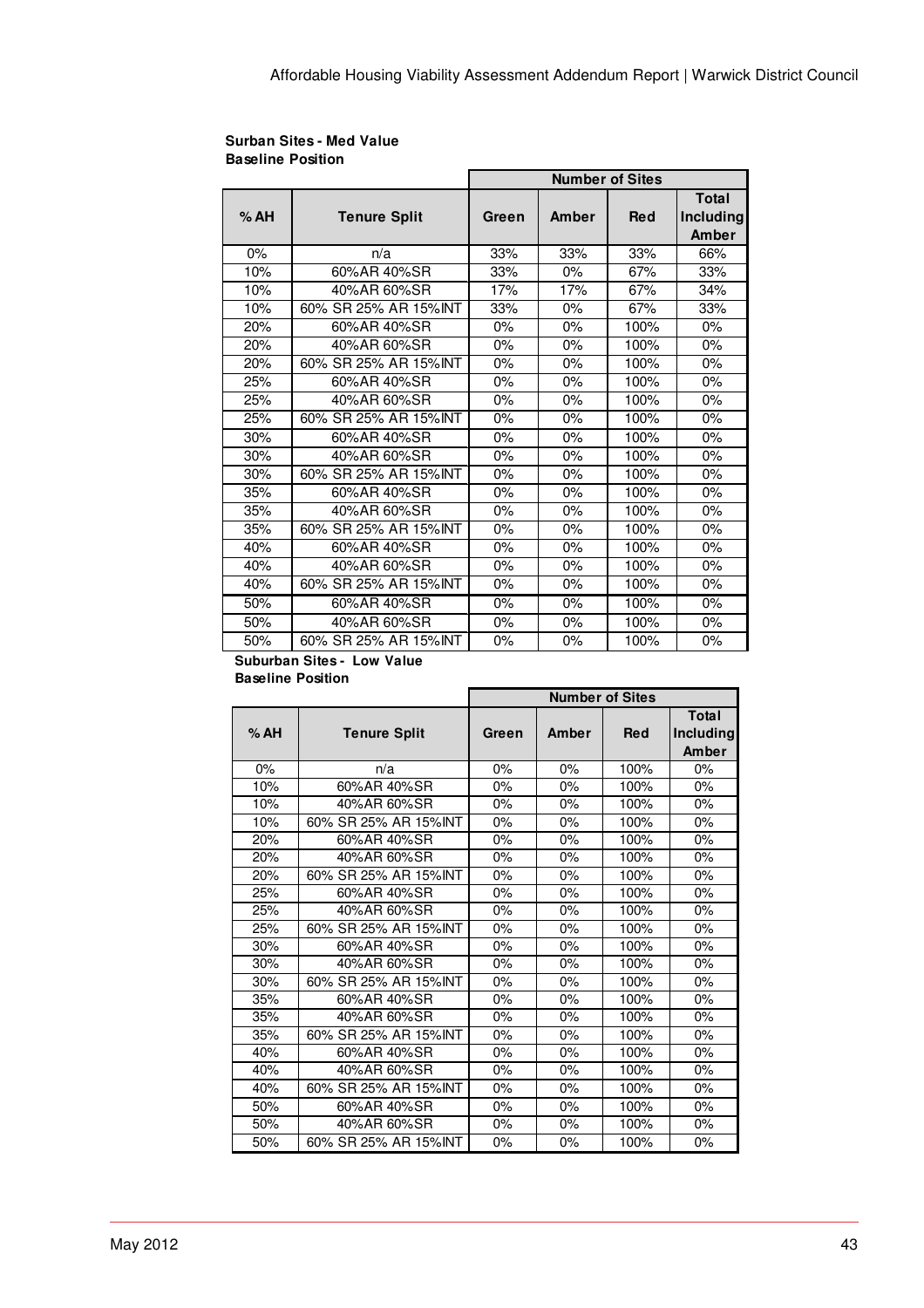# **Suburban – Mid Market Results**

#### **Surban Sites Mid Market Position**

|     |                       | <b>Number of Sites</b> |       |            |                                    |
|-----|-----------------------|------------------------|-------|------------|------------------------------------|
| %AH | <b>Tenure Split</b>   | Green                  | Amber | <b>Red</b> | <b>Total</b><br>Including<br>Amber |
| 0%  | n/a                   | 56%                    | 17%   | 28%        | 72%                                |
| 10% | 60%AR 40%SR           | 56%                    | 6%    | 39%        | 61%                                |
| 10% | 40%AR 60%SR           | 56%                    | 0%    | 44%        | 56%                                |
| 10% | 60% SR 25% AR 15%INT  | 56%                    | 6%    | 39%        | 61%                                |
| 20% | 60%AR 40%SR           | 33%                    | 22%   | 44%        | 55%                                |
| 20% | 40%AR 60%SR           | 33%                    | 17%   | 50%        | 50%                                |
| 20% | 60% SR 25% AR 15% INT | 33%                    | 17%   | 50%        | 50%                                |
| 25% | 60%AR 40%SR           | 28%                    | 11%   | 61%        | 39%                                |
| 25% | 40%AR 60%SR           | 28%                    | 11%   | 61%        | 39%                                |
| 25% | 60% SR 25% AR 15%INT  | 28%                    | 11%   | 61%        | 39%                                |
| 30% | 60%AR 40%SR           | 22%                    | 11%   | 67%        | 33%                                |
| 30% | 40%AR 60%SR           | 22%                    | 11%   | 67%        | 33%                                |
| 30% | 60% SR 25% AR 15%INT  | 28%                    | 6%    | 67%        | 34%                                |
| 35% | 60%AR 40%SR           | 22%                    | 6%    | 72%        | 28%                                |
| 35% | 40%AR 60%SR           | 22%                    | 0%    | 78%        | 22%                                |
| 35% | 60% SR 25% AR 15%INT  | 22%                    | 6%    | 72%        | 28%                                |
| 40% | 60%AR 40%SR           | 22%                    | 6%    | 72%        | 28%                                |
| 40% | 40%AR 60%SR           | 22%                    | 0%    | 78%        | 22%                                |
| 40% | 60% SR 25% AR 15% INT | 22%                    | 6%    | 72%        | 28%                                |
| 50% | 60%AR 40%SR           | 6%                     | 0%    | 94%        | 6%                                 |
| 50% | 40%AR 60%SR           | 0%                     | 6%    | 94%        | 6%                                 |
| 50% | 60% SR 25% AR 15%INT  | 0%                     | 6%    | 94%        | 6%                                 |

#### **Surban Sites - High Value Mid Market Position**

|       |                       | <b>Number of Sites</b> |       |     |                                    |
|-------|-----------------------|------------------------|-------|-----|------------------------------------|
| %AH   | <b>Tenure Split</b>   | Green                  | Amber | Red | <b>Total</b><br>Including<br>Amber |
| $0\%$ | n/a                   | 100%                   | 0%    | 0%  | 100%                               |
| 10%   | 60%AR 40%SR           | 100%                   | 0%    | 0%  | 100%                               |
| 10%   | 40%AR 60%SR           | 100%                   | 0%    | 0%  | 100%                               |
| 10%   | 60% SR 25% AR 15% INT | 100%                   | 0%    | 0%  | 100%                               |
| 20%   | 60%AR 40%SR           | 67%                    | 33%   | 0%  | 100%                               |
| 20%   | 40%AR 60%SR           | 67%                    | 33%   | 0%  | 100%                               |
| 20%   | 60% SR 25% AR 15%INT  | 67%                    | 33%   | 0%  | 100%                               |
| 25%   | 60%AR 40%SR           | 67%                    | 17%   | 17% | 84%                                |
| 25%   | 40%AR 60%SR           | 67%                    | 17%   | 17% | 84%                                |
| 25%   | 60% SR 25% AR 15%INT  | 67%                    | 17%   | 17% | 84%                                |
| 30%   | 60%AR 40%SR           | 67%                    | 0%    | 33% | 67%                                |
| 30%   | 40%AR 60%SR           | 67%                    | 0%    | 33% | 67%                                |
| 30%   | 60% SR 25% AR 15% INT | 67%                    | 0%    | 33% | 67%                                |
| 35%   | 60%AR 40%SR           | 67%                    | 0%    | 33% | 67%                                |
| 35%   | 40%AR 60%SR           | 67%                    | 0%    | 33% | 67%                                |
| 35%   | 60% SR 25% AR 15% INT | 67%                    | 0%    | 33% | 67%                                |
| 40%   | 60%AR 40%SR           | 50%                    | 17%   | 33% | 67%                                |
| 40%   | 40%AR 60%SR           | 17%                    | 50%   | 33% | 67%                                |
| 40%   | 60% SR 25% AR 15% INT | 17%                    | 50%   | 33% | 67%                                |
| 50%   | 60%AR 40%SR           | 17%                    | 0%    | 83% | 17%                                |
| 50%   | 40%AR 60%SR           | 0%                     | 17%   | 83% | 17%                                |
| 50%   | 60% SR 25% AR 15% INT | 0%                     | 17%   | 83% | 17%                                |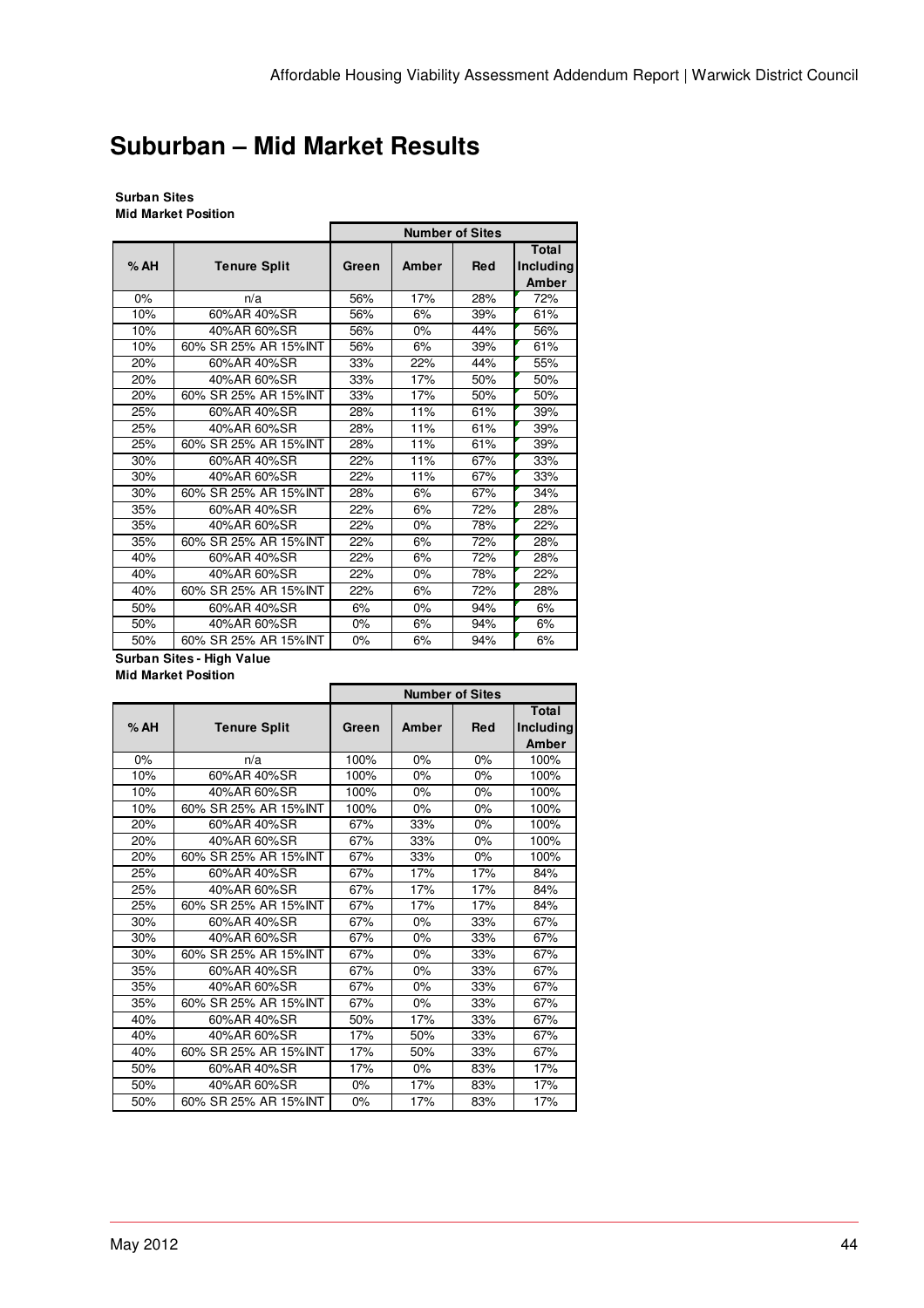|       |                       | <b>Number of Sites</b> |                  |            |                                    |  |
|-------|-----------------------|------------------------|------------------|------------|------------------------------------|--|
| %AH   | <b>Tenure Split</b>   | Green                  | Amber            | <b>Red</b> | <b>Total</b><br>Including<br>Amber |  |
| $0\%$ | n/a                   | 67%                    | 33%              | $0\%$      | 100%                               |  |
| 10%   | 60%AR 40%SR           | 67%                    | $\frac{1}{17\%}$ | 17%        | 84%                                |  |
| 10%   | 40%AR 60%SR           | 67%                    | 0%               | 33%        | 67%                                |  |
| 10%   | 60% SR 25% AR 15% INT | 67%                    | 17%              | 17%        | 84%                                |  |
| 20%   | 60%AR 40%SR           | 33%                    | 33%              | 33%        | 66%                                |  |
| 20%   | 40%AR 60%SR           | 33%                    | 17%              | 50%        | 50%                                |  |
| 20%   | 60% SR 25% AR 15% INT | 33%                    | 17%              | 50%        | 50%                                |  |
| 25%   | 60%AR 40%SR           | 17%                    | 17%              | 67%        | 34%                                |  |
| 25%   | 40%AR 60%SR           | 17%                    | 17%              | 67%        | $\overline{3}4\%$                  |  |
| 25%   | 60% SR 25% AR 15% INT | 17%                    | 17%              | 67%        | 34%                                |  |
| 30%   | 60%AR 40%SR           | $0\%$                  | 33%              | 67%        | 33%                                |  |
| 30%   | 40%AR 60%SR           | $0\%$                  | 33%              | 67%        | 33%                                |  |
| 30%   | 60% SR 25% AR 15%INT  | 17%                    | 17%              | 67%        | 34%                                |  |
| 35%   | 60%AR 40%SR           | 0%                     | 17%              | 83%        | 17%                                |  |
| 35%   | 40%AR 60%SR           | $0\%$                  | $0\%$            | 100%       | 0%                                 |  |
| 35%   | 60% SR 25% AR 15%INT  | 0%                     | 17%              | 83%        | 17%                                |  |
| 40%   | 60%AR 40%SR           | 0%                     | 0%               | 100%       | 0%                                 |  |
| 40%   | 40%AR 60%SR           | 0%                     | 0%               | 100%       | 0%                                 |  |
| 40%   | 60% SR 25% AR 15% INT | $0\%$                  | 0%               | 100%       | 0%                                 |  |
| 50%   | 60%AR 40%SR           | 0%                     | 0%               | 100%       | 0%                                 |  |
| 50%   | 40%AR 60%SR           | 0%                     | 0%               | 100%       | 0%                                 |  |
| 50%   | 60% SR 25% AR 15% INT | $0\%$                  | 0%               | 100%       | 0%                                 |  |

#### **Surban Sites - Med Value Mid Market Position**

#### **Mid Market Position**

|     |                       | <b>Number of Sites</b> |       |            |                                    |
|-----|-----------------------|------------------------|-------|------------|------------------------------------|
| %AH | <b>Tenure Split</b>   | Green                  | Amber | <b>Red</b> | <b>Total</b><br>Including<br>Amber |
| 0%  | n/a                   | 0%                     | 17%   | 83%        | 17%                                |
| 10% | 60%AR 40%SR           | 0%                     | 0%    | 100%       | 0%                                 |
| 10% | 40%AR 60%SR           | $0\%$                  | 0%    | 100%       | 0%                                 |
| 10% | 60% SR 25% AR 15%INT  | 0%                     | 0%    | 100%       | 0%                                 |
| 20% | 60%AR 40%SR           | $0\%$                  | 0%    | 100%       | 0%                                 |
| 20% | 40%AR 60%SR           | 0%                     | 0%    | 100%       | 0%                                 |
| 20% | 60% SR 25% AR 15% INT | 0%                     | 0%    | 100%       | 0%                                 |
| 25% | 60%AR 40%SR           | 0%                     | 0%    | 100%       | 0%                                 |
| 25% | 40%AR 60%SR           | $0\%$                  | 0%    | 100%       | 0%                                 |
| 25% | 60% SR 25% AR 15% INT | 0%                     | 0%    | 100%       | 0%                                 |
| 30% | 60%AR 40%SR           | 0%                     | 0%    | 100%       | 0%                                 |
| 30% | 40%AR 60%SR           | 0%                     | 0%    | 100%       | 0%                                 |
| 30% | 60% SR 25% AR 15%INT  | 0%                     | 0%    | 100%       | 0%                                 |
| 35% | 60%AR 40%SR           | 0%                     | 0%    | 100%       | 0%                                 |
| 35% | 40%AR 60%SR           | 0%                     | 0%    | 100%       | 0%                                 |
| 35% | 60% SR 25% AR 15% INT | 0%                     | 0%    | 100%       | 0%                                 |
| 40% | 60%AR 40%SR           | $0\%$                  | 0%    | 100%       | 0%                                 |
| 40% | 40%AR 60%SR           | 0%                     | 0%    | 100%       | 0%                                 |
| 40% | 60% SR 25% AR 15%INT  | $0\%$                  | 0%    | 100%       | 0%                                 |
| 50% | 60%AR 40%SR           | 0%                     | 0%    | 100%       | 0%                                 |
| 50% | 40%AR 60%SR           | $0\%$                  | 0%    | 100%       | 0%                                 |
| 50% | 60% SR 25% AR 15%INT  | 0%                     | 0%    | 100%       | 0%                                 |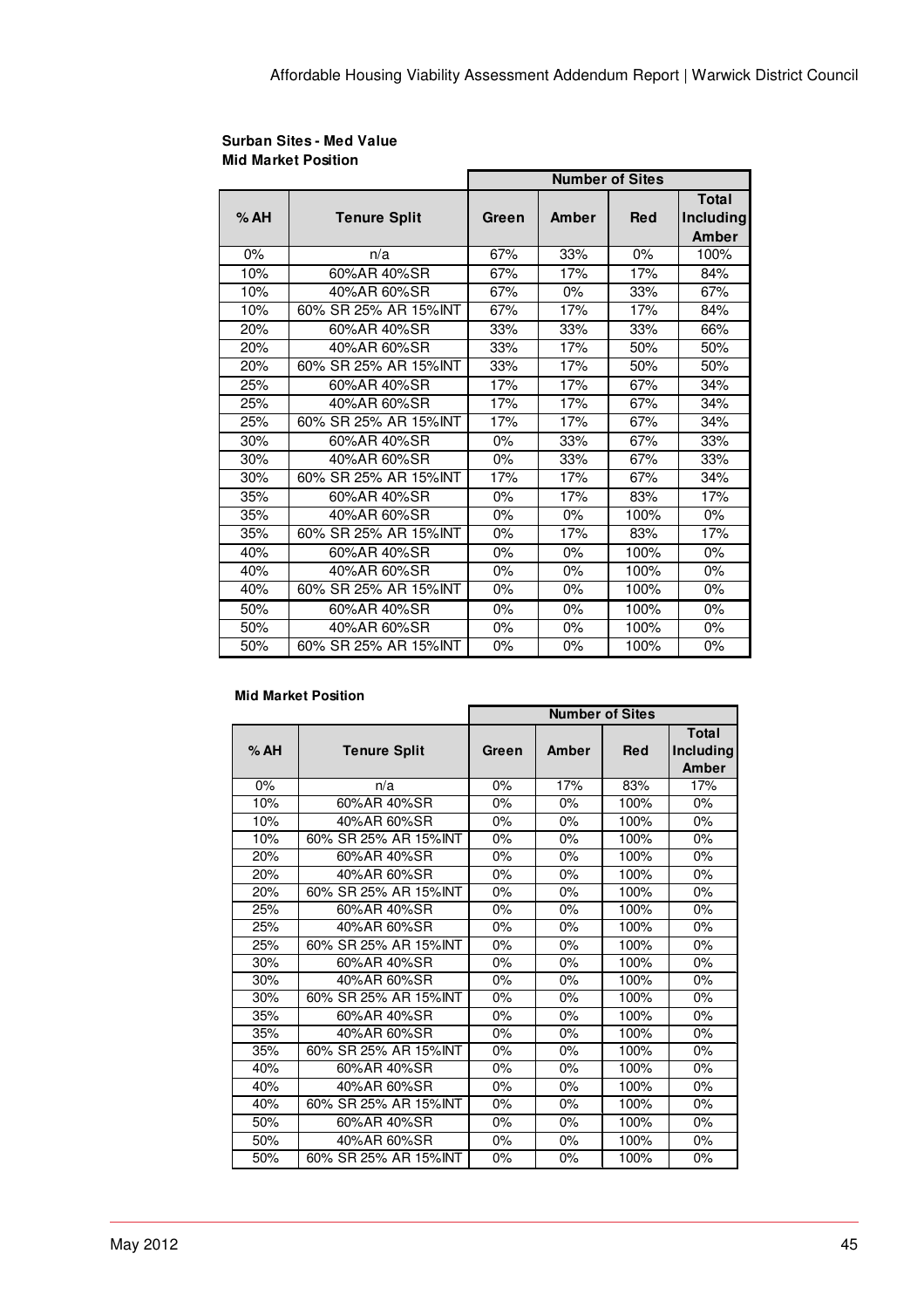## **Suburban – Improved Market Results**

#### **Surban Sites**

**Improved Market Position**

|     |                       | <b>Number of Sites</b> |       |            |                                    |  |
|-----|-----------------------|------------------------|-------|------------|------------------------------------|--|
| %AH | <b>Tenure Split</b>   | Green                  | Amber | <b>Red</b> | <b>Total</b><br>Including<br>Amber |  |
| 0%  | n/a                   | $0\%$                  | 0%    | 0%         | $0\%$                              |  |
| 10% | 60%AR 40%SR           | 72%                    | 6%    | 22%        | 78%                                |  |
| 10% | 40%AR 60%SR           | 72%                    | 6%    | 22%        | 78%                                |  |
| 10% | 60% SR 25% AR 15% INT | 72%                    | 6%    | 22%        | 78%                                |  |
| 20% | 60%AR 40%SR           | 56%                    | 11%   | 33%        | 67%                                |  |
| 20% | 40%AR 60%SR           | 56%                    | 11%   | 33%        | 67%                                |  |
| 20% | 60% SR 25% AR 15% INT | 56%                    | 11%   | 33%        | 67%                                |  |
| 25% | 60%AR 40%SR           | 50%                    | 11%   | 39%        | 61%                                |  |
| 25% | 40%AR 60%SR           | 56%                    | 0%    | 44%        | 56%                                |  |
| 25% | 60% SR 25% AR 15% INT | 56%                    | 0%    | 44%        | 56%                                |  |
| 30% | 60%AR 40%SR           | 50%                    | 6%    | 44%        | 56%                                |  |
| 30% | 40%AR 60%SR           | 39%                    | 17%   | 44%        | 56%                                |  |
| 30% | 60% SR 25% AR 15% INT | 50%                    | 6%    | 44%        | 56%                                |  |
| 35% | 60%AR 40%SR           | 33%                    | 17%   | 50%        | 50%                                |  |
| 35% | 40%AR 60%SR           | 33%                    | 17%   | 50%        | 50%                                |  |
| 35% | 60% SR 25% AR 15% INT | 33%                    | 17%   | 50%        | 50%                                |  |
| 40% | 60%AR 40%SR           | 33%                    | 17%   | 50%        | 50%                                |  |
| 40% | 40%AR 60%SR           | 33%                    | 17%   | 50%        | 50%                                |  |
| 40% | 60% SR 25% AR 15% INT | 33%                    | 17%   | 50%        | 50%                                |  |
| 50% | 60%AR 40%SR           | 22%                    | 6%    | 72%        | 28%                                |  |
| 50% | 40%AR 60%SR           | 17%                    | 11%   | 72%        | 28%                                |  |
| 50% | 60% SR 25% AR 15% INT | 22%                    | 0%    | 78%        | 22%                                |  |

#### **Surban Sites - High Value Improved Market Position**

|     |                       | <b>Number of Sites</b> |       |            |                                    |  |
|-----|-----------------------|------------------------|-------|------------|------------------------------------|--|
| %AH | <b>Tenure Split</b>   | Green                  | Amber | <b>Red</b> | <b>Total</b><br>Including<br>Amber |  |
| 0%  | n/a                   |                        |       |            | $0\%$                              |  |
| 10% | 60%AR 40%SR           | 100%                   | 0%    | 0%         | 100%                               |  |
| 10% | 40%AR 60%SR           | 100%                   | 0%    | 0%         | 100%                               |  |
| 10% | 60% SR 25% AR 15%INT  | 100%                   | 0%    | 0%         | 100%                               |  |
| 20% | 60%AR 40%SR           | 100%                   | $0\%$ | 0%         | 100%                               |  |
| 20% | 40%AR 60%SR           | 100%                   | $0\%$ | $0\%$      | 100%                               |  |
| 20% | 60% SR 25% AR 15% INT | 100%                   | 0%    | 0%         | 100%                               |  |
| 25% | 60%AR 40%SR           | 83%                    | 17%   | 0%         | 100%                               |  |
| 25% | 40%AR 60%SR           | 100%                   | 0%    | 0%         | 100%                               |  |
| 25% | 60% SR 25% AR 15% INT | 100%                   | 0%    | 0%         | 100%                               |  |
| 30% | 60%AR 40%SR           | 83%                    | 17%   | 0%         | 100%                               |  |
| 30% | 40%AR 60%SR           | 67%                    | 33%   | 0%         | 100%                               |  |
| 30% | 60% SR 25% AR 15% INT | 83%                    | 17%   | 0%         | 100%                               |  |
| 35% | 60%AR 40%SR           | 67%                    | 17%   | 17%        | 84%                                |  |
| 35% | 40%AR 60%SR           | 67%                    | 17%   | 17%        | 84%                                |  |
| 35% | 60% SR 25% AR 15% INT | 67%                    | 17%   | 17%        | 84%                                |  |
| 40% | 60%AR 40%SR           | 67%                    | $0\%$ | 33%        | 67%                                |  |
| 40% | 40%AR 60%SR           | 67%                    | $0\%$ | 33%        | 67%                                |  |
| 40% | 60% SR 25% AR 15% INT | 67%                    | 0%    | 33%        | 67%                                |  |
| 50% | 60%AR 40%SR           | 67%                    | 0%    | 33%        | 67%                                |  |
| 50% | 40%AR 60%SR           | 50%                    | 17%   | 33%        | 67%                                |  |
| 50% | 60% SR 25% AR 15% INT | 67%                    | $0\%$ | 33%        | 67%                                |  |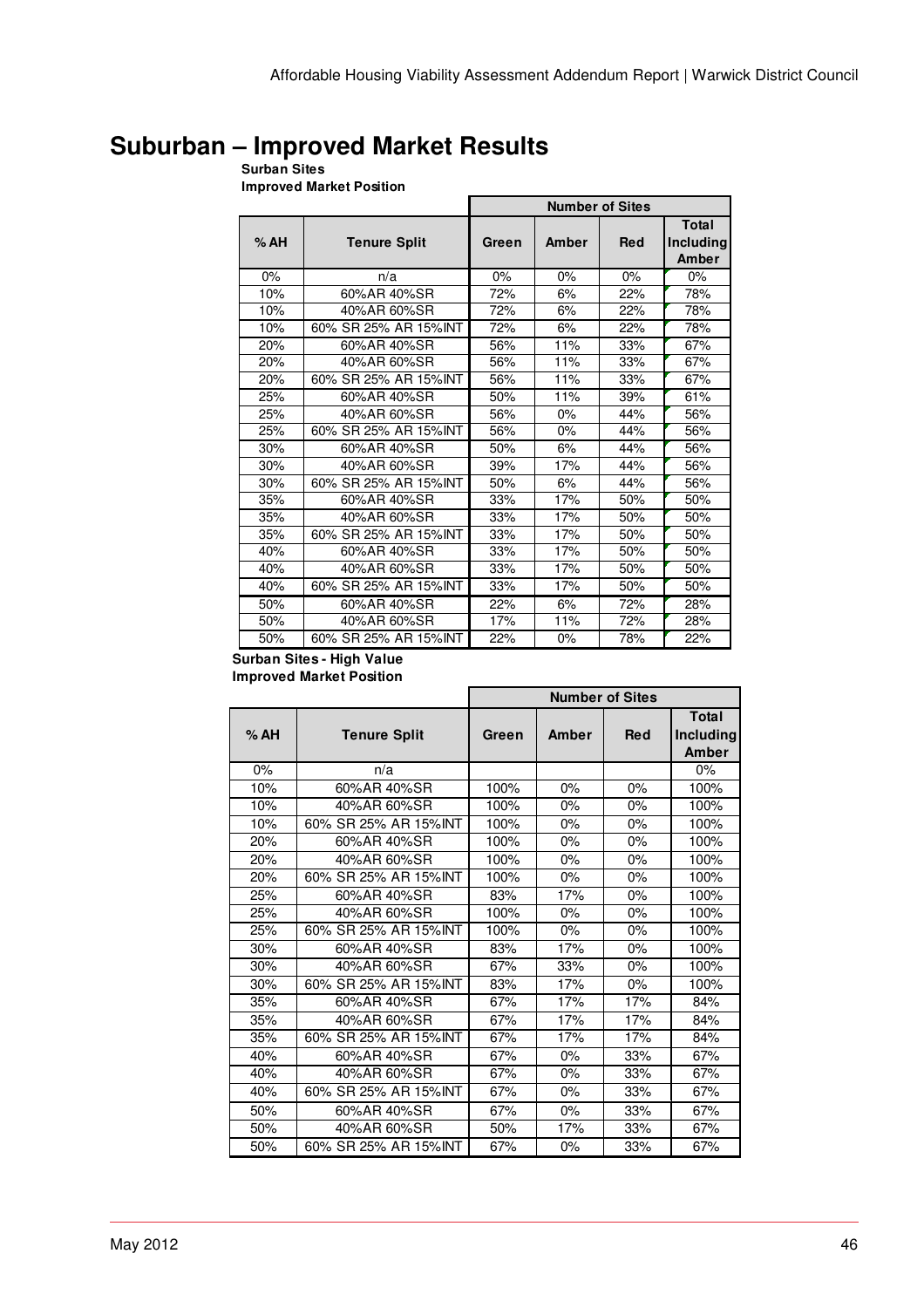#### **Surban Sites - Med Value Improved Market Position**

|     |                       | <b>Number of Sites</b> |       |            |                                    |  |
|-----|-----------------------|------------------------|-------|------------|------------------------------------|--|
| %AH | <b>Tenure Split</b>   | Green                  | Amber | <b>Red</b> | <b>Total</b><br>Including<br>Amber |  |
| 0%  | n/a                   |                        |       |            | $0\%$                              |  |
| 10% | 60%AR 40%SR           | 100%                   | 0%    | 0%         | 100%                               |  |
| 10% | 40%AR 60%SR           | 100%                   | 0%    | 0%         | 100%                               |  |
| 10% | 60% SR 25% AR 15% INT | 100%                   | 0%    | 0%         | 100%                               |  |
| 20% | 60%AR 40%SR           | 67%                    | 33%   | $0\%$      | 100%                               |  |
| 20% | 40%AR 60%SR           | 67%                    | 33%   | 0%         | 100%                               |  |
| 20% | 60% SR 25% AR 15% INT | 67%                    | 33%   | $0\%$      | 100%                               |  |
| 25% | 60%AR 40%SR           | 67%                    | 17%   | 17%        | 84%                                |  |
| 25% | 40%AR 60%SR           | 67%                    | 0%    | 33%        | 67%                                |  |
| 25% | 60% SR 25% AR 15% INT | 67%                    | 0%    | 33%        | 67%                                |  |
| 30% | 60%AR 40%SR           | 67%                    | 0%    | 33%        | 67%                                |  |
| 30% | 40%AR 60%SR           | 50%                    | 17%   | 33%        | 67%                                |  |
| 30% | 60% SR 25% AR 15% INT | 67%                    | 0%    | 33%        | 67%                                |  |
| 35% | 60%AR 40%SR           | 33%                    | 33%   | 33%        | 66%                                |  |
| 35% | 40%AR 60%SR           | 33%                    | 33%   | 33%        | 66%                                |  |
| 35% | 60% SR 25% AR 15% INT | 33%                    | 33%   | 33%        | 66%                                |  |
| 40% | 60%AR 40%SR           | 33%                    | $0\%$ | 67%        | 33%                                |  |
| 40% | 40%AR 60%SR           | 17%                    | 17%   | 67%        | 34%                                |  |
| 40% | 60% SR 25% AR 15% INT | 17%                    | 17%   | 67%        | 34%                                |  |
| 50% | 60%AR 40%SR           | 0%                     | 17%   | 83%        | 17%                                |  |
| 50% | 40%AR 60%SR           | $0\%$                  | 17%   | 83%        | 17%                                |  |
| 50% | 60% SR 25% AR 15% INT | 0%                     | 0%    | 100%       | 0%                                 |  |

#### **Suburban Sites - Low Value Improved Market Position**

|     |                       | <b>Number of Sites</b> |       |            |                                    |  |
|-----|-----------------------|------------------------|-------|------------|------------------------------------|--|
| %AH | <b>Tenure Split</b>   | Green                  | Amber | <b>Red</b> | <b>Total</b><br>Including<br>Amber |  |
| 0%  | n/a                   |                        |       |            | $0\%$                              |  |
| 10% | 60%AR 40%SR           | 17%                    | 17%   | 67%        | 34%                                |  |
| 10% | 40%AR 60%SR           | 17%                    | 17%   | 67%        | 34%                                |  |
| 10% | 60% SR 25% AR 15% INT | 17%                    | 17%   | 67%        | 34%                                |  |
| 20% | 60%AR 40%SR           | 0%                     | 0%    | 100%       | 0%                                 |  |
| 20% | 40%AR 60%SR           | 0%                     | 0%    | 100%       | 0%                                 |  |
| 20% | 60% SR 25% AR 15% INT | $0\%$                  | $0\%$ | 100%       | 0%                                 |  |
| 25% | 60%AR 40%SR           | $0\%$                  | 0%    | 100%       | 0%                                 |  |
| 25% | 40%AR 60%SR           | 0%                     | 0%    | 100%       | 0%                                 |  |
| 25% | 60% SR 25% AR 15% INT | $0\%$                  | $0\%$ | 100%       | $0\%$                              |  |
| 30% | 60%AR 40%SR           | 0%                     | 0%    | 100%       | 0%                                 |  |
| 30% | 40%AR 60%SR           | $0\%$                  | $0\%$ | 100%       | 0%                                 |  |
| 30% | 60% SR 25% AR 15% INT | $0\%$                  | $0\%$ | 100%       | $0\%$                              |  |
| 35% | 60%AR 40%SR           | 0%                     | 0%    | 100%       | 0%                                 |  |
| 35% | 40%AR 60%SR           | 0%                     | 0%    | 100%       | 0%                                 |  |
| 35% | 60% SR 25% AR 15% INT | 0%                     | 0%    | 100%       | 0%                                 |  |
| 40% | 60%AR 40%SR           | $0\%$                  | $0\%$ | 100%       | 0%                                 |  |
| 40% | 40%AR 60%SR           | $0\%$                  | $0\%$ | 100%       | $0\%$                              |  |
| 40% | 60% SR 25% AR 15% INT | 0%                     | 0%    | 100%       | 0%                                 |  |
| 50% | 60%AR 40%SR           | 0%                     | 0%    | 100%       | 0%                                 |  |
| 50% | 40%AR 60%SR           | $0\%$                  | $0\%$ | 100%       | 0%                                 |  |
| 50% | 60% SR 25% AR 15% INT | 0%                     | 0%    | 100%       | 0%                                 |  |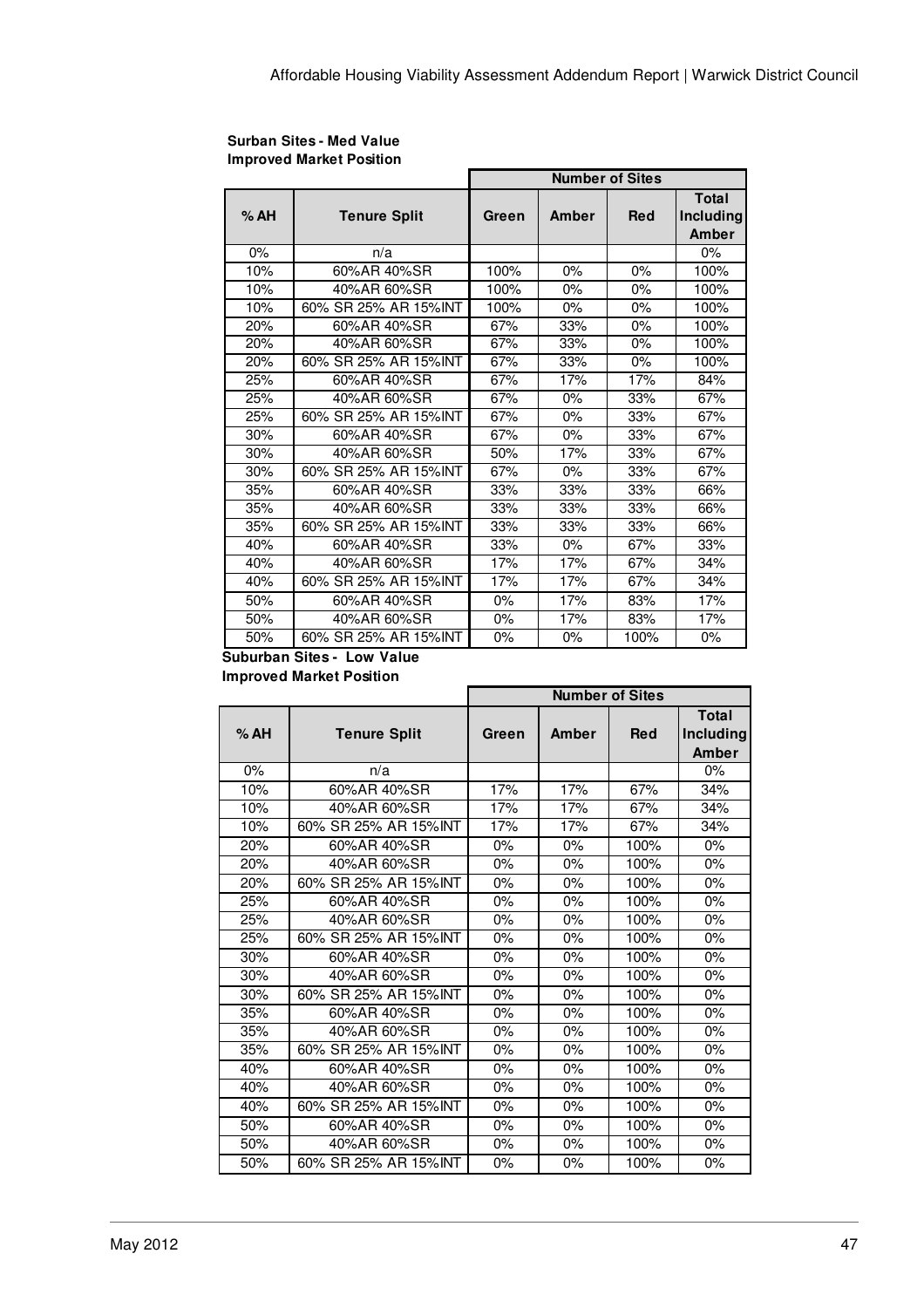# **Deprived Wards – All Results.**

**Deprived Wards Sites** 

|     |                       | <b>Number of Sites</b> |       |            |                                                  |  |
|-----|-----------------------|------------------------|-------|------------|--------------------------------------------------|--|
| %AH | <b>Tenure Split</b>   | Green                  | Amber | <b>Red</b> | <b>Total</b><br><b>Including</b><br><b>Amber</b> |  |
| 0%  | n/a                   | 0%                     | $0\%$ | 0%         | $0\%$                                            |  |
| 10% | 60%AR 40%SR           | 0%                     | 0%    | 0%         | 0%                                               |  |
| 10% | 40%AR 60%SR           | $0\%$                  | $0\%$ | 0%         | $0\%$                                            |  |
| 10% | 60% SR 25% AR 15%INT  | $0\%$                  | 0%    | 0%         | 0%                                               |  |
| 20% | 60%AR 40%SR           | 0%                     | 0%    | 0%         | 0%                                               |  |
| 20% | 40%AR 60%SR           | 0%                     | 0%    | 0%         | 0%                                               |  |
| 20% | 60% SR 25% AR 15% INT | $0\%$                  | 0%    | 0%         | $0\%$                                            |  |
| 25% | 60%AR 40%SR           | $0\%$                  | 0%    | 0%         | 0%                                               |  |
| 25% | 40%AR 60%SR           | $0\%$                  | $0\%$ | $0\%$      | $0\%$                                            |  |
| 25% | 60% SR 25% AR 15%INT  | 0%                     | 0%    | 0%         | 0%                                               |  |
| 30% | 60%AR 40%SR           | 0%                     | 0%    | 0%         | 0%                                               |  |
| 30% | 40%AR 60%SR           | 0%                     | 0%    | 0%         | 0%                                               |  |
| 30% | 60% SR 25% AR 15% INT | 0%                     | 0%    | 0%         | 0%                                               |  |
| 35% | 60%AR 40%SR           | $0\%$                  | 0%    | 0%         | 0%                                               |  |
| 35% | 40%AR 60%SR           | 0%                     | 0%    | 0%         | 0%                                               |  |
| 35% | 60% SR 25% AR 15% INT | $0\%$                  | 0%    | 0%         | 0%                                               |  |
| 40% | 60%AR 40%SR           | $0\%$                  | 0%    | 0%         | 0%                                               |  |
| 40% | 40%AR 60%SR           | 0%                     | 0%    | 0%         | 0%                                               |  |
| 40% | 60% SR 25% AR 15% INT | 0%                     | 0%    | 0%         | 0%                                               |  |
| 50% | 60%AR 40%SR           | 0%                     | 0%    | 0%         | 0%                                               |  |
| 50% | 40%AR 60%SR           | $0\%$                  | $0\%$ | 0%         | 0%                                               |  |
| 50% | 60% SR 25% AR 15% INT | 0%                     | 0%    | 0%         | 0%                                               |  |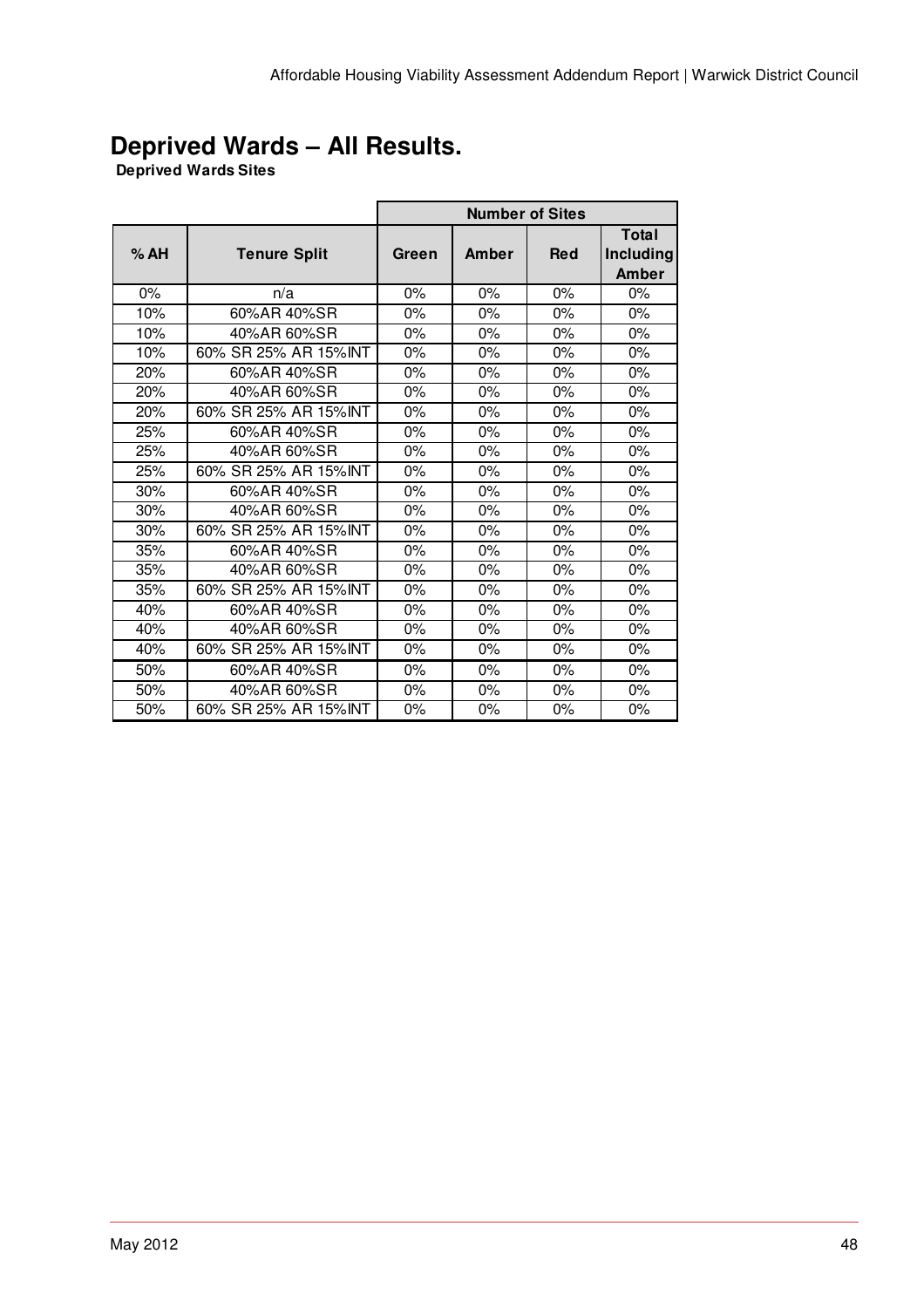# **Rural Area – Baseline Results**

**Rural Sites Baseline Position**

|     |                       | <b>Number of Sites</b> |       |            |                                    |  |
|-----|-----------------------|------------------------|-------|------------|------------------------------------|--|
| %AH | <b>Tenure Split</b>   | Green                  | Amber | <b>Red</b> | <b>Total</b><br>Including<br>Amber |  |
| 0%  | n/a                   | 72%                    | 17%   | 11%        | 89%                                |  |
| 10% | 60%AR 40%SR           | 67%                    | 11%   | 22%        | 78%                                |  |
| 10% | 40%AR 60%SR           | 67%                    | 11%   | 22%        | 78%                                |  |
| 10% | 60% SR 25% AR 15%INT  | 67%                    | 11%   | 22%        | 78%                                |  |
| 20% | 60%AR 40%SR           | 61%                    | 6%    | 33%        | 67%                                |  |
| 20% | 40%AR 60%SR           | 56%                    | 11%   | 33%        | 67%                                |  |
| 20% | 60% SR 25% AR 15% INT | 56%                    | 17%   | 28%        | 72%                                |  |
| 25% | 60%AR 40%SR           | 44%                    | 22%   | 33%        | 67%                                |  |
| 25% | 40%AR 60%SR           | 39%                    | 28%   | 33%        | 67%                                |  |
| 25% | 60% SR 25% AR 15% INT | 39%                    | 28%   | 33%        | 67%                                |  |
| 30% | 60%AR 40%SR           | 39%                    | 17%   | 44%        | 56%                                |  |
| 30% | 40%AR 60%SR           | 39%                    | 11%   | 50%        | 50%                                |  |
| 30% | 60% SR 25% AR 15% INT | 39%                    | 11%   | 50%        | 50%                                |  |
| 35% | 60%AR 40%SR           | 28%                    | 17%   | 56%        | 44%                                |  |
| 35% | 40%AR 60%SR           | 28%                    | 11%   | 61%        | 39%                                |  |
| 35% | 60% SR 25% AR 15% INT | 28%                    | 11%   | 61%        | 39%                                |  |
| 40% | 60%AR 40%SR           | 28%                    | 17%   | 56%        | 44%                                |  |
| 40% | 40%AR 60%SR           | 28%                    | 11%   | 61%        | 39%                                |  |
| 40% | 60% SR 25% AR 15%INT  | 28%                    | 11%   | 61%        | 39%                                |  |
| 50% | 60%AR 40%SR           | 17%                    | 17%   | 67%        | 33%                                |  |
| 50% | 40%AR 60%SR           | 11%                    | 11%   | 78%        | 22%                                |  |
| 50% | 60% SR 25% AR 15%INT  | 17%                    | 11%   | 72%        | 28%                                |  |

#### **Rural Sites - High Value Baseline Position**

|     |                       | <b>Number of Sites</b> |       |            |                                    |
|-----|-----------------------|------------------------|-------|------------|------------------------------------|
| %AH | <b>Tenure Split</b>   | Green                  | Amber | <b>Red</b> | <b>Total</b><br>Including<br>Amber |
| 0%  | n/a                   | 100%                   | 0%    | 0%         | 100%                               |
| 10% | 60%AR 40%SR           | 100%                   | 0%    | 0%         | 100%                               |
| 10% | 40%AR 60%SR           | 100%                   | 0%    | 0%         | 100%                               |
| 10% | 60% SR 25% AR 15% INT | 100%                   | 0%    | $0\%$      | 100%                               |
| 20% | 60%AR 40%SR           | 100%                   | 0%    | 0%         | 100%                               |
| 20% | 40%AR 60%SR           | 100%                   | $0\%$ | 0%         | 100%                               |
| 20% | 60% SR 25% AR 15% INT | 100%                   | 0%    | $0\%$      | 100%                               |
| 25% | 60%AR 40%SR           | 100%                   | 0%    | 0%         | 100%                               |
| 25% | 40%AR 60%SR           | 83%                    | 17%   | $0\%$      | 100%                               |
| 25% | 60% SR 25% AR 15% INT | 83%                    | 17%   | $0\%$      | 100%                               |
| 30% | 60%AR 40%SR           | 83%                    | 17%   | $0\%$      | 100%                               |
| 30% | 40%AR 60%SR           | 83%                    | 17%   | $0\%$      | 100%                               |
| 30% | 60% SR 25% AR 15% INT | 83%                    | 17%   | 0%         | 100%                               |
| 35% | 60%AR 40%SR           | 83%                    | 0%    | 17%        | 83%                                |
| 35% | 40%AR 60%SR           | 83%                    | 0%    | 17%        | 83%                                |
| 35% | 60% SR 25% AR 15% INT | 83%                    | $0\%$ | 17%        | 83%                                |
| 40% | 60%AR 40%SR           | 83%                    | 0%    | 17%        | 83%                                |
| 40% | 40%AR 60%SR           | 83%                    | 0%    | 17%        | 83%                                |
| 40% | 60% SR 25% AR 15% INT | 83%                    | 0%    | 17%        | 83%                                |
| 50% | 60%AR 40%SR           | 50%                    | 33%   | 17%        | 83%                                |
| 50% | 40%AR 60%SR           | 33%                    | 17%   | 50%        | 50%                                |
| 50% | 60% SR 25% AR 15% INT | 50%                    | 17%   | 33%        | 67%                                |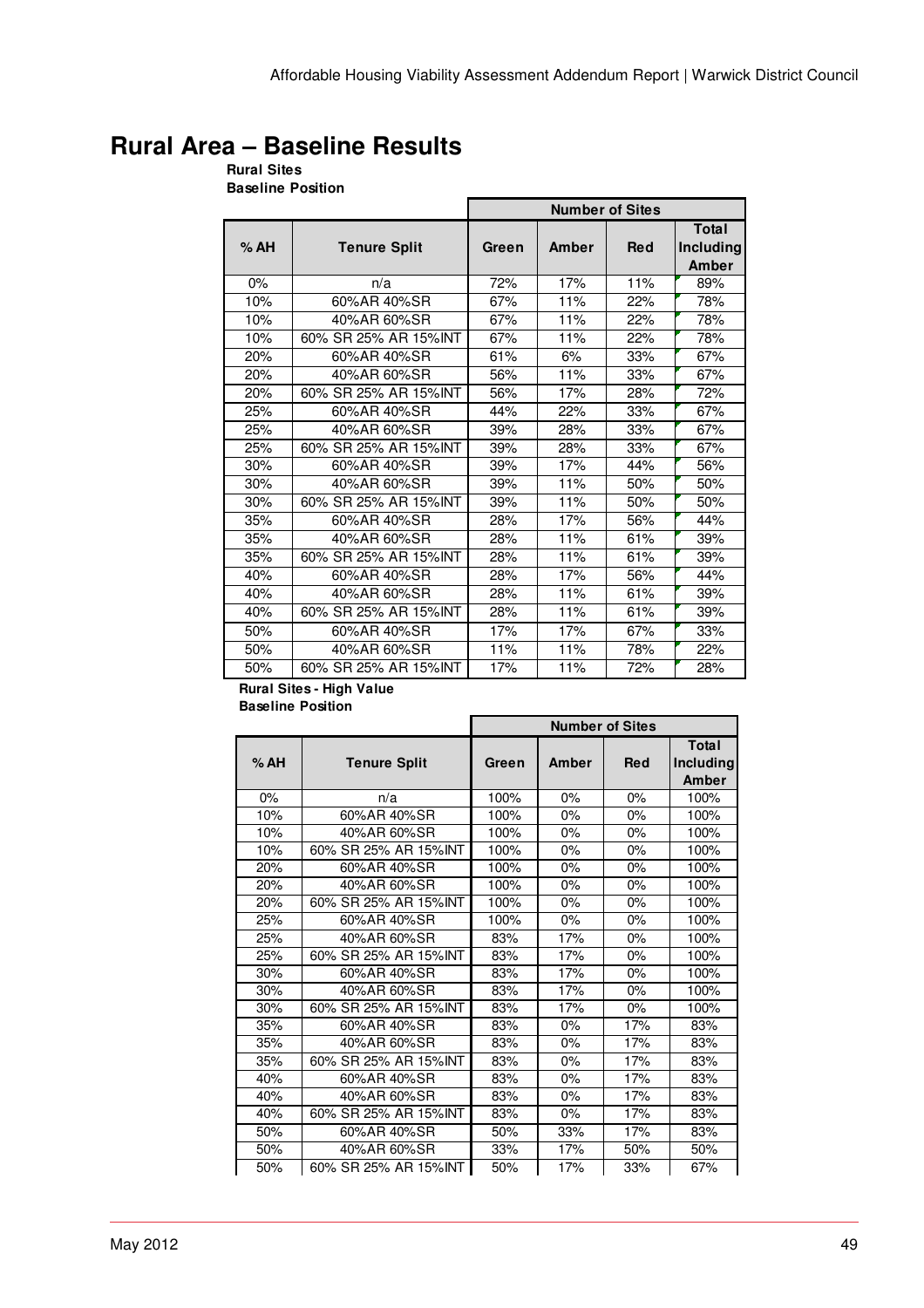#### **Rural Sites - Med Value Baseline Position**

|       |                       | <b>Number of Sites</b> |       |            |                                    |  |
|-------|-----------------------|------------------------|-------|------------|------------------------------------|--|
| %AH   | <b>Tenure Split</b>   | Green                  | Amber | <b>Red</b> | Total<br><b>Including</b><br>Amber |  |
| $0\%$ | n/a                   | 83%                    | 17%   | 0%         | 100%                               |  |
| 10%   | 60%AR 40%SR           | 67%                    | 33%   | 0%         | 100%                               |  |
| 10%   | 40%AR 60%SR           | 67%                    | 33%   | 0%         | 100%                               |  |
| 10%   | 60% SR 25% AR 15% INT | 67%                    | 33%   | 0%         | 100%                               |  |
| 20%   | 60%AR 40%SR           | 67%                    | 17%   | 17%        | 84%                                |  |
| 20%   | 40%AR 60%SR           | 50%                    | 33%   | 17%        | 83%                                |  |
| 20%   | 60% SR 25% AR 15% INT | 50%                    | 33%   | 17%        | 83%                                |  |
| 25%   | 60%AR 40%SR           | 33%                    | 50%   | 17%        | 83%                                |  |
| 25%   | 40%AR 60%SR           | 33%                    | 50%   | 17%        | 83%                                |  |
| 25%   | 60% SR 25% AR 15% INT | 33%                    | 50%   | 17%        | 83%                                |  |
| 30%   | 60%AR 40%SR           | 33%                    | 17%   | 50%        | 50%                                |  |
| 30%   | 40%AR 60%SR           | 33%                    | 17%   | 50%        | 50%                                |  |
| 30%   | 60% SR 25% AR 15% INT | 33%                    | 17%   | 50%        | 50%                                |  |
| 35%   | 60%AR 40%SR           | 0%                     | 50%   | 50%        | 50%                                |  |
| 35%   | 40%AR 60%SR           | 0%                     | 33%   | 67%        | 33%                                |  |
| 35%   | 60% SR 25% AR 15% INT | $0\%$                  | 33%   | 67%        | 33%                                |  |
| 40%   | 60%AR 40%SR           | 0%                     | 17%   | 83%        | 17%                                |  |
| 40%   | 40%AR 60%SR           | 0%                     | 17%   | 83%        | 17%                                |  |
| 40%   | 60% SR 25% AR 15% INT | 0%                     | 17%   | 83%        | 17%                                |  |
| 50%   | 60%AR 40%SR           | 0%                     | 17%   | 83%        | 17%                                |  |
| 50%   | 40%AR 60%SR           | 0%                     | 17%   | 83%        | 17%                                |  |
| 50%   | 60% SR 25% AR 15% INT | 0%                     | 17%   | 83%        | 17%                                |  |

#### **Rural Sites - Low Value Baseline Position**

|      |                       | <b>Number of Sites</b> |       |            |              |
|------|-----------------------|------------------------|-------|------------|--------------|
|      |                       |                        |       |            | <b>Total</b> |
| % AH | <b>Tenure Split</b>   | Green                  | Amber | <b>Red</b> | Including    |
|      |                       |                        |       |            | Amber        |
| 0%   | n/a                   | 33%                    | 33%   | 33%        | 66%          |
| 10%  | 60%AR 40%SR           | 33%                    | 0%    | 67%        | 33%          |
| 10%  | 40%AR 60%SR           | 33%                    | 0%    | 67%        | 33%          |
| 10%  | 60% SR 25% AR 15%INT  | 33%                    | 0%    | 67%        | 33%          |
| 20%  | 60%AR 40%SR           | 17%                    | 0%    | 83%        | 17%          |
| 20%  | 40%AR 60%SR           | 17%                    | 0%    | 83%        | 17%          |
| 20%  | 60% SR 25% AR 15% INT | 17%                    | 17%   | 67%        | 34%          |
| 25%  | 60%AR 40%SR           | 0%                     | 17%   | 83%        | 17%          |
| 25%  | 40%AR 60%SR           | $0\%$                  | 17%   | 83%        | 17%          |
| 25%  | 60% SR 25% AR 15% INT | $0\%$                  | 17%   | 83%        | 17%          |
| 30%  | 60%AR 40%SR           | 0%                     | 17%   | 83%        | 17%          |
| 30%  | 40%AR 60%SR           | 0%                     | 0%    | 100%       | 0%           |
| 30%  | 60% SR 25% AR 15% INT | $0\%$                  | 0%    | 100%       | 0%           |
| 35%  | 60%AR 40%SR           | 0%                     | 0%    | 100%       | $0\%$        |
| 35%  | 40%AR 60%SR           | 0%                     | 0%    | 100%       | 0%           |
| 35%  | 60% SR 25% AR 15% INT | 0%                     | 0%    | 100%       | 0%           |
| 40%  | 60%AR 40%SR           | 0%                     | 0%    | 100%       | 0%           |
| 40%  | 40%AR 60%SR           | 0%                     | 0%    | 100%       | $0\%$        |
| 40%  | 60% SR 25% AR 15%INT  | 0%                     | 0%    | 100%       | 0%           |
| 50%  | 60%AR 40%SR           | 0%                     | 0%    | 100%       | 0%           |
| 50%  | 40%AR 60%SR           | $0\%$                  | 0%    | 100%       | $0\%$        |
| 50%  | 60% SR 25% AR 15% INT | 0%                     | 0%    | 100%       | 0%           |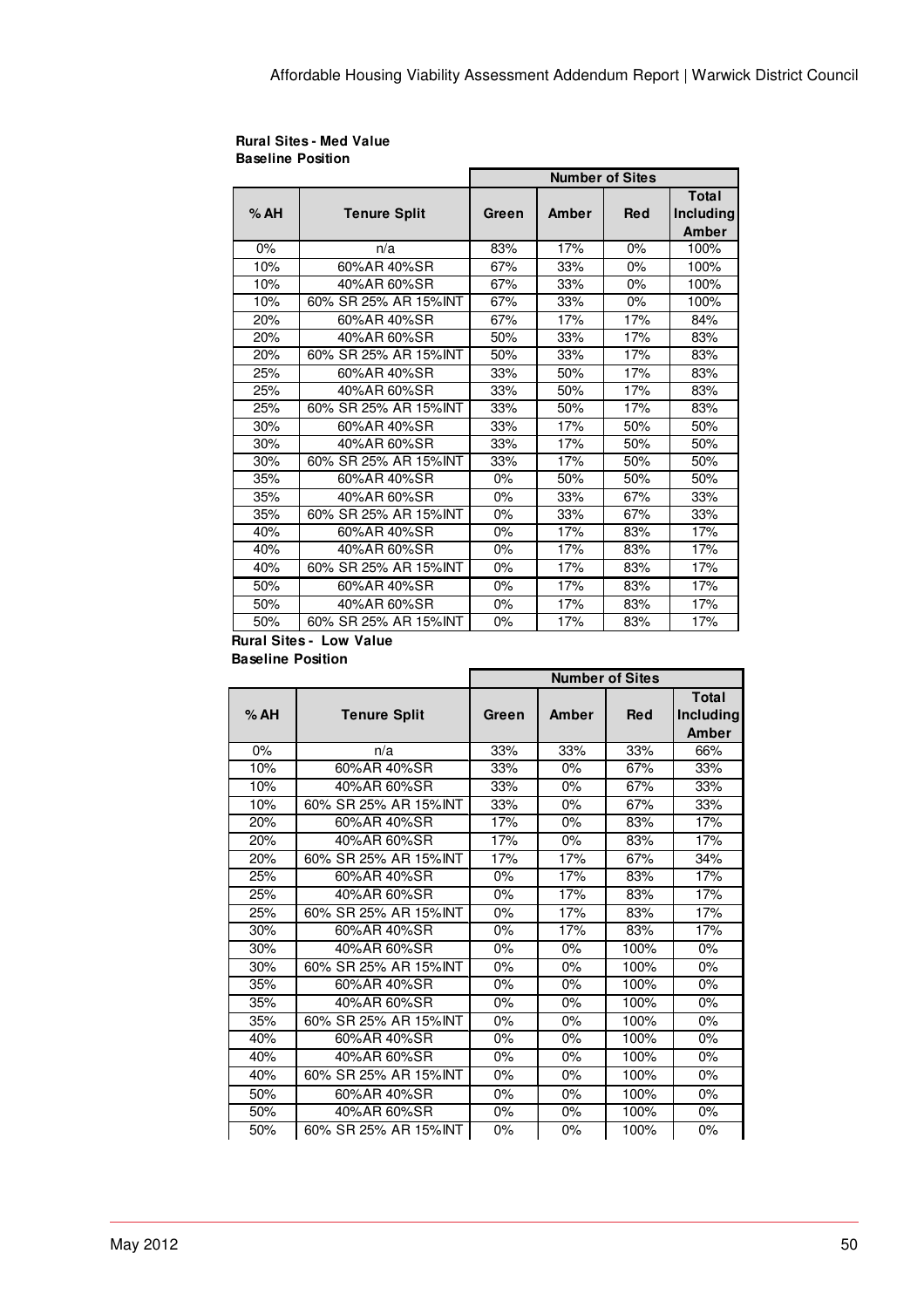# **Rural Area – Mid Market Results**

**Rural Sites Mid Market Position**

|     |                       | <b>Number of Sites</b> |       |            |                             |  |
|-----|-----------------------|------------------------|-------|------------|-----------------------------|--|
| %AH | <b>Tenure Split</b>   | Green                  | Amber | <b>Red</b> | Total<br>Including<br>Amber |  |
| 0%  | n/a                   | 89%                    | 11%   | 0%         | 100%                        |  |
| 10% | 60%AR 40%SR           | 89%                    | 11%   | 0%         | 100%                        |  |
| 10% | 40%AR 60%SR           | 89%                    | 11%   | 0%         | 100%                        |  |
| 10% | 60% SR 25% AR 15% INT | 89%                    | 6%    | 6%         | 95%                         |  |
| 20% | 60%AR 40%SR           | 72%                    | 11%   | 17%        | 83%                         |  |
| 20% | 40%AR 60%SR           | 72%                    | 11%   | 17%        | 83%                         |  |
| 20% | 60% SR 25% AR 15% INT | 72%                    | 11%   | 17%        | 83%                         |  |
| 25% | 60%AR 40%SR           | 67%                    | 17%   | 17%        | 83%                         |  |
| 25% | 40%AR 60%SR           | 67%                    | 17%   | 17%        | 83%                         |  |
| 25% | 60% SR 25% AR 15% INT | 67%                    | 17%   | 17%        | 83%                         |  |
| 30% | 60%AR 40%SR           | 67%                    | 11%   | 22%        | 78%                         |  |
| 30% | 40%AR 60%SR           | 67%                    | 11%   | 22%        | 78%                         |  |
| 30% | 60% SR 25% AR 15% INT | 67%                    | 11%   | 22%        | 78%                         |  |
| 35% | 60%AR 40%SR           | 56%                    | 11%   | 33%        | 67%                         |  |
| 35% | 40%AR 60%SR           | 50%                    | 17%   | 33%        | 67%                         |  |
| 35% | 60% SR 25% AR 15% INT | 50%                    | 17%   | 33%        | 67%                         |  |
| 40% | 60%AR 40%SR           | 56%                    | 11%   | 33%        | 67%                         |  |
| 40% | 40%AR 60%SR           | 50%                    | 17%   | 33%        | 67%                         |  |
| 40% | 60% SR 25% AR 15% INT | 50%                    | 17%   | 33%        | 67%                         |  |
| 50% | 60%AR 40%SR           | 33%                    | 11%   | 56%        | 45%                         |  |
| 50% | 40%AR 60%SR           | 33%                    | 6%    | 61%        | 39%                         |  |
| 50% | 60% SR 25% AR 15%INT  | 39%                    | 6%    | 56%        | 44%                         |  |

#### **Rural Sites - High Value Mid Market Position**

|     |                       | <b>Number of Sites</b> |       |            |                                    |  |
|-----|-----------------------|------------------------|-------|------------|------------------------------------|--|
| %AH | <b>Tenure Split</b>   | Green                  | Amber | <b>Red</b> | <b>Total</b><br>Including<br>Amber |  |
| 0%  | n/a                   | 100%                   | 0%    | 0%         | 100%                               |  |
| 10% | 60%AR 40%SR           | 100%                   | 0%    | 0%         | 100%                               |  |
| 10% | 40%AR 60%SR           | 100%                   | 0%    | 0%         | 100%                               |  |
| 10% | 60% SR 25% AR 15% INT | 100%                   | 0%    | 0%         | 100%                               |  |
| 20% | 60%AR 40%SR           | 100%                   | 0%    | $0\%$      | 100%                               |  |
| 20% | 40%AR 60%SR           | 100%                   | 0%    | 0%         | 100%                               |  |
| 20% | 60% SR 25% AR 15% INT | 100%                   | 0%    | 0%         | 100%                               |  |
| 25% | 60%AR 40%SR           | 100%                   | 0%    | $0\%$      | 100%                               |  |
| 25% | 40%AR 60%SR           | 100%                   | $0\%$ | $0\%$      | 100%                               |  |
| 25% | 60% SR 25% AR 15% INT | 100%                   | 0%    | 0%         | 100%                               |  |
| 30% | 60%AR 40%SR           | 100%                   | 0%    | 0%         | 100%                               |  |
| 30% | 40%AR 60%SR           | 100%                   | 0%    | $0\%$      | 100%                               |  |
| 30% | 60% SR 25% AR 15% INT | 100%                   | 0%    | 0%         | 100%                               |  |
| 35% | 60%AR 40%SR           | 100%                   | 0%    | 0%         | 100%                               |  |
| 35% | 40%AR 60%SR           | 100%                   | 0%    | 0%         | 100%                               |  |
| 35% | 60% SR 25% AR 15% INT | 100%                   | 0%    | 0%         | 100%                               |  |
| 40% | 60%AR 40%SR           | 83%                    | 17%   | $0\%$      | 100%                               |  |
| 40% | 40%AR 60%SR           | 83%                    | 17%   | 0%         | 100%                               |  |
| 40% | 60% SR 25% AR 15%INT  | 83%                    | 17%   | 0%         | 100%                               |  |
| 50% | 60%AR 40%SR           | 83%                    | 0%    | 17%        | 83%                                |  |
| 50% | 40%AR 60%SR           | 83%                    | 0%    | 17%        | 83%                                |  |
| 50% | 60% SR 25% AR 15% INT | 83%                    | 0%    | 17%        | 83%                                |  |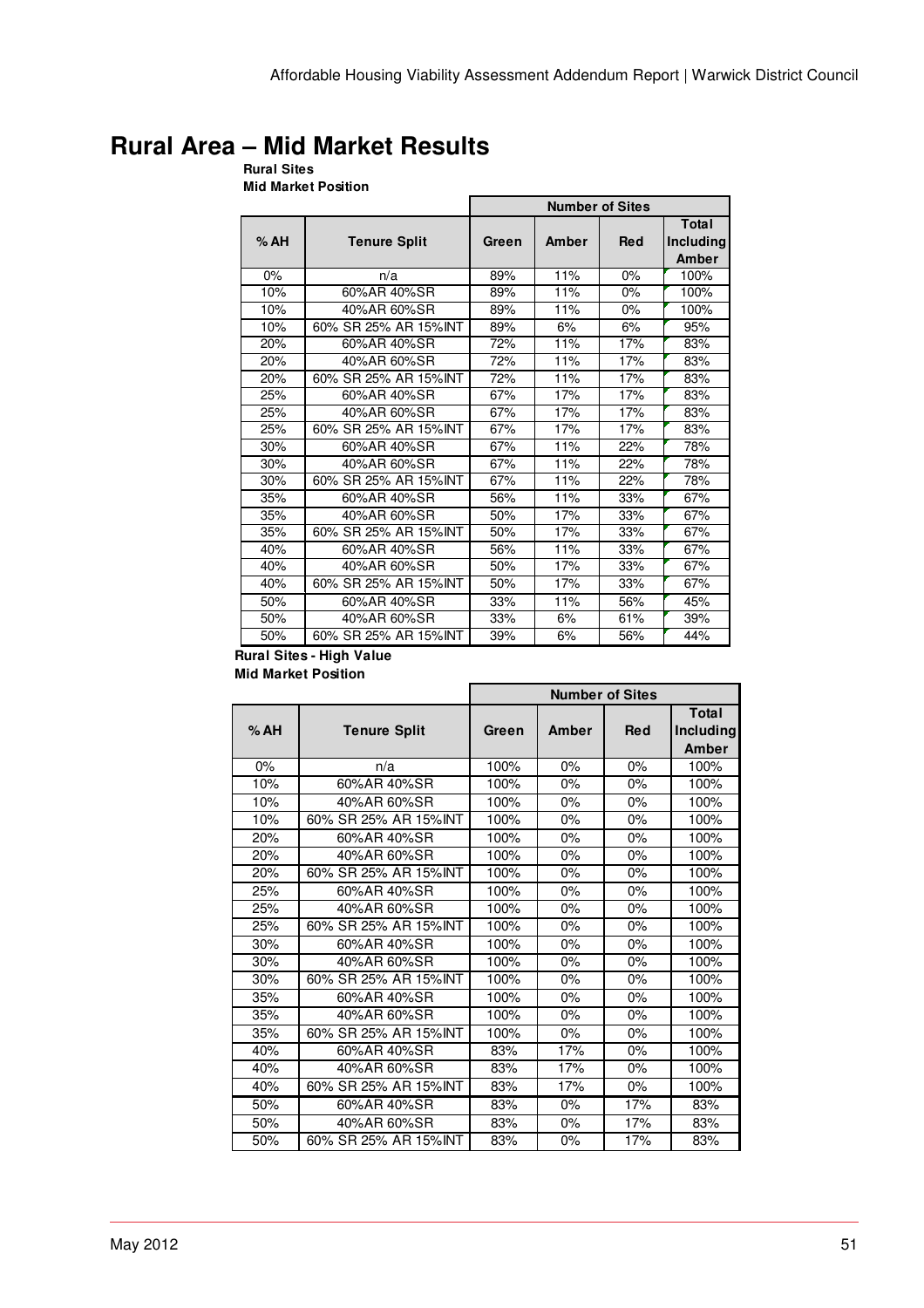| <b>Rural Sites - Med Value</b> |  |
|--------------------------------|--|
| <b>Mid Market Position</b>     |  |

|     |                       | <b>Number of Sites</b> |       |            |                                           |  |
|-----|-----------------------|------------------------|-------|------------|-------------------------------------------|--|
| %AH | <b>Tenure Split</b>   | Green                  | Amber | <b>Red</b> | <b>Total</b><br><b>Including</b><br>Amber |  |
| 0%  | n/a                   | 100%                   | 0%    | 0%         | 100%                                      |  |
| 10% | 60%AR 40%SR           | 100%                   | 0%    | 0%         | 100%                                      |  |
| 10% | 40%AR 60%SR           | 100%                   | $0\%$ | 0%         | 100%                                      |  |
| 10% | 60% SR 25% AR 15% INT | 100%                   | $0\%$ | $0\%$      | 100%                                      |  |
| 20% | 60%AR 40%SR           | 83%                    | 17%   | 0%         | 100%                                      |  |
| 20% | 40%AR 60%SR           | 83%                    | 17%   | 0%         | 100%                                      |  |
| 20% | 60% SR 25% AR 15% INT | 83%                    | 17%   | 0%         | 100%                                      |  |
| 25% | 60%AR 40%SR           | 83%                    | 17%   | 0%         | 100%                                      |  |
| 25% | 40%AR 60%SR           | 83%                    | 17%   | 0%         | 100%                                      |  |
| 25% | 60% SR 25% AR 15% INT | 83%                    | 17%   | $0\%$      | 100%                                      |  |
| 30% | 60%AR 40%SR           | 83%                    | $0\%$ | 17%        | 83%                                       |  |
| 30% | 40%AR 60%SR           | 83%                    | 0%    | 17%        | 83%                                       |  |
| 30% | 60% SR 25% AR 15%INT  | 83%                    | $0\%$ | 17%        | 83%                                       |  |
| 35% | 60%AR 40%SR           | 67%                    | 17%   | 17%        | 84%                                       |  |
| 35% | 40%AR 60%SR           | 50%                    | 33%   | 17%        | 83%                                       |  |
| 35% | 60% SR 25% AR 15%INT  | 50%                    | 33%   | 17%        | 83%                                       |  |
| 40% | 60%AR 40%SR           | 33%                    | 33%   | 33%        | 66%                                       |  |
| 40% | 40%AR 60%SR           | 33%                    | $0\%$ | 67%        | 33%                                       |  |
| 40% | 60% SR 25% AR 15%INT  | 50%                    | $0\%$ | 50%        | 50%                                       |  |
| 50% | 60%AR 40%SR           | 17%                    | 17%   | 67%        | 34%                                       |  |
| 50% | 40%AR 60%SR           | 17%                    | $0\%$ | 83%        | 17%                                       |  |
| 50% | 60% SR 25% AR 15%INT  | 33%                    | 0%    | 67%        | 33%                                       |  |

## **Rural Sites - Low Value**

**Mid Market Position**

|       |                       | <b>Number of Sites</b> |       |            |                                    |
|-------|-----------------------|------------------------|-------|------------|------------------------------------|
| %AH   | <b>Tenure Split</b>   | Green                  | Amber | <b>Red</b> | <b>Total</b><br>Including<br>Amber |
| $0\%$ | n/a                   | 67%                    | 33%   | $0\%$      | 100%                               |
| 10%   | 60%AR 40%SR           | 67%                    | 33%   | 0%         | 100%                               |
| 10%   | 40%AR 60%SR           | 67%                    | 33%   | 0%         | 100%                               |
| 10%   | 60% SR 25% AR 15% INT | 67%                    | 17%   | 17%        | 84%                                |
| 20%   | 60%AR 40%SR           | 33%                    | 17%   | 50%        | 50%                                |
| 20%   | 40%AR 60%SR           | 33%                    | 17%   | 50%        | 50%                                |
| 20%   | 60% SR 25% AR 15%INT  | 33%                    | 17%   | 50%        | 50%                                |
| 25%   | 60%AR 40%SR           | 17%                    | 33%   | 50%        | 50%                                |
| 25%   | 40%AR 60%SR           | 17%                    | 33%   | 50%        | 50%                                |
| 25%   | 60% SR 25% AR 15% INT | 17%                    | 33%   | 50%        | 50%                                |
| 30%   | 60%AR 40%SR           | 17%                    | 33%   | 50%        | 50%                                |
| 30%   | 40%AR 60%SR           | 17%                    | 33%   | 50%        | 50%                                |
| 30%   | 60% SR 25% AR 15% INT | 17%                    | 33%   | 50%        | 50%                                |
| 35%   | 60%AR 40%SR           | 0%                     | 17%   | 83%        | 17%                                |
| 35%   | 40%AR 60%SR           | 0%                     | 17%   | 83%        | 17%                                |
| 35%   | 60% SR 25% AR 15%INT  | 0%                     | 17%   | 83%        | 17%                                |
| 40%   | 60%AR 40%SR           | 0%                     | 17%   | 83%        | 17%                                |
| 40%   | 40%AR 60%SR           | $0\%$                  | 17%   | 83%        | 17%                                |
| 40%   | 60% SR 25% AR 15% INT | $0\%$                  | 17%   | 83%        | 17%                                |
| 50%   | 60%AR 40%SR           | 0%                     | 17%   | 83%        | 17%                                |
| 50%   | 40%AR 60%SR           | $0\%$                  | 17%   | 83%        | 17%                                |
| 50%   | 60% SR 25% AR 15%INT  | 0%                     | 17%   | 83%        | 17%                                |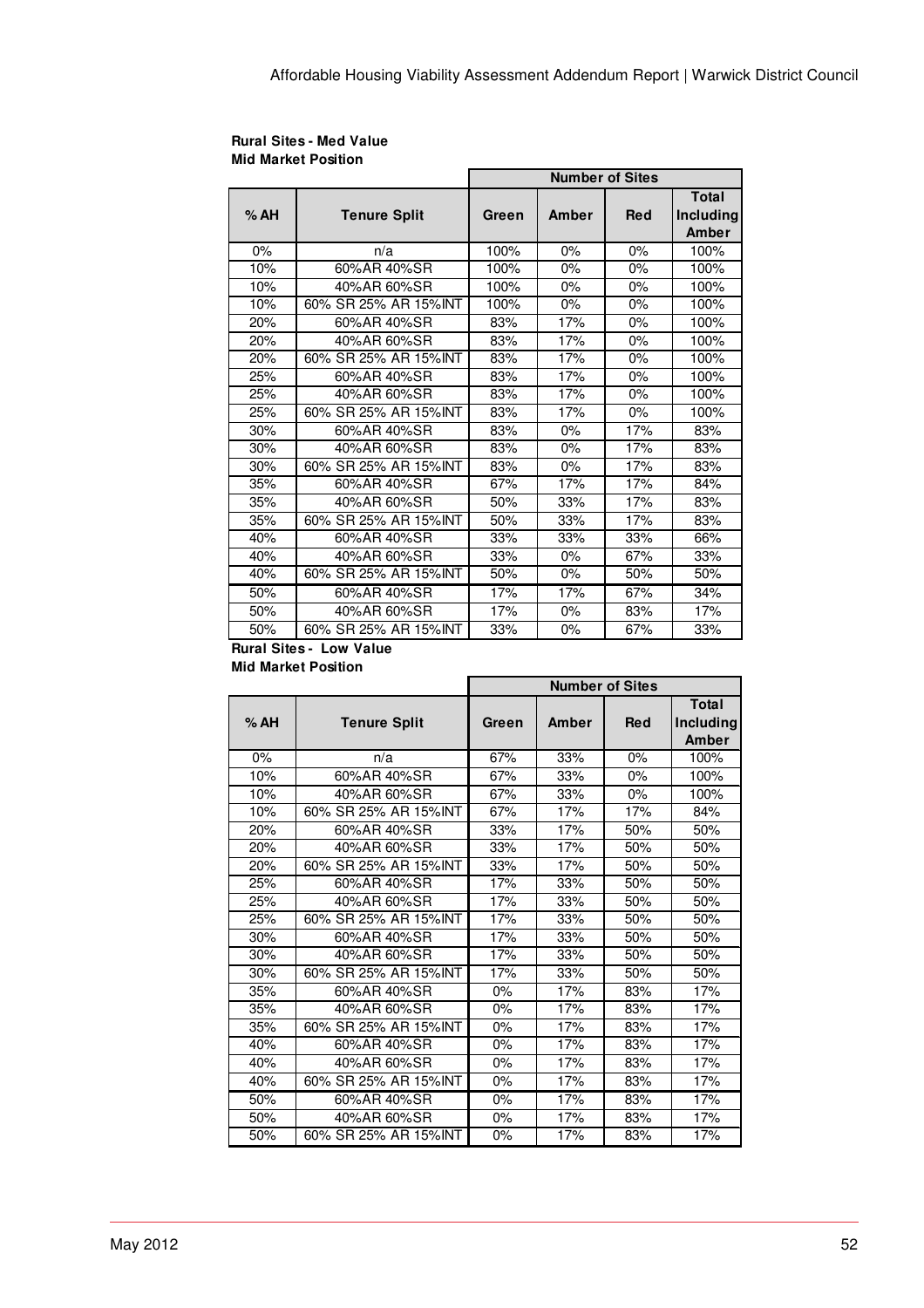## **Rural Area – Improved Market Results**

**Rural Sites Improved Market Position**

|     |                       | <b>Number of Sites</b> |       |            |                             |  |
|-----|-----------------------|------------------------|-------|------------|-----------------------------|--|
| %AH | <b>Tenure Split</b>   | Green                  | Amber | <b>Red</b> | Total<br>Including<br>Amber |  |
| 0%  | n/a                   | 0%                     | 0%    | 0%         | 0%                          |  |
| 10% | 60%AR 40%SR           | 100%                   | 0%    | 0%         | 100%                        |  |
| 10% | 40%AR 60%SR           | 100%                   | 0%    | 0%         | 100%                        |  |
| 10% | 60% SR 25% AR 15%INT  | 100%                   | 0%    | 0%         | 100%                        |  |
| 20% | 60%AR 40%SR           | 94%                    | 6%    | 0%         | 100%                        |  |
| 20% | 40%AR 60%SR           | 94%                    | 6%    | 0%         | 100%                        |  |
| 20% | 60% SR 25% AR 15% INT | 94%                    | 6%    | $0\%$      | 100%                        |  |
| 25% | 60%AR 40%SR           | 94%                    | 6%    | 0%         | 100%                        |  |
| 25% | 40%AR 60%SR           | 94%                    | 0%    | 6%         | 94%                         |  |
| 25% | 60% SR 25% AR 15% INT | 94%                    | 0%    | 6%         | 94%                         |  |
| 30% | 60%AR 40%SR           | 94%                    | 0%    | 6%         | 94%                         |  |
| 30% | 40%AR 60%SR           | 89%                    | 6%    | 6%         | 94%                         |  |
| 30% | 60% SR 25% AR 15% INT | 89%                    | 6%    | 6%         | 94%                         |  |
| 35% | 60%AR 40%SR           | 89%                    | 6%    | 6%         | 94%                         |  |
| 35% | 40%AR 60%SR           | 78%                    | 17%   | 6%         | 94%                         |  |
| 35% | 60% SR 25% AR 15% INT | 83%                    | 11%   | 6%         | 95%                         |  |
| 40% | 60%AR 40%SR           | 89%                    | 6%    | 6%         | 94%                         |  |
| 40% | 40%AR 60%SR           | 78%                    | 17%   | 6%         | 94%                         |  |
| 40% | 60% SR 25% AR 15% INT | 83%                    | 11%   | 6%         | 95%                         |  |
| 50% | 60%AR 40%SR           | 61%                    | 6%    | 33%        | 67%                         |  |
| 50% | 40%AR 60%SR           | 56%                    | 11%   | 33%        | 67%                         |  |
| 50% | 60% SR 25% AR 15% INT | 61%                    | 11%   | 28%        | 72%                         |  |

**Rural Sites - High Value Improved Market Position**

|      |                       | <b>Number of Sites</b> |       |            |                                    |
|------|-----------------------|------------------------|-------|------------|------------------------------------|
| % AH | <b>Tenure Split</b>   | Green                  | Amber | <b>Red</b> | <b>Total</b><br>Including<br>Amber |
| 0%   | n/a                   |                        |       |            | 0%                                 |
| 10%  | 60%AR 40%SR           | 100%                   | 0%    | 0%         | 100%                               |
| 10%  | 40%AR 60%SR           | 100%                   | 0%    | $0\%$      | 100%                               |
| 10%  | 60% SR 25% AR 15%INT  | 100%                   | 0%    | 0%         | 100%                               |
| 20%  | 60%AR 40%SR           | 100%                   | $0\%$ | $0\%$      | 100%                               |
| 20%  | 40%AR 60%SR           | 100%                   | 0%    | 0%         | 100%                               |
| 20%  | 60% SR 25% AR 15%INT  | 100%                   | 0%    | 0%         | 100%                               |
| 25%  | 60%AR 40%SR           | 100%                   | $0\%$ | $0\%$      | 100%                               |
| 25%  | 40%AR 60%SR           | 100%                   | $0\%$ | $0\%$      | 100%                               |
| 25%  | 60% SR 25% AR 15%INT  | 100%                   | 0%    | $0\%$      | 100%                               |
| 30%  | 60%AR 40%SR           | 100%                   | 0%    | 0%         | 100%                               |
| 30%  | 40%AR 60%SR           | 100%                   | 0%    | 0%         | 100%                               |
| 30%  | 60% SR 25% AR 15%INT  | 100%                   | $0\%$ | $0\%$      | 100%                               |
| 35%  | 60%AR 40%SR           | 100%                   | 0%    | 0%         | 100%                               |
| 35%  | 40%AR 60%SR           | 100%                   | 0%    | 0%         | 100%                               |
| 35%  | 60% SR 25% AR 15% INT | 100%                   | 0%    | $0\%$      | 100%                               |
| 40%  | 60%AR 40%SR           | 100%                   | $0\%$ | $0\%$      | 100%                               |
| 40%  | 40%AR 60%SR           | 100%                   | 0%    | $0\%$      | 100%                               |
| 40%  | 60% SR 25% AR 15% INT | 100%                   | 0%    | 0%         | 100%                               |
| 50%  | 60%AR 40%SR           | 83%                    | 17%   | 0%         | 100%                               |
| 50%  | 40%AR 60%SR           | 83%                    | 17%   | $0\%$      | 100%                               |
| 50%  | 60% SR 25% AR 15%INT  | 83%                    | 17%   | 0%         | 100%                               |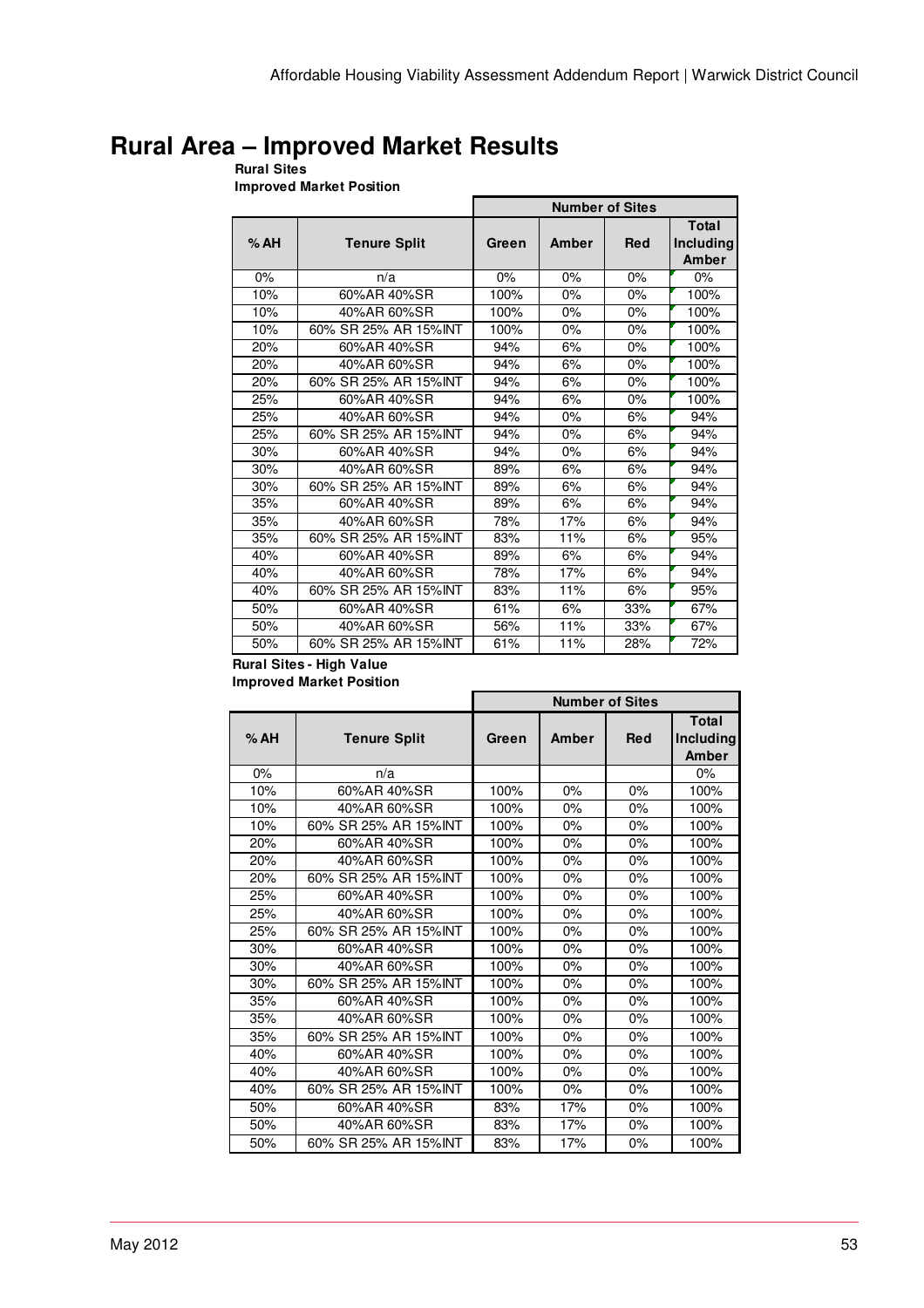|     |                       | <b>Number of Sites</b> |       |            |              |  |
|-----|-----------------------|------------------------|-------|------------|--------------|--|
|     |                       |                        |       |            | <b>Total</b> |  |
| %AH | <b>Tenure Split</b>   | Green                  | Amber | <b>Red</b> | Including    |  |
|     |                       |                        |       |            | Amber        |  |
| 0%  | n/a                   |                        |       |            | 0%           |  |
| 10% | 60%AR 40%SR           | 100%                   | 0%    | $0\%$      | 100%         |  |
| 10% | 40%AR 60%SR           | 100%                   | 0%    | $0\%$      | 100%         |  |
| 10% | 60% SR 25% AR 15%INT  | 100%                   | 0%    | $0\%$      | 100%         |  |
| 20% | 60%AR 40%SR           | 83%                    | 17%   | 0%         | 100%         |  |
| 20% | 40%AR 60%SR           | 83%                    | 17%   | $0\%$      | 100%         |  |
| 20% | 60% SR 25% AR 15% INT | 83%                    | 17%   | 0%         | 100%         |  |
| 25% | 60%AR 40%SR           | 83%                    | 17%   | $0\%$      | 100%         |  |
| 25% | 40%AR 60%SR           | 83%                    | 0%    | 17%        | 83%          |  |
| 25% | 60% SR 25% AR 15%INT  | 83%                    | 0%    | 17%        | 83%          |  |
| 30% | 60%AR 40%SR           | 83%                    | 0%    | 17%        | 83%          |  |
| 30% | 40%AR 60%SR           | 83%                    | $0\%$ | 17%        | 83%          |  |
| 30% | 60% SR 25% AR 15%INT  | 83%                    | 0%    | 17%        | 83%          |  |
| 35% | 60%AR 40%SR           | 83%                    | 0%    | 17%        | 83%          |  |
| 35% | 40%AR 60%SR           | 50%                    | 33%   | 17%        | 83%          |  |
| 35% | 60% SR 25% AR 15% INT | 67%                    | 17%   | 17%        | 84%          |  |
| 40% | 60%AR 40%SR           | 33%                    | 33%   | 33%        | 66%          |  |
| 40% | 40%AR 60%SR           | 17%                    | 17%   | 67%        | 34%          |  |
| 40% | 60% SR 25% AR 15% INT | 17%                    | 67%   | 17%        | 84%          |  |
| 50% | 60%AR 40%SR           | 17%                    | 0%    | 83%        | 17%          |  |
| 50% | 40%AR 60%SR           | 17%                    | $0\%$ | 83%        | 17%          |  |
| 50% | 60% SR 25% AR 15%INT  | 17%                    | 17%   | 67%        | 34%          |  |

#### **Rural Sites - Low Value Improved Market Position**

## **Rural Sites - Med Value**

**Improved Market Position**

|       |                       | <b>Number of Sites</b> |       |            |                                    |
|-------|-----------------------|------------------------|-------|------------|------------------------------------|
| %AH   | <b>Tenure Split</b>   | Green                  | Amber | <b>Red</b> | <b>Total</b><br>Including<br>Amber |
| $0\%$ | n/a                   |                        |       |            | 0%                                 |
| 10%   | 60%AR 40%SR           | 100%                   | 0%    | 0%         | 100%                               |
| 10%   | 40%AR 60%SR           | 100%                   | 0%    | 0%         | 100%                               |
| 10%   | 60% SR 25% AR 15%INT  | 100%                   | 0%    | 0%         | 100%                               |
| 20%   | 60%AR 40%SR           | 100%                   | 0%    | 0%         | 100%                               |
| 20%   | 40%AR 60%SR           | 100%                   | 0%    | 0%         | 100%                               |
| 20%   | 60% SR 25% AR 15%INT  | 100%                   | 0%    | 0%         | 100%                               |
| 25%   | 60%AR 40%SR           | 100%                   | 0%    | 0%         | 100%                               |
| 25%   | 40%AR 60%SR           | 100%                   | 0%    | 0%         | 100%                               |
| 25%   | 60% SR 25% AR 15% INT | 100%                   | 0%    | 0%         | 100%                               |
| 30%   | 60%AR 40%SR           | 100%                   | 0%    | 0%         | 100%                               |
| 30%   | 40%AR 60%SR           | 83%                    | 17%   | 0%         | 100%                               |
| 30%   | 60% SR 25% AR 15%INT  | 83%                    | 17%   | 0%         | 100%                               |
| 35%   | 60%AR 40%SR           | 83%                    | 17%   | 0%         | 100%                               |
| 35%   | 40%AR 60%SR           | 83%                    | 17%   | 0%         | 100%                               |
| 35%   | 60% SR 25% AR 15% INT | 83%                    | 17%   | 0%         | 100%                               |
| 40%   | 60%AR 40%SR           | 83%                    | 0%    | 17%        | 83%                                |
| 40%   | 40%AR 60%SR           | 83%                    | 0%    | 17%        | 83%                                |
| 40%   | 60% SR 25% AR 15%INT  | 83%                    | $0\%$ | 17%        | 83%                                |
| 50%   | 60%AR 40%SR           | 83%                    | 0%    | 17%        | 83%                                |
| 50%   | 40%AR 60%SR           | 67%                    | 17%   | 17%        | 84%                                |
| 50%   | 60% SR 25% AR 15%INT  | 83%                    | 0%    | 17%        | 83%                                |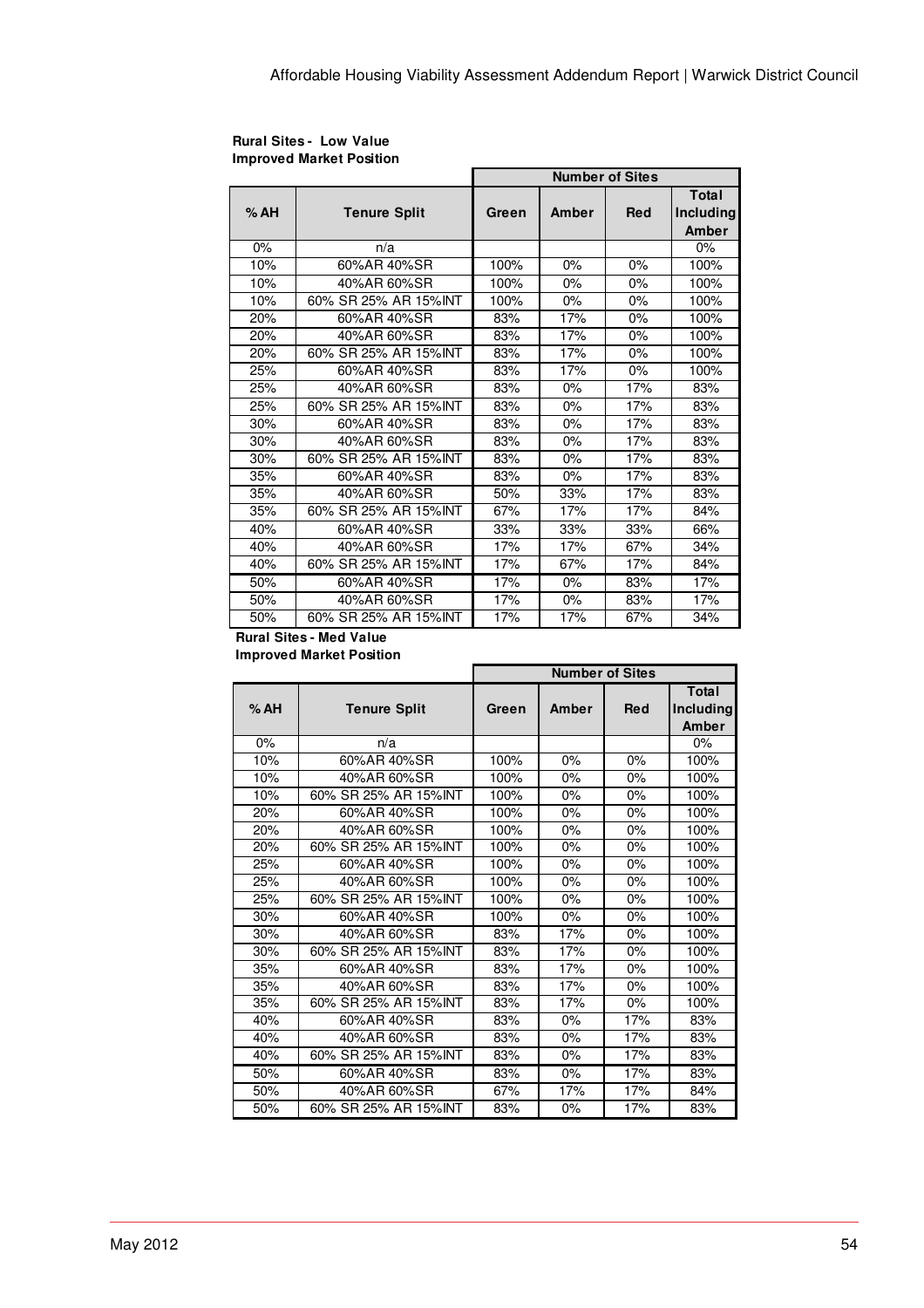## **Urban Extension Sites – All Scenarios**

### **Urban Extension Sites**

**Baseline Position**

|     |                       | <b>Number of Sites</b> |       |            |                                    |  |
|-----|-----------------------|------------------------|-------|------------|------------------------------------|--|
| %AH | <b>Tenure Split</b>   | Green                  | Amber | <b>Red</b> | <b>Total</b><br>Including<br>Amber |  |
| 0%  | n/a                   |                        |       |            | $0\%$                              |  |
| 10% | 60%AR 40%SR           | 0%                     | 17%   | 83%        | 17%                                |  |
| 10% | 40%AR 60%SR           | 0%                     | 17%   | 83%        | 17%                                |  |
| 10% | 60% SR 25% AR 15% INT | $0\%$                  | 17%   | 83%        | 17%                                |  |
| 20% | 60%AR 40%SR           | $0\%$                  | $0\%$ | 100%       | $0\%$                              |  |
| 20% | 40%AR 60%SR           | $0\%$                  | $0\%$ | 100%       | 0%                                 |  |
| 20% | 60% SR 25% AR 15% INT | 0%                     | 0%    | 100%       | 0%                                 |  |
| 25% | 60%AR 40%SR           | $0\%$                  | 0%    | 100%       | 0%                                 |  |
| 25% | 40%AR 60%SR           | $0\%$                  | 0%    | 100%       | $0\%$                              |  |
| 25% | 60% SR 25% AR 15% INT | $0\%$                  | 0%    | 100%       | 0%                                 |  |
| 30% | 60%AR 40%SR           | 0%                     | 0%    | 100%       | $0\%$                              |  |
| 30% | 40%AR 60%SR           | $0\%$                  | 0%    | 100%       | $0\%$                              |  |
| 30% | 60% SR 25% AR 15% INT | $0\%$                  | $0\%$ | 100%       | 0%                                 |  |
| 35% | 60%AR 40%SR           | 0%                     | 0%    | 100%       | 0%                                 |  |
| 35% | 40%AR 60%SR           | $0\%$                  | 0%    | 100%       | 0%                                 |  |
| 35% | 60% SR 25% AR 15% INT | 0%                     | 0%    | 100%       | 0%                                 |  |
| 40% | 60%AR 40%SR           | 0%                     | 0%    | 100%       | 0%                                 |  |
| 40% | 40%AR 60%SR           | $0\%$                  | 0%    | 100%       | 0%                                 |  |
| 40% | 60% SR 25% AR 15%INT  | $0\%$                  | $0\%$ | 100%       | 0%                                 |  |
| 50% | 60%AR 40%SR           | $0\%$                  | 0%    | 100%       | 0%                                 |  |
| 50% | 40%AR 60%SR           | $0\%$                  | $0\%$ | 100%       | $0\%$                              |  |
| 50% | 60% SR 25% AR 15% INT | 0%                     | 0%    | 100%       | 0%                                 |  |

#### **Urban Extension Sites Mid Market Position**

|     |                       | <b>Number of Sites</b> |       |            |                                    |  |
|-----|-----------------------|------------------------|-------|------------|------------------------------------|--|
| %AH | <b>Tenure Split</b>   | Green                  | Amber | <b>Red</b> | <b>Total</b><br>Including<br>Amber |  |
| 0%  | n/a                   |                        |       |            | 0%                                 |  |
| 10% | 60%AR 40%SR           | 33%                    | 0%    | 67%        | 33%                                |  |
| 10% | 40%AR 60%SR           | 33%                    | 0%    | 67%        | 33%                                |  |
| 10% | 60% SR 25% AR 15% INT | 33%                    | $0\%$ | 67%        | 33%                                |  |
| 20% | 60%AR 40%SR           | 17%                    | 17%   | 67%        | 34%                                |  |
| 20% | 40%AR 60%SR           | 17%                    | 0%    | 83%        | 17%                                |  |
| 20% | 60% SR 25% AR 15% INT | 17%                    | $0\%$ | 83%        | 17%                                |  |
| 25% | 60%AR 40%SR           | 0%                     | 17%   | 83%        | 17%                                |  |
| 25% | 40%AR 60%SR           | 0%                     | 17%   | 83%        | 17%                                |  |
| 25% | 60% SR 25% AR 15% INT | 0%                     | 17%   | 83%        | 17%                                |  |
| 30% | 60%AR 40%SR           | 0%                     | 17%   | 83%        | 17%                                |  |
| 30% | 40%AR 60%SR           | 0%                     | $0\%$ | 100%       | 0%                                 |  |
| 30% | 60% SR 25% AR 15%INT  | 0%                     | 0%    | 100%       | 0%                                 |  |
| 35% | 60%AR 40%SR           | 0%                     | $0\%$ | 100%       | 0%                                 |  |
| 35% | 40%AR 60%SR           | 0%                     | 0%    | 100%       | 0%                                 |  |
| 35% | 60% SR 25% AR 15% INT | 0%                     | $0\%$ | 100%       | 0%                                 |  |
| 40% | 60%AR 40%SR           | 0%                     | 0%    | 100%       | 0%                                 |  |
| 40% | 40%AR 60%SR           | 0%                     | 0%    | 100%       | 0%                                 |  |
| 40% | 60% SR 25% AR 15% INT | 0%                     | 0%    | 100%       | 0%                                 |  |
| 50% | 60%AR 40%SR           | 0%                     | 0%    | 100%       | 0%                                 |  |
| 50% | 40%AR 60%SR           | 0%                     | 0%    | 100%       | 0%                                 |  |
| 50% | 60% SR 25% AR 15% INT | 0%                     | 0%    | 100%       | 0%                                 |  |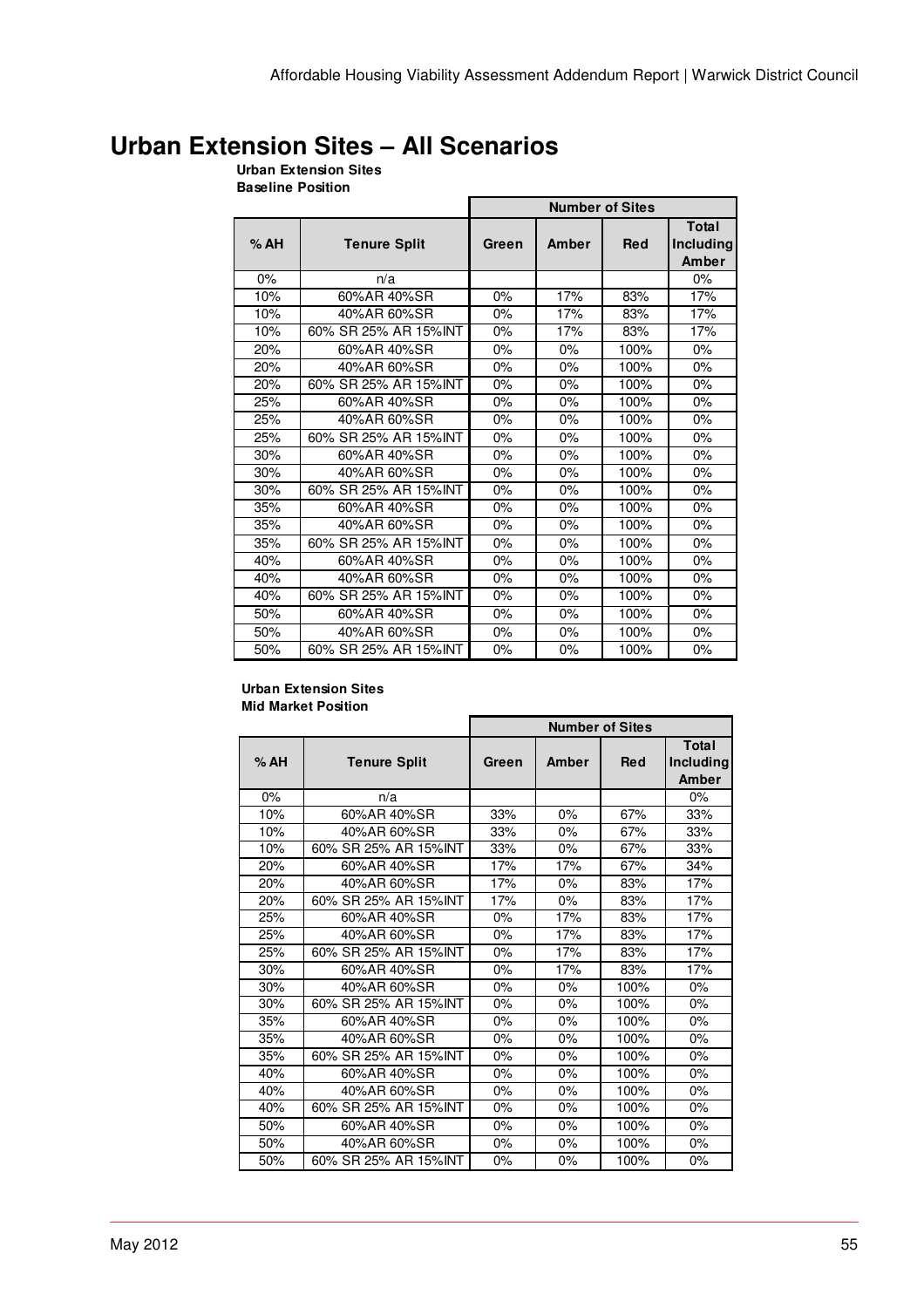# **Urban Extension Sites – All Scenarios (Sensitivity Testing)**

#### **Urban Extension Sites Baseline (Sensitivity)**

|     |                       | <b>Number of Sites</b> |       |            |                                           |  |
|-----|-----------------------|------------------------|-------|------------|-------------------------------------------|--|
| %AH | <b>Tenure Split</b>   | Green                  | Amber | <b>Red</b> | <b>Total</b><br>Including<br><b>Amber</b> |  |
| 0%  | n/a                   |                        |       |            | $0\%$                                     |  |
| 10% | 60%AR 40%SR           | 100%                   | 0%    | 0%         | 100%                                      |  |
| 10% | 40%AR 60%SR           | 100%                   | 0%    | 0%         | 100%                                      |  |
| 10% | 60% SR 25% AR 15%INT  | 100%                   | 0%    | 0%         | 100%                                      |  |
| 20% | 60%AR 40%SR           | 50%                    | 33%   | 17%        | 83%                                       |  |
| 20% | 40%AR 60%SR           | 33%                    | 33%   | 33%        | 66%                                       |  |
| 20% | 60% SR 25% AR 15%INT  | 33%                    | 33%   | 33%        | 66%                                       |  |
| 25% | 60%AR 40%SR           | 17%                    | 50%   | 33%        | 67%                                       |  |
| 25% | 40%AR 60%SR           | 0%                     | 50%   | 50%        | 50%                                       |  |
| 25% | 60% SR 25% AR 15%INT  | 17%                    | 33%   | 50%        | 50%                                       |  |
| 30% | 60%AR 40%SR           | 0%                     | 33%   | 67%        | 33%                                       |  |
| 30% | 40%AR 60%SR           | 0%                     | 17%   | 83%        | 17%                                       |  |
| 30% | 60% SR 25% AR 15%INT  | 0%                     | 17%   | 83%        | 17%                                       |  |
| 35% | 60%AR 40%SR           | 0%                     | 0%    | 100%       | 0%                                        |  |
| 35% | 40%AR 60%SR           | $0\%$                  | $0\%$ | 100%       | $0\%$                                     |  |
| 35% | 60% SR 25% AR 15%INT  | $0\%$                  | 0%    | 100%       | 0%                                        |  |
| 40% | 60%AR 40%SR           | $0\%$                  | 0%    | 100%       | 0%                                        |  |
| 40% | 40%AR 60%SR           | 0%                     | 0%    | 100%       | 0%                                        |  |
| 40% | 60% SR 25% AR 15%INT  | $0\%$                  | $0\%$ | 100%       | $0\%$                                     |  |
| 50% | 60%AR 40%SR           | 0%                     | 0%    | 100%       | 0%                                        |  |
| 50% | 40%AR 60%SR           | $0\%$                  | $0\%$ | 100%       | 0%                                        |  |
| 50% | 60% SR 25% AR 15% INT | 0%                     | 0%    | 100%       | 0%                                        |  |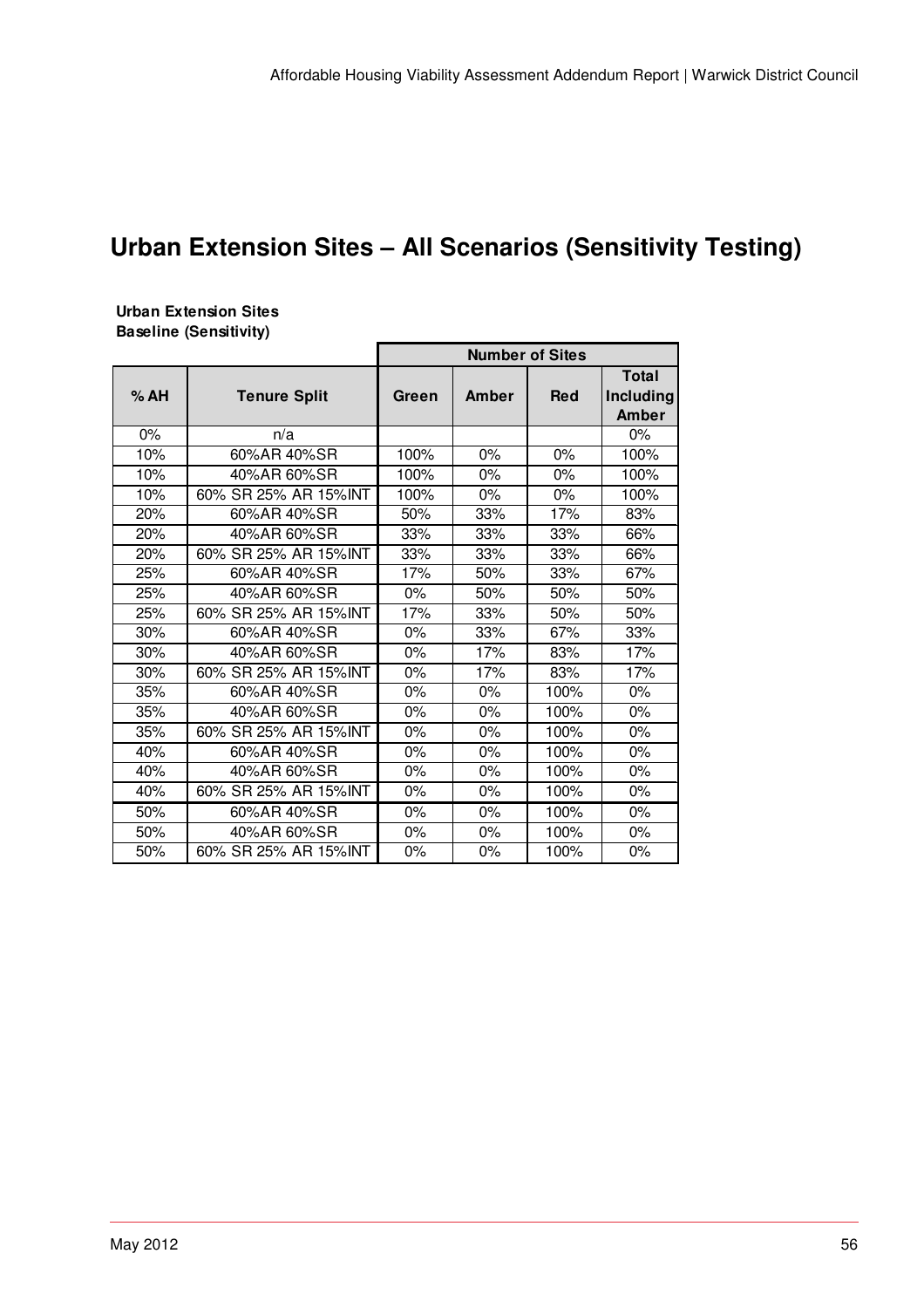#### **Urban Extension Sites Mid Market (Sensitivity)**

|       |                      | <b>Number of Sites</b> |       |            |                                    |
|-------|----------------------|------------------------|-------|------------|------------------------------------|
| %AH   | <b>Tenure Split</b>  | Green                  | Amber | <b>Red</b> | <b>Total</b><br>Including<br>Amber |
| $0\%$ | n/a                  |                        |       |            | 0%                                 |
| 10%   | 60%AR 40%SR          | 100%                   | 0%    | 0%         | 100%                               |
| 10%   | 40%AR 60%SR          | 100%                   | $0\%$ | $0\%$      | 100%                               |
| 10%   | 60% SR 25% AR 15%INT | 100%                   | 0%    | 0%         | 100%                               |
| 20%   | 60%AR 40%SR          | 100%                   | 0%    | 0%         | 100%                               |
| 20%   | 40%AR 60%SR          | 100%                   | 0%    | 0%         | 100%                               |
| 20%   | 60% SR 25% AR 15%INT | 100%                   | $0\%$ | 0%         | 100%                               |
| 25%   | 60%AR 40%SR          | 100%                   | 0%    | 0%         | 100%                               |
| 25%   | 40%AR 60%SR          | 100%                   | $0\%$ | $0\%$      | 100%                               |
| 25%   | 60% SR 25% AR 15%INT | 100%                   | 0%    | 0%         | 100%                               |
| 30%   | 60%AR 40%SR          | 83%                    | 17%   | 0%         | 100%                               |
| 30%   | 40%AR 60%SR          | 67%                    | 33%   | 0%         | 100%                               |
| 30%   | 60% SR 25% AR 15%INT | 83%                    | 17%   | $0\%$      | 100%                               |
| 35%   | 60%AR 40%SR          | 50%                    | 50%   | 0%         | 100%                               |
| 35%   | 40%AR 60%SR          | 33%                    | 33%   | 33%        | 66%                                |
| 35%   | 60% SR 25% AR 15%INT | 33%                    | 50%   | 33%        | 83%                                |
| 40%   | 60%AR 40%SR          | 17%                    | 50%   | 33%        | 67%                                |
| 40%   | 40%AR 60%SR          | 0%                     | 33%   | 67%        | 33%                                |
| 40%   | 60% SR 25% AR 15%INT | $0\%$                  | 33%   | 67%        | 33%                                |
| 50%   | 60%AR 40%SR          | 0%                     | 0%    | 100%       | 0%                                 |
| 50%   | 40%AR 60%SR          | 0%                     | $0\%$ | 100%       | $0\%$                              |
| 50%   | 60% SR 25% AR 15%INT | 0%                     | 0%    | 100%       | 0%                                 |